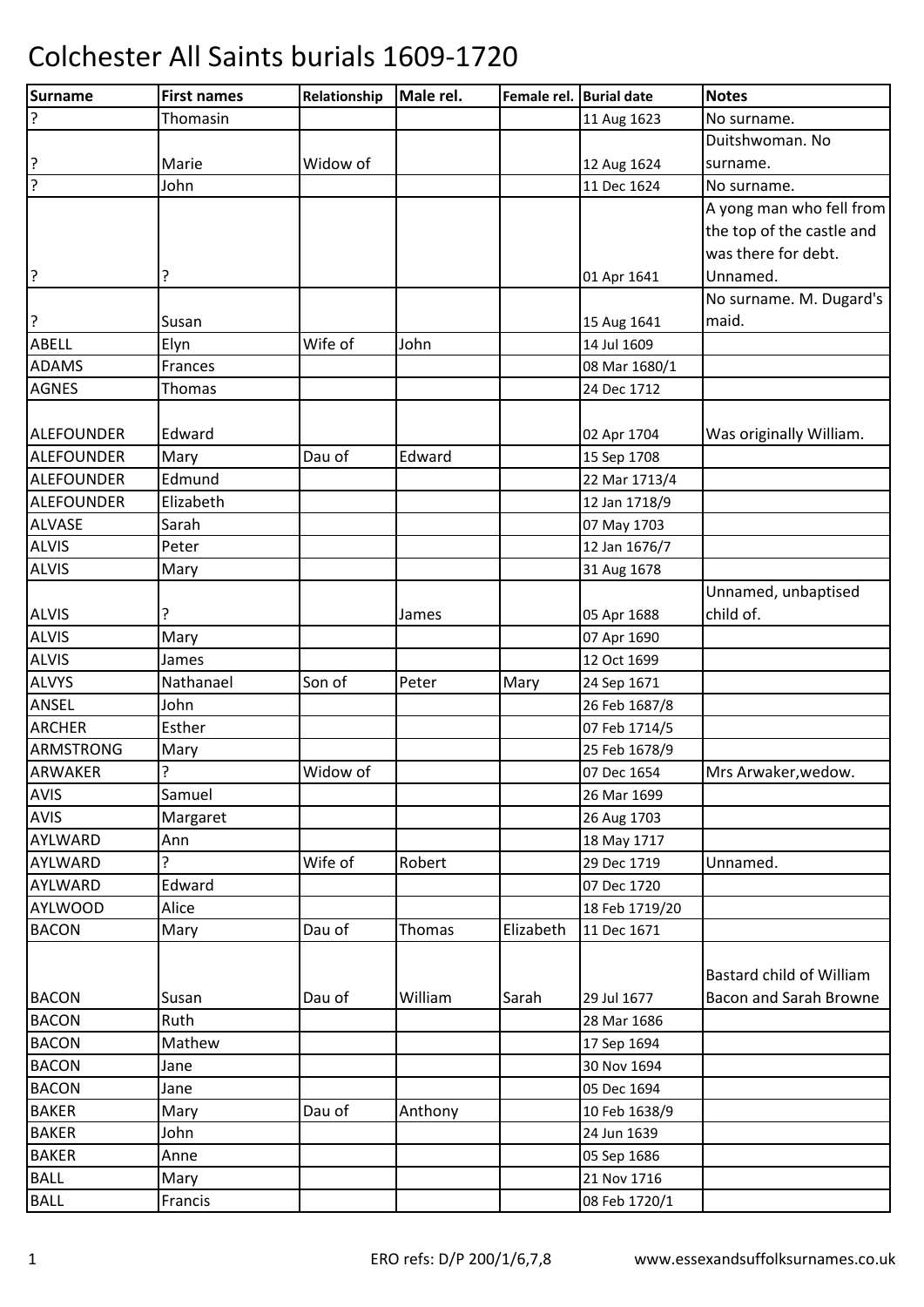| Surname           | <b>First names</b> | Relationship | Male rel.     | Female rel. Burial date |                | <b>Notes</b>            |
|-------------------|--------------------|--------------|---------------|-------------------------|----------------|-------------------------|
| <b>BALLS</b>      | Jacob              |              |               |                         | 31 Aug 1714    |                         |
| <b>BANES</b>      | Stephen            |              |               |                         | 24 Nov 1719    |                         |
| <b>BARBAR</b>     | Margerie           | Wife of      | William Hill  |                         | 25 Nov 1618    |                         |
| <b>BARET</b>      | Alice              |              |               |                         | 11 Feb 1703/4  |                         |
| <b>BARKER</b>     | George             |              |               |                         | 03 Oct 1686    |                         |
| <b>BARKER</b>     | George             |              |               |                         | 22 Dec 1691    |                         |
| <b>BARKER</b>     | Anne               | Wife of      | George        |                         | 25 Nov 1697    | of St Buttolph's        |
| <b>BARKUR?</b>    | Joanah             | Wife of      | Anthony       |                         | 10 Mar 1657/8  | Year uncertain.         |
| <b>BARRELL</b>    | Ann                | Wife of      |               |                         | 20 Aug 1622    |                         |
| <b>BARRINGTON</b> | Martha             |              |               |                         | 27 Sep 1719    |                         |
| <b>BATES</b>      | Luckin             |              |               |                         | 11 Jun 1717    |                         |
| <b>BATES</b>      | Walter             |              |               |                         | 04 Mar 1719/20 |                         |
| <b>BATLEY</b>     | Walter             | Son of       | William       |                         | 13 Dec 1696    |                         |
| <b>BATLEY</b>     | Walter             | Son of       | William       |                         | 13 Dec 1702    |                         |
| <b>BATLEY</b>     | Amy                |              |               |                         | 24 Jan 1704/5  |                         |
| <b>BATLEY</b>     | ŗ                  |              | William       |                         | 22 Feb 1706/7  | Unnamed child of.       |
| <b>BATLEY</b>     | William            |              |               |                         | 30 May 1719    |                         |
| <b>BATTE</b>      | Elizabeth          | Dau of       | John          |                         | 30 Jul 1654    |                         |
| <b>BATTLEY</b>    | Amy                | Dau of       | William       |                         | 21 Mar 1702/3  |                         |
| <b>BATTLEY</b>    | Mary               | Dau of       | Will.         |                         | 15 Feb 1707/8  |                         |
| <b>BATTLY</b>     | Willim             | Son of       | Willim        |                         | 13 Jan 1705/6  | Pipe-maker.             |
| <b>BATTLY</b>     | Henry              | Son of       | William       |                         | 13 Jan 1705/6  | Pipe-maker.             |
| <b>BATTY</b>      | Anne               |              |               |                         | 30 Aug 1683    |                         |
| <b>BAXTER</b>     | Margaret           |              |               |                         | 10 Sep 1682    |                         |
| <b>BAYLLY</b>     | John               |              |               |                         | 16 Jun 1655    | Mr JB.                  |
|                   |                    |              |               |                         |                | Unnamed, unbaptised     |
| <b>BEADLE</b>     | ŗ                  |              | James         |                         | 01 Feb 1686/7  | child of.               |
| <b>BEADLE</b>     | Deborah            |              |               |                         | 22 Feb 1695/6  |                         |
| <b>BEADLE</b>     | James              |              |               |                         | 14 Apr 1713    |                         |
| <b>BEADLE</b>     | Mary               |              |               |                         | 10 Mar 1716/7  |                         |
| <b>BEDELL</b>     | William            | Son of       | James         |                         | 16 Jun 1699    | of St Buttolph's        |
| <b>BEEDLE</b>     | Mary               |              |               |                         | 27 Nov 1695    |                         |
| <b>BEEDLE</b>     | Josua              |              |               |                         | 24 Jul 1707    |                         |
| <b>BENEFEILD</b>  | Abraham            |              |               |                         | 16 May 1690    |                         |
|                   |                    |              |               |                         |                |                         |
| <b>BENNETT</b>    | Robertt            | Son of       |               | Ellen                   | 06 Apr 1639    | Same day as his mother. |
| <b>BENNETT</b>    | Ellen              |              |               |                         | 06 Apr 1639    |                         |
|                   |                    |              |               |                         |                |                         |
| <b>BENYVANT</b>   | Abraham            |              |               |                         | 06 Jan 1682/3  | [With Bonnyvent etc].   |
| <b>BERNARD</b>    | Mary               |              |               |                         | 20 Aug 1703    | A child.                |
| <b>BETTS</b>      | Mary               |              |               |                         | 14 Sep 1712    |                         |
| <b>BETTS</b>      | Mary               |              |               |                         | 13 Dec 1715    |                         |
| <b>BIDEL</b>      | Josue              | Son of       | James         |                         | 29 Jan 1700/1  |                         |
| <b>BIDWEL</b>     | Elizabeth          | Wife of      | <b>Thomas</b> |                         | 06 Feb 1701/2  |                         |
| <b>BIGSBY</b>     | Thom.              | Son of       | Th.           |                         | 12 Nov 1704    |                         |
| <b>BIGSBY</b>     | Mary               | Wife of      | <b>Thomas</b> |                         | 24 Jan 1705/6  | Comber.                 |
| <b>BIRD</b>       | Grayham            |              |               |                         | 06 May 1691    |                         |
| <b>BISCOE</b>     | Anne               |              |               |                         | 29 May 1678    |                         |
| <b>BLACKWELL</b>  | Andrew             |              |               |                         | 24 Sep 1683    |                         |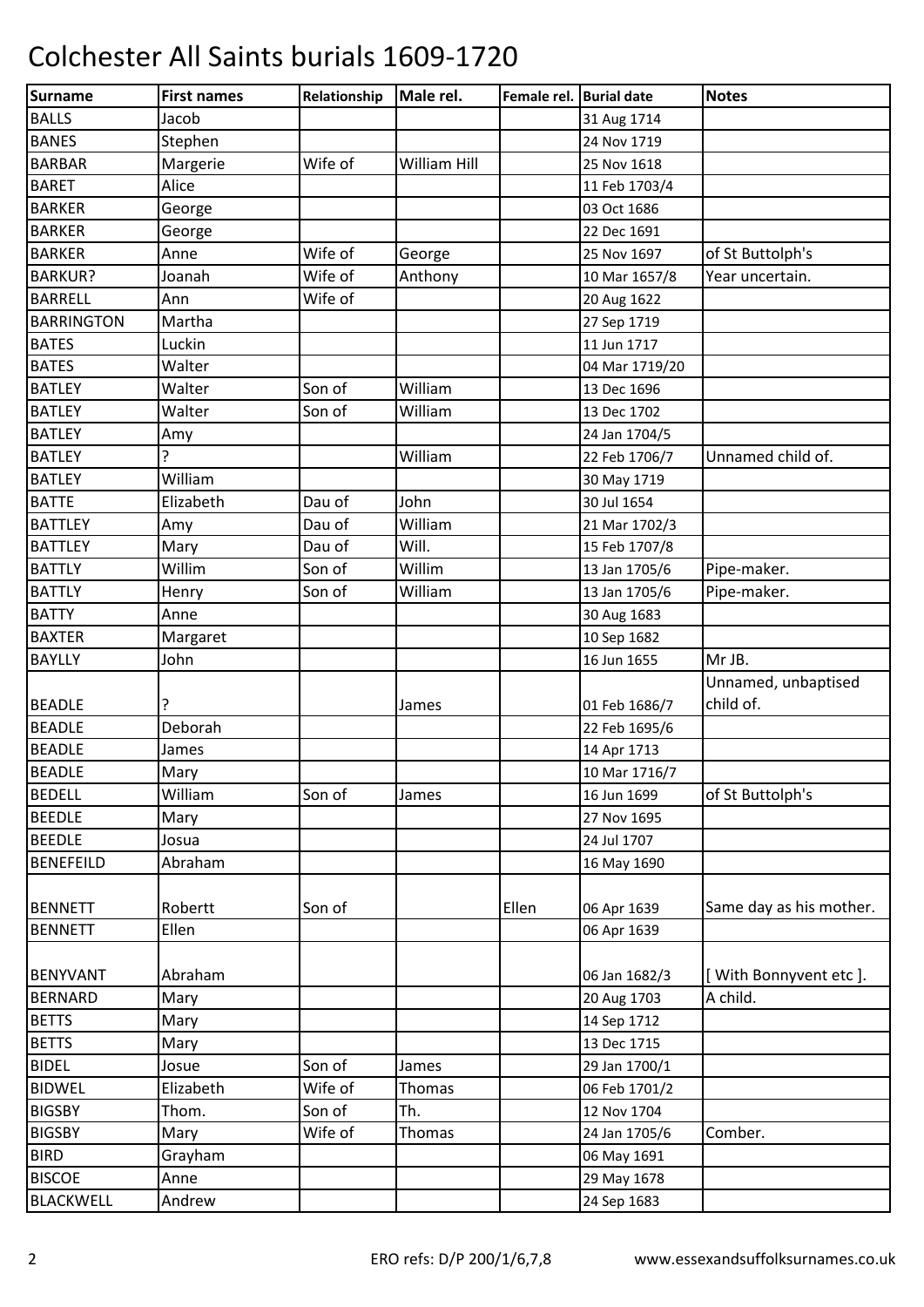| Surname            | <b>First names</b> | Relationship | Male rel.     | Female rel. Burial date |                | <b>Notes</b>               |
|--------------------|--------------------|--------------|---------------|-------------------------|----------------|----------------------------|
| <b>BLAND</b>       | Elizabeth          |              |               |                         | 10 Mar 1718/9  |                            |
| <b>BONAFIELD</b>   | Joseph             |              |               |                         | 18 Jan 1698/9  |                            |
|                    |                    |              |               |                         |                |                            |
| <b>BONAFIELD</b>   | Jacob              | Son of       | Joseph        |                         | 18 Jul 1706    | Shoomaker of S. Nicholas   |
| <b>BONAFIELD</b>   | Joseph             | Son of       | Joseph        |                         | 11 May 1708    |                            |
| <b>BONAFIELD</b>   | Mary               | Dau of       | Tho.          |                         | 26 Dec 1708    |                            |
| <b>BONAVENT</b>    | Rose               |              |               |                         | 26 Sep 1680    |                            |
| <b>BOND</b>        | John               |              |               |                         | 20 Jan 1696/7  | of St Buttolphs            |
| <b>BONES</b>       | Thom.              | Son of       | Will.         |                         | 06 Sep 1706    |                            |
| <b>BONES</b>       | Elizab.            | Dau of       | Will.         |                         | 14 Mar 1706/7  |                            |
| <b>BONES</b>       | Peter              | Son of       | Will.         |                         | 21 Aug 1708    |                            |
| <b>BONES</b>       | William            |              |               |                         | 24 Dec 1710    |                            |
| <b>BONESTROOTE</b> | Joan               |              |               |                         | 16 Sep 1613    | Duitshwoman.               |
|                    |                    |              |               |                         |                | Duplicate records at back  |
| <b>BONEVANT</b>    | Abraham            |              |               |                         | 06 Jan 1682/3  | of register.               |
| <b>BONIVENT</b>    |                    |              | John          |                         | 07 Dec 1684    | Unnamed child of JB.       |
| <b>BONIVENT</b>    | Alice              |              |               |                         | * Aug 1715     |                            |
| <b>BONIVENT</b>    | Elizabeth          |              |               |                         | 18 Jun 1717    |                            |
| <b>BONNAL?</b>     | Luck               |              |               |                         | 10 Nov 1657    | [ Luke ].                  |
| <b>BONNEFEILD</b>  | William            |              |               |                         | 21 Aug 1688    |                            |
| <b>BONNEFEILD</b>  | Anne               |              |               |                         | 03 Mar 1689/90 |                            |
| <b>BONNEFEILD</b>  | John               |              |               |                         | 13 Mar 1693/4  |                            |
| <b>BONNEVENT</b>   | Clear              |              |               |                         | 28 Jul 1720    |                            |
|                    |                    |              |               |                         |                | Shoomaker of St Mickolis.  |
| <b>BONNIFIELD</b>  | Jacob              | Son of       | Joseph        |                         | 31 Mar 1706    | [St Nicholas].             |
|                    |                    |              |               |                         |                |                            |
|                    |                    |              |               |                         |                | [For Bonnivent or          |
| <b>BONNIVILE</b>   | Sarah              |              |               |                         | 03 Feb 1681/2  | Bonnyfield or similar?]    |
| <b>BONNYFEILD</b>  | Joseph             |              |               |                         | 21 Nov 1698    |                            |
| <b>BONNYFEILD</b>  | Jane               |              |               |                         | 20 Feb 1699/00 |                            |
| <b>BONNYVENT</b>   | Joseph             | Son of       | Joseph        | Sarah                   | 10 Dec 1671    |                            |
|                    |                    |              |               |                         |                |                            |
| <b>BONNYVETT</b>   | Joseph             |              |               |                         | 18 Mar 1682/3  | [For Bonnivent or similar] |
| <b>BOOSEY</b>      | Joseph             |              |               |                         | 13 Sep 1631    |                            |
| <b>BORRADLE</b>    | Rebekka            |              |               |                         | 11 Aug 1612    |                            |
| <b>BOULDER</b>     | Ann                |              |               |                         | 24 Sep 1711    |                            |
| <b>BOWLER</b>      | Richard            |              |               |                         | 10 Mar 1716/7  |                            |
| <b>BOWLER</b>      | 5.                 | Son of       | John          |                         | 03 May 1717    | Unnamed.                   |
| <b>BOWLER</b>      | John               |              |               |                         | 24 Aug 1720    |                            |
|                    |                    |              |               |                         |                |                            |
| <b>BOYCE</b>       | Alice              | Dau of       | <b>Tobias</b> |                         | 27 Jul 1705    | Comber of St Buttolph's    |
| <b>BRADLE</b>      | Thomas             |              |               |                         | 28 Jul 1657    |                            |
| <b>BRADLEY</b>     | Els.               |              |               |                         | 30 Jun 1622    |                            |
|                    |                    |              |               |                         |                | Mr Malden's daughter in    |
| <b>BRADLY</b>      | Mary               |              |               |                         | 03 May 1696    | Law.                       |
| <b>BRAGG</b>       | Mary               |              |               |                         | 20 Sep 1713    |                            |
| <b>BRAME</b>       | John               |              |               |                         | 27 Apr 1701    |                            |
| <b>BRAME</b>       | Mary               | Dau of       | Henry         |                         | 30 Nov 1701    |                            |
| <b>BRANDISH</b>    | John               |              |               |                         | 17 Oct 1681    |                            |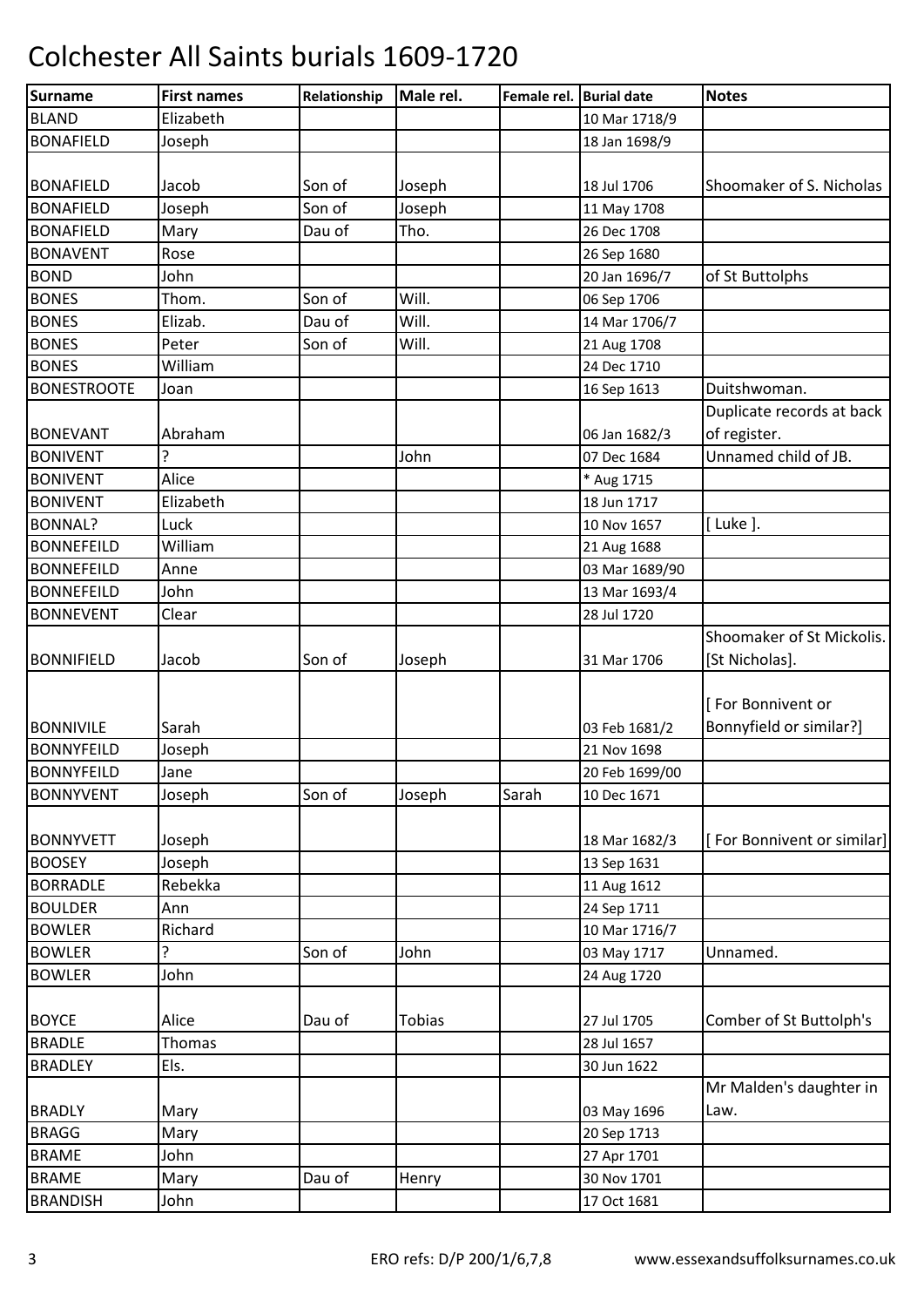| <b>Surname</b>     | <b>First names</b> | Relationship | Male rel.    | Female rel. Burial date |               | <b>Notes</b>                                       |
|--------------------|--------------------|--------------|--------------|-------------------------|---------------|----------------------------------------------------|
| <b>BREAM</b>       | John               |              |              |                         | 20 Jan 1682/3 |                                                    |
| <b>BREAM</b>       | William            |              |              |                         | 02 Feb 1682/3 |                                                    |
| <b>BREAME</b>      | Elizabeth          | Dau of       | John         |                         | 22 Jul 1676   |                                                    |
| <b>BREAME</b>      | Elizabeth          |              |              |                         | 21 May 1680   |                                                    |
| <b>BREAME</b>      | Benjamin           |              |              |                         | 02 Jun 1683   |                                                    |
| <b>BREEM</b>       | John               |              |              |                         | 18 Sep 1710   |                                                    |
| <b>BRETTELL</b>    | Margaret           |              |              |                         | 09 Feb 1624/5 |                                                    |
| <b>BRIDGES</b>     | Edward             |              |              |                         | 23 Nov 1622   |                                                    |
| <b>BRIGES</b>      | Susan              |              |              |                         | 27 Aug 1621   | Mris.                                              |
| <b>BRIM</b>        | Ç                  | Widow of     |              |                         | 14 Mar 1706/7 | Unnamed                                            |
| <b>BRITIFF</b>     | Robt.              |              |              |                         | 26 Oct 1709   |                                                    |
| <b>BROAD</b>       | Mary               |              |              |                         | 05 Nov 1710   |                                                    |
| <b>BROOKE</b>      | Ann                |              |              |                         | 09 Sep 1613   |                                                    |
| <b>BROOKES</b>     | Marie              | Wife of      | Robart       |                         | 07 Dec 1614   |                                                    |
| <b>BROOKS</b>      | Mary               |              |              |                         | 22 Nov 1712   |                                                    |
| <b>BROWNE</b>      | Martha             |              |              |                         | 12 Dec 1682   |                                                    |
| <b>BROWNE</b>      | Susan              | Dau of       | William      | Sarah                   | 29 Jul 1677   | Bastard child of William<br>Bacon and Sarah Browne |
| <b>BROWNESMITH</b> | Joseph             |              |              |                         | 20 Jul 1690   |                                                    |
| <b>BUCK</b>        | Richard            |              |              |                         | 02 Sep 1686   |                                                    |
| <b>BULL</b>        | Samell             |              |              |                         | 09 Nov 1629   |                                                    |
| <b>BULL</b>        | Thomas             | Son of       | <b>Miles</b> | Elizabeth               | 05 May 1676   |                                                    |
| <b>BULL</b>        | Johanna            |              |              |                         | 14 Mar 1678/9 |                                                    |
| <b>BULL</b>        | John               |              |              |                         | 27 Jul 1680   |                                                    |
| <b>BULL</b>        | Elizabeth          |              |              |                         | 29 Aug 1683   | of St Peter's                                      |
| <b>BULL</b>        | Carter             |              |              |                         | 14 Oct 1688   |                                                    |
| <b>BULL</b>        | John               |              |              |                         | 08 Nov 1691   |                                                    |
| <b>BULL</b>        | Tabetha            |              |              |                         | 12 Mar 1693/4 |                                                    |
| <b>BULL</b>        | Mary               |              |              |                         | 23 Mar 1693/4 |                                                    |
| <b>BULL</b>        | William            | Son of       | Michael      |                         | 19 Aug 1697   | of St Peters                                       |
| <b>BULL</b>        | Peter              |              |              |                         | 06 Mar 1718/9 |                                                    |
| <b>BULLOCK</b>     | Stephen            |              |              |                         | 05 Apr 1693   |                                                    |
| <b>BULLOCK</b>     | John               |              |              |                         | 12 Jul 1720   |                                                    |
| <b>BURDIT</b>      | Alice              |              |              |                         | * Sep 1686    | Record crossed out.                                |
| <b>BURGESSE</b>    | John               |              |              |                         | 10 Jun 1663   |                                                    |
| <b>BURNHAM</b>     | Elizabeth          | Dau of       | Jos.         |                         | 26 Oct 1711   |                                                    |
| <b>BURNHAM</b>     | Susan              |              |              |                         | 30 Oct 1711   |                                                    |
| <b>BUROHS</b>      | John               | Son of       | Rob.         |                         | 16 Sep 1629   | [Burroughs ?].                                     |
| <b>BURTON</b>      | ?                  | Dau of       | Godphre      |                         | 20 Aug 1654   | Unnamed.                                           |
| <b>BURTON</b>      | Martha             |              |              |                         | 29 Mar 1688   |                                                    |
| <b>BURTON</b>      | William            |              |              |                         | 07 Nov 1695   |                                                    |
| <b>BURTON</b>      | Henry              |              |              |                         | 03 Jan 1695/6 |                                                    |
| <b>BURTON</b>      | Rebecca            |              |              |                         | 01 Oct 1696   |                                                    |
| <b>BURTON</b>      | William            | Son of       | Will.        |                         | 30 Jan 1708/9 |                                                    |
| <b>BURTON</b>      | Margaret           | Dau of       | Jno.         |                         | 05 Jun 1709   | Mr JB.                                             |
| <b>BURTON</b>      | ŗ                  |              |              |                         | 27 Nov 1712   | Unnamed.                                           |
| <b>BURTON</b>      | Margaret           |              |              |                         | 22 Jan 1712/3 | Mrs.                                               |
| <b>BUSBIDGE</b>    | John               |              |              |                         | 19 Dec 1701   | [Busbridge].                                       |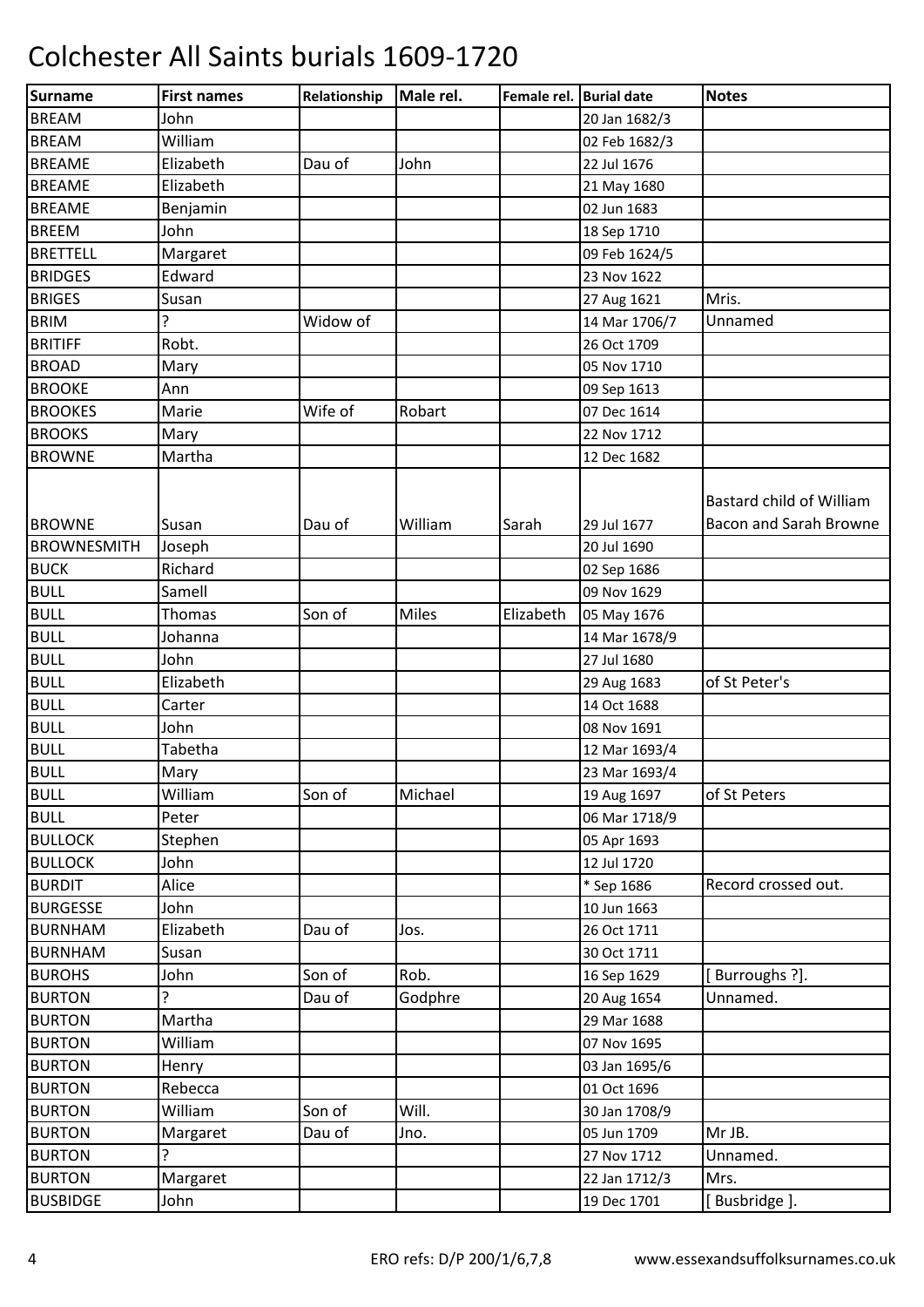| <b>Surname</b>   | <b>First names</b> | Relationship | Male rel.     | Female rel. Burial date |               | <b>Notes</b>            |
|------------------|--------------------|--------------|---------------|-------------------------|---------------|-------------------------|
| <b>BUSBRIDGE</b> | John               | Son of       | John          | Grace                   | 03 Nov 1675   |                         |
| <b>BUSBRIDGE</b> | Grace              |              |               |                         | 16 Mar 1717/8 |                         |
| BUSBY?           | Elizabeth          |              |               |                         | 04 Apr 1694   |                         |
| <b>BUSHELL</b>   | James              |              |               |                         | 25 Oct 1717   |                         |
| <b>BUSHELL</b>   | Sarah              |              |               |                         | 04 Oct 1719   |                         |
| <b>BUXTON</b>    | Nathanall          | Son of       | <b>Thomas</b> |                         | 25 Jan 1653/4 |                         |
| <b>BYFORD</b>    | Serah              |              |               |                         | 03 Mar 1688/9 |                         |
| CALVERBAG?       | Mathias            |              |               |                         | 21 Oct 1694   |                         |
| <b>CAMP</b>      | Superreann         | Son of       | William       |                         | 17 Jan 1705/6 | Carpenter.              |
| <b>CAMPION</b>   | Katharine          |              |               |                         | 23 Sep 1622   |                         |
| <b>CANSDELL</b>  | Herbert            |              |               |                         | 23 Dec 1691   |                         |
| <b>CANT</b>      | John               |              |               |                         | 16 May 1718   |                         |
| <b>CANT</b>      | John               |              |               |                         | 31 Dec 1719   |                         |
| <b>CAPPER</b>    | Johannah           | Wife of      | Robert        |                         | 06 Sep 1656   | Year uncertain.         |
| <b>CARDE</b>     | Henry              | Son of       | Henry         |                         | 01 Dec 1662   | Died 29 Nov.            |
| CARR             | Sarah              |              |               |                         | 09 Mar 1717/8 |                         |
| <b>CARTER</b>    | 5.                 |              |               |                         | 27 Jul 1641   | Unnamed child of.       |
| <b>CARTER</b>    | John               |              |               |                         | 17 Aug 1690   |                         |
| <b>CARTER</b>    | ?                  | Widow of     |               |                         | 14 Jun 1709   | M'tris. Carter, widow.  |
|                  |                    |              |               |                         |               | Unnamed, unbaptised     |
| <b>CASTLE</b>    | ?                  |              | Peter         |                         | 16 Oct 1693   | child of.               |
|                  |                    |              |               |                         |               | Unnamed, unbaptised     |
| <b>CASTLE</b>    | ?                  |              | Peter         |                         | 28 Sep 1694   | child of.               |
| <b>CASTLE</b>    | John               | Son of       | Peter         |                         | 22 May 1698   |                         |
| <b>CASTLE</b>    | Elizabeth          | Wife of      | Peter         |                         | 28 Mar 1702   |                         |
| <b>CASTLE</b>    | John               | Son of       | Peter         |                         | 01 Jul 1702   |                         |
| <b>CATER</b>     | Sarah              |              |               |                         | 07 Jun 1683   | of St Botolphs          |
| <b>CATER</b>     | Rebecca            |              |               |                         | 15 May 1688   |                         |
| <b>CATER</b>     | Mary               |              |               |                         | 13 Aug 1688   |                         |
| <b>CATER</b>     | Mary               |              |               |                         | 03 May 1689   |                         |
| <b>CATER</b>     | Elizabeth          |              |               |                         | 11 Dec 1689   | Record crossed out.     |
| <b>CATER</b>     | William            |              |               |                         | 28 Oct 1690   | Jun'r.                  |
| <b>CATER</b>     | Frances            |              |               |                         | 10 Mar 1694/5 |                         |
| <b>CATER</b>     | Mary               | Dau of       | William       |                         | 03 Jan 1696/7 | Wid'?                   |
| <b>CATER</b>     | William            |              |               |                         | 21 Sep 1699   |                         |
| <b>CATUR</b>     | John               |              |               |                         | 10 Sep 1687   |                         |
| <b>CAVELLE</b>   | Mary               | Dau of       |               | Mary                    | 06 Oct 1700   |                         |
| <b>CHALK</b>     | John               |              |               |                         | 18 Dec 1662   | Prisoner in the Castle. |
| CHAMVELLD?       | Isaac              |              |               |                         | 20 Aug 1693   |                         |
| <b>CHAPLIN</b>   | Samuel             |              |               |                         | 22 Aug 1690   |                         |
| <b>CHAPMAN</b>   | Peter              |              |               |                         | 07 Dec 1720   |                         |
| <b>CHAPPELL</b>  | Martha             |              |               |                         | 30 Sep 1684   |                         |
|                  |                    |              |               |                         |               | Duplicated record has   |
| <b>CHARMAN</b>   | Hester             |              |               |                         | 25 Sep 1712   | Esther.                 |
|                  |                    |              |               |                         |               |                         |
| <b>CHEESWICK</b> | Hannah             |              |               |                         | 08 May 1703   | Buried in Quakers Yard. |
| <b>CHISWELL</b>  | Anne               | Dau of       | Joseph        |                         | 14 Mar 1700/1 |                         |
| <b>CHITTAM</b>   | Sara               |              |               |                         | 12 Jun 1610   |                         |
| <b>CHURSTON</b>  | 5.                 | Wife of      |               |                         | 11 Apr 1619   | No firstnames.          |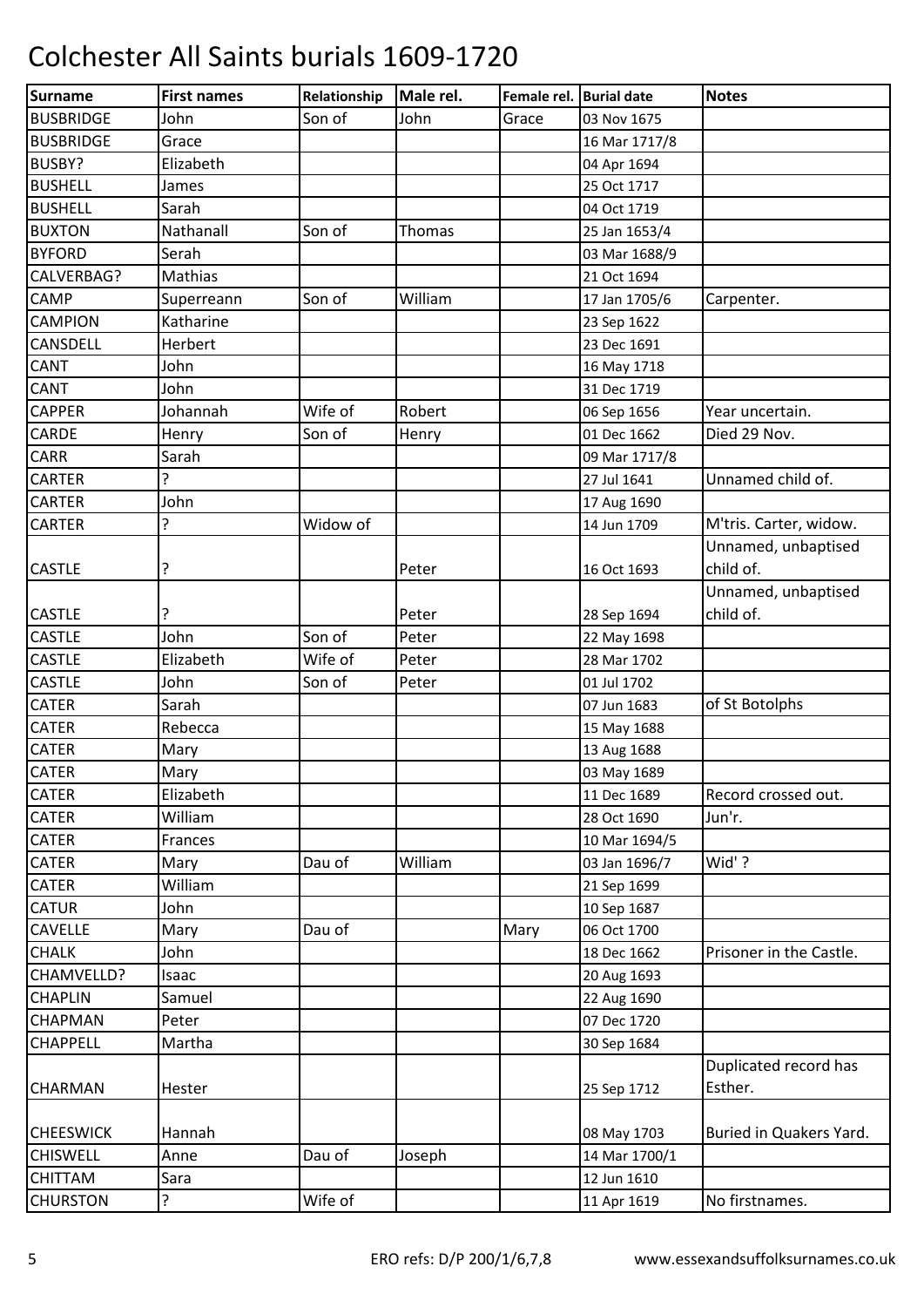| Surname          | <b>First names</b> | Relationship | Male rel.     | Female rel. Burial date |               | <b>Notes</b>                             |
|------------------|--------------------|--------------|---------------|-------------------------|---------------|------------------------------------------|
| <b>CLAMTREE</b>  | Rebecca            | Dau of       | John          | Elizabeth               | 28 Dec 1682   |                                          |
| <b>CLAMTREE</b>  | Sarah              |              |               |                         | 04 Feb 1682/3 |                                          |
| <b>CLANSAW</b>   | John               |              |               |                         | 20 Oct 1682   |                                          |
| <b>CLAPOT</b>    | Mary               |              |               |                         | 16 Dec 1715   | Mrs MC.                                  |
| <b>CLARK</b>     | <b>Ellis</b>       |              |               |                         | 20 Sep 1719   |                                          |
| <b>CLARKE</b>    | 5.                 | Widow of     |               |                         | 09 Nov 1612   | Mrs C.                                   |
| <b>CLARKE</b>    | Joane              | Wife of      |               |                         | 08 Nov 1622   |                                          |
| <b>CLAY</b>      | Hannah             |              |               |                         | 12 Nov 1714   |                                          |
| <b>CLEYDEN</b>   | Mary               |              |               |                         | 04 May 1639   |                                          |
| <b>CLOVER</b>    | Marie              | Wife of      | Andrew        |                         | 19 Apr 1619   |                                          |
| <b>CLOVER</b>    | Andrew             |              |               |                         | 20 Feb 1625/6 |                                          |
| <b>COCK</b>      | Thamar             | Wife of      | Samwell       |                         | 12 Sep 1623   | Duitshman.                               |
| <b>COCK</b>      | Ellen              |              |               |                         | 14 Apr 1640   |                                          |
| COCK             | Ann                |              |               |                         | 28 Jul 1717   |                                          |
| <b>COCK</b>      | Richard            |              |               |                         | 09 Dec 1717   |                                          |
| <b>COEL</b>      | Johanna            | Dau of       | Michael       |                         | 28 Feb 1708/9 |                                          |
| <b>COKHET</b>    | Francis            |              |               |                         | 03 Jun 1687   |                                          |
| <b>COLE</b>      | Thomas             |              |               |                         | 06 Jun 1714   | Infant                                   |
| <b>COLMAN</b>    | Edward             |              |               |                         | 25 Aug 1624   |                                          |
| <b>COLSON</b>    | Anne               |              |               |                         | 20 Apr 1693   |                                          |
| <b>COOK</b>      | ŗ                  |              |               |                         | 06 Sep 1655   | Mr Cook, the Phestian?<br>[Physician ?]. |
| <b>COOK</b>      | Mary               |              |               |                         | 23 Mar 1693/4 |                                          |
| <b>COOK</b>      | John               |              |               |                         | 17 Sep 1712   |                                          |
| COOK             | Elizabeth          |              |               |                         | 25 Jan 1712/3 |                                          |
| <b>COOK</b>      | Daniel             |              |               |                         | 11 Apr 1714   | Infant                                   |
| COOKE            | Thomas             |              |               |                         | 25 Jun 1688   |                                          |
| <b>COOPER</b>    | Marie              | Dau of       | <b>Thomas</b> |                         | 16 Jun 1616   |                                          |
| <b>COOSEN</b>    | ŗ                  |              |               |                         | 10 Sep 1612   | Mrs C.                                   |
| <b>CORK</b>      | Benjamin           |              |               |                         | 18 Feb 1685/6 |                                          |
| <b>COSENS</b>    | Mary               |              |               |                         | 12 Apr 1696   |                                          |
| <b>COTTIE</b>    | Elsabeth           | Wife of      |               |                         | 14 May 1619   | Mris.                                    |
| <b>COURTMAN</b>  | <b>Thomas</b>      |              |               |                         | 29 Jan 1677/8 |                                          |
| <b>COWELL</b>    | ?                  |              | Francis       |                         | 31 Mar 1691   | Unnamed, unbaptised<br>child of.         |
| <b>COXHICH</b>   | William            |              |               |                         | 10 Jul 1688   |                                          |
| <b>CRANFEILD</b> | David              |              |               |                         | 30 Apr 1690   |                                          |
| <b>CRANSTONE</b> | 5.                 |              |               |                         | 25 Apr 1684   | Mr C. No firstname.                      |
| CRENELL?         | Mary               |              |               |                         | 21 Feb 1677/8 |                                          |
| <b>CRESSALL</b>  | Marie              |              |               |                         | 19 Oct 1620   |                                          |
| CRESSALL         | Alexander          |              |               |                         | 15 May 1622   |                                          |
| <b>CRICK</b>     | Esther             | Wife of      | William       |                         | 09 Jun 1695   | of St Buttolph's                         |
| <b>CROM</b>      | Nicholas           |              |               |                         | 27 Dec 1679   |                                          |
| <b>CROUCH</b>    | Elizabeth          |              |               |                         | 07 Jul 1678   |                                          |
| <b>CUAVE</b>     | John               |              |               |                         | 06 Mar 1641/2 | Rust's apprentice.                       |
| <b>CURTEZ</b>    | Sarah              |              |               |                         | 22 Sep 1703   |                                          |
| <b>CURTIS</b>    | Mary               | Wife of      | Symond        |                         | 03 Jun 1709   |                                          |
| <b>CURTIS</b>    | Dinah              |              |               |                         | 19 Oct 1715   |                                          |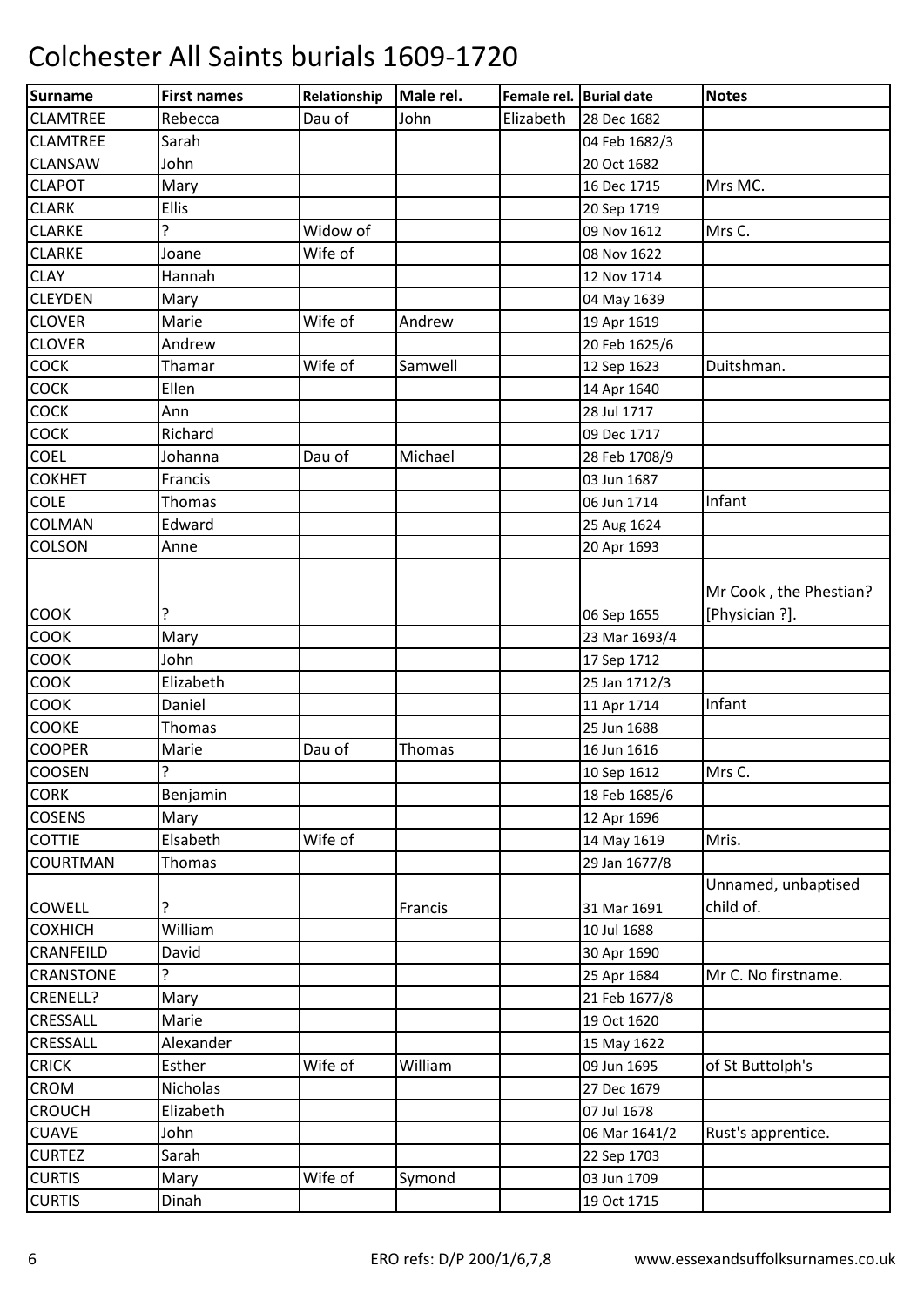| Surname            | <b>First names</b> | Relationship | Male rel. | Female rel. Burial date |               | <b>Notes</b>          |
|--------------------|--------------------|--------------|-----------|-------------------------|---------------|-----------------------|
| <b>CURTISS</b>     | Martha             |              |           |                         | 21 May 1709   |                       |
| <b>CUTLER</b>      | Thomas             |              |           |                         | 26 Dec 1712   |                       |
| <b>DANIEL</b>      | William            |              |           |                         | 20 Aug 1678   |                       |
| <b>DAVIS</b>       | Richard            |              |           |                         | 12 Jan 1708/9 |                       |
| <b>DAWS</b>        | William            |              |           |                         | 03 Mar 1720/1 |                       |
| <b>DAY</b>         | Sarah              | Dau of       | Daniel    |                         | 26 Nov 1702   |                       |
| <b>DAY</b>         | Daniel             | Son of       | Daniel    |                         | 17 Mar 1705/6 | Bay-maker.            |
| <b>DE HANE</b>     | Ģ                  | Wife of      |           |                         | 29 Jun 1615   | No firstname. Duitsh. |
| <b>DE HORN</b>     | Abraham            |              |           |                         | 25 Dec 1686   |                       |
| <b>DE NOTH</b>     | ?                  | Dau of       | Jacob     |                         | 15 Jan 1612/3 | Unnamed.              |
|                    |                    |              |           |                         |               |                       |
| <b>DE ROE</b>      | ?                  | Wife of      | John      |                         | 27 Aug 1623   | Unnamed. Duitshwoman. |
| <b>DEADMAN</b>     | John               |              |           |                         | 12 Nov 1704   |                       |
| <b>DEAN</b>        | Edward             | Son of       | James     |                         | 13 Aug 1701   |                       |
| <b>DEANE</b>       | Elizabeth          |              |           |                         | 09 Apr 1718   |                       |
| <b>DEATH</b>       | Samuel             | Son of       | Nathaneel |                         | 10 Jul 1695   |                       |
| <b>DEATH</b>       | Ambrose            |              |           |                         | 30 Dec 1718   |                       |
| <b>DENNIS</b>      | Jacob              |              |           |                         | 18 Jul 1691   |                       |
| <b>DICKSON</b>     | Margaret           | Wife of      | John      |                         | 16 Aug 1697   | of West Bergeholt     |
| <b>DOBS</b>        | John               |              |           |                         | 03 Feb 1702/3 |                       |
| <b>DOUGHTY</b>     | William            |              |           |                         | 09 Aug 1683   |                       |
| <b>DOUSEN</b>      | William            |              |           |                         | 06 Jan 1687/8 | [For Dowson ?].       |
| <b>DOWE</b>        | William            |              |           |                         | 13 Oct 1610   |                       |
| <b>DOWE</b>        | William            |              |           |                         | 08 Mar 1615/6 |                       |
| <b>DOWE</b>        | John               |              |           |                         | 15 Sep 1624   |                       |
| <b>DOWE</b>        | William            | Son of       | John      |                         | 21 Oct 1624   |                       |
| <b>DU PITT</b>     | Olyver             |              |           |                         | 27 Nov 1615   | Duitshman.            |
| <b>DUFFIELD</b>    | Mary               |              |           |                         | 04 Mar 1687/8 |                       |
| <b>DUFFIELD</b>    | Joseph             |              |           |                         | 09 Jul 1717   | Mr.                   |
| <b>DUGARD</b>      | Elizabeth          |              |           |                         | 07 Jul 1641   | Ms.                   |
|                    |                    |              |           |                         |               | Unnamed dtr of Doctor |
| <b>DUKE</b>        | ?                  | Dau of       |           |                         | 02 Apr 1610   | Duke.                 |
| <b>DUKE</b>        | John               |              |           |                         | 18 May 1629   | Dr in Physicke.       |
| <b>DUNBAR</b>      | Samuel             | Son of       | James     |                         | 11 Aug 1680   |                       |
|                    |                    |              |           |                         |               | No firstname. [For    |
| <b>DUNBER</b>      | 5                  | Widow of     |           |                         | 16 Nov 1718   | Dunbar ?].            |
| <b>EASTERLIN</b>   | Thomas             |              |           |                         | 13 May 1684   |                       |
| <b>EDWARDS</b>     | Mary               |              |           |                         | 24 Jan 1684/5 |                       |
| <b>EDWARDS</b>     | Benjamin           |              |           |                         | 24 Mar 1685/6 |                       |
| <b>ELLITT</b>      | John               |              |           |                         | 25 Oct 1710   | of St. Butts.         |
| <b>EVERAT</b>      | Joannah            | Dau of       | Sameuall  |                         | 01 Sep 1656   | Year uncertain.       |
| <b>EVERIT</b>      | Mary               |              |           |                         | 05 Nov 1698   |                       |
| <b>EXTER</b>       | Martha             |              |           |                         | 04 May 1715   |                       |
| <b>FAIRBROTHER</b> | John               |              |           |                         | 15 Aug 1679   |                       |
| <b>FAIRBROTHER</b> | Rachel             |              |           |                         | 02 May 1681   |                       |
| <b>FAIRBROTHER</b> | Mary               |              |           |                         | 14 Sep 1681   |                       |
| <b>FAIRBROTHER</b> | Thomas             |              |           |                         | 29 Oct 1717   |                       |
| <b>FAYRBROTHER</b> | Elizabeth          |              |           |                         | 10 Dec 1694   |                       |
| <b>FAZARD</b>      | Elias              | Son of       | Will.     |                         | 06 Apr 1702   |                       |
|                    |                    |              |           |                         |               |                       |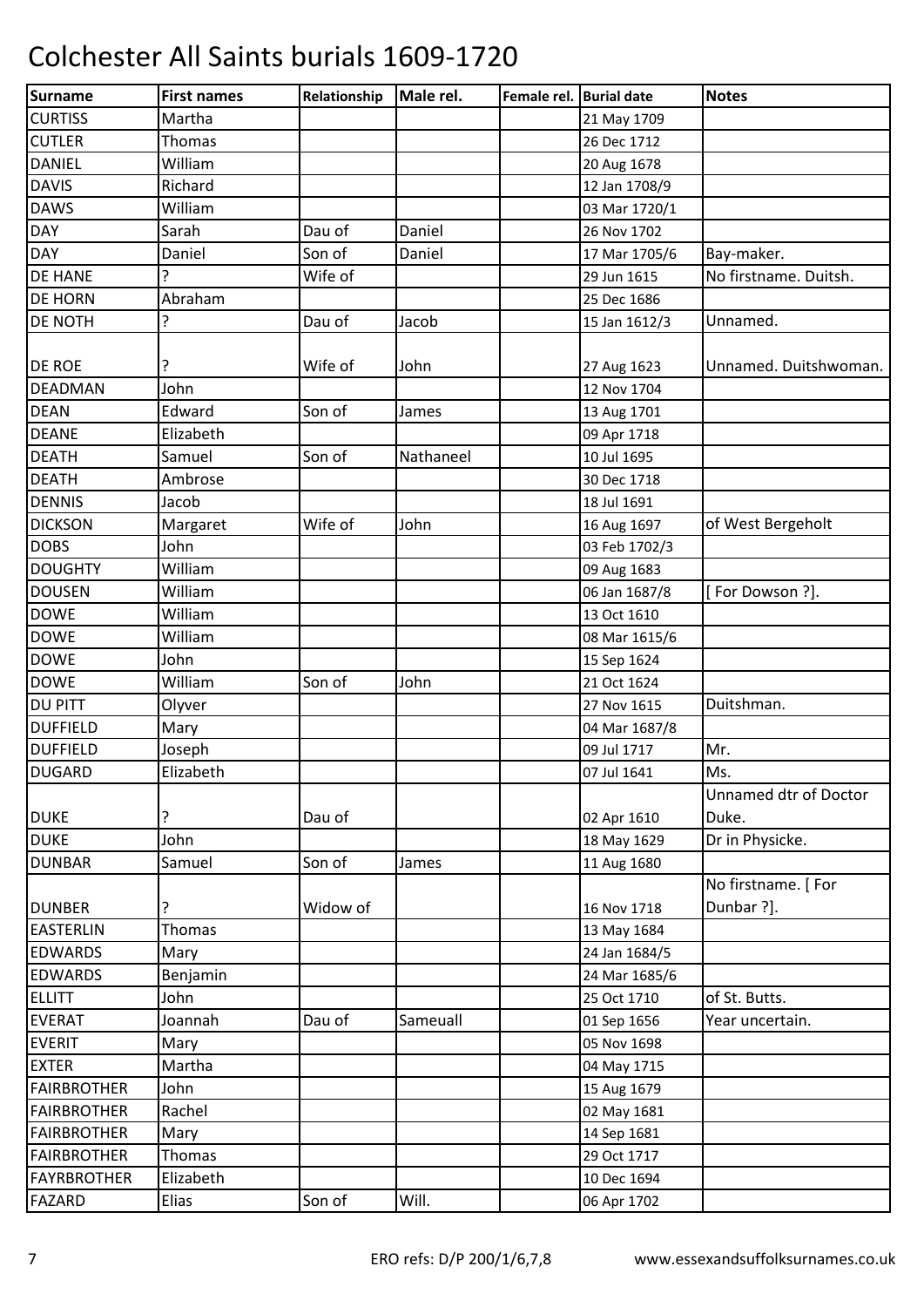| <b>Surname</b>    | <b>First names</b> | Relationship | Male rel. | Female rel. Burial date |                | <b>Notes</b>                     |
|-------------------|--------------------|--------------|-----------|-------------------------|----------------|----------------------------------|
| <b>FERMEEN</b>    |                    |              |           |                         | 21 Nov 1624    | No firstname.                    |
| <b>FETHRIDGE</b>  | 5.                 | Wife of      | Peeter    |                         | 17 Jun 1631    | Unnamed.                         |
| <b>FIDGET</b>     | George             |              |           |                         | 13 Jul 1690    |                                  |
| <b>FIDGET</b>     | Mary               |              |           |                         | 07 Aug 1691    |                                  |
|                   |                    |              |           |                         |                | Unnamed, unbaptised              |
| <b>FINER</b>      | ?                  |              | Richard   |                         | 13 Aug 1679    | child of RF                      |
| <b>FINER</b>      | Elizabeth          |              |           |                         | 20 Mar 1679/80 |                                  |
| <b>FINER</b>      | Prudence           |              |           |                         | 26 Sep 1680    |                                  |
| <b>FINER</b>      | Mary               |              |           |                         | 17 Mar 1681/2  |                                  |
| <b>FINER</b>      | Mary               |              |           |                         | 18 Dec 1682    |                                  |
| <b>FINER</b>      | Mary               |              |           |                         | 14 Dec 1685    |                                  |
| <b>FINER</b>      | Wm.                |              |           |                         | 02 Dec 1705    | Farrer.                          |
| <b>FIRMEN</b>     | John               |              |           |                         | 11 Aug 1617    | Puer [=boy].                     |
| <b>FITCH</b>      | <b>Tobias</b>      |              |           |                         | 14 Aug 1681    |                                  |
| <b>FITCH</b>      | Michaell           |              |           |                         | 31 Oct 1681    |                                  |
| <b>FITCH</b>      | John               |              |           |                         | 26 Jan 1691/2  |                                  |
| <b>FITCH</b>      | Jacob              | Son of       | Jacob     |                         | 03 Feb 1702/3  |                                  |
| <b>FITCH</b>      | Daniel             | Son of       | Jacob     |                         | 30 Oct 1704    |                                  |
| <b>FITCH</b>      | Isaack             |              |           |                         | 13 Dec 1704    |                                  |
| <b>FITCH</b>      | Jacob              |              |           |                         | 29 Apr 1706    | Hay Striker.                     |
| <b>FITCH</b>      | Mary               |              |           |                         | 01 Dec 1714    |                                  |
| <b>FITCH</b>      | Martha             |              |           |                         | 17 Jun 1716    |                                  |
| <b>FITCH</b>      | Joseph             |              |           |                         | 10 Jun 1717    |                                  |
| <b>FITCH</b>      | Martha             |              |           |                         | 17 Mar 1720/1  |                                  |
| <b>FITCHETT</b>   | Geo.               |              |           |                         | 17 Sep 1705    | Comber of St Butolphs            |
| <b>FITTERIDGE</b> | Susan              |              |           |                         | 26 Aug 1641    |                                  |
| <b>FITTERREDG</b> | Peter              |              |           |                         | 02 Feb 1639/40 |                                  |
| <b>FITZ</b>       | Anne               |              |           |                         | 11 Oct 1685    |                                  |
| <b>FITZ</b>       | Serah              |              |           |                         | 11 Dec 1690    |                                  |
| FITZ              | John               |              |           |                         | 08 Dec 1704    |                                  |
| FLANNEL           | Susannah           | Dau of       | John      |                         | 19 Oct 1704    |                                  |
| <b>FLANNER</b>    | Martha             | Wife of      | William   |                         | 06 Feb 1708/9  |                                  |
| <b>FLANNER</b>    | William            |              |           |                         | 24 Mar 1712/3  | Mr.                              |
| <b>FLANNER</b>    | Ambrose            |              |           |                         | 08 Sep 1718    |                                  |
| <b>FLANNER</b>    | John               |              |           |                         | 14 Oct 1719    | Mr.                              |
| <b>FLOURDAY</b>   | John               |              |           |                         | 05 Feb 1682/3  |                                  |
| <b>FOSTER</b>     | John               |              |           |                         | 20 May 1708    |                                  |
| <b>FOX</b>        | Mary               | Wife of      | James     |                         | 02 Jun 1705    | <b>Blacksmith of Fordham</b>     |
| <b>FRANCIS</b>    | John               |              |           |                         | 14 Jul 1687    |                                  |
| <b>FRESHFEILD</b> | John               |              |           |                         | 11 Aug 1682    |                                  |
| <b>FRESHFEILD</b> | Margaret           |              |           |                         | 14 Sep 1688    |                                  |
| <b>FRESHFEILD</b> | Jane               | Dau of       | John      | Elizabeth               | 05 Oct 1699    |                                  |
| <b>FULLER</b>     | ?                  |              | Thomas    |                         | 24 Jun 1696    | Unnamed, unbaptised<br>child of. |
| <b>FURNIS</b>     | John               | Son of       | John      |                         | 23 Apr 1680    |                                  |
| <b>FYNER</b>      | William            |              |           |                         | $* * 1611$     | Undated                          |
| <b>FYNER</b>      | ŗ                  |              |           |                         | 01 Jun 1615    | No firstname.                    |
| <b>FYNER</b>      | Richard            |              |           |                         | 28 Oct 1689    |                                  |
|                   |                    |              |           |                         |                |                                  |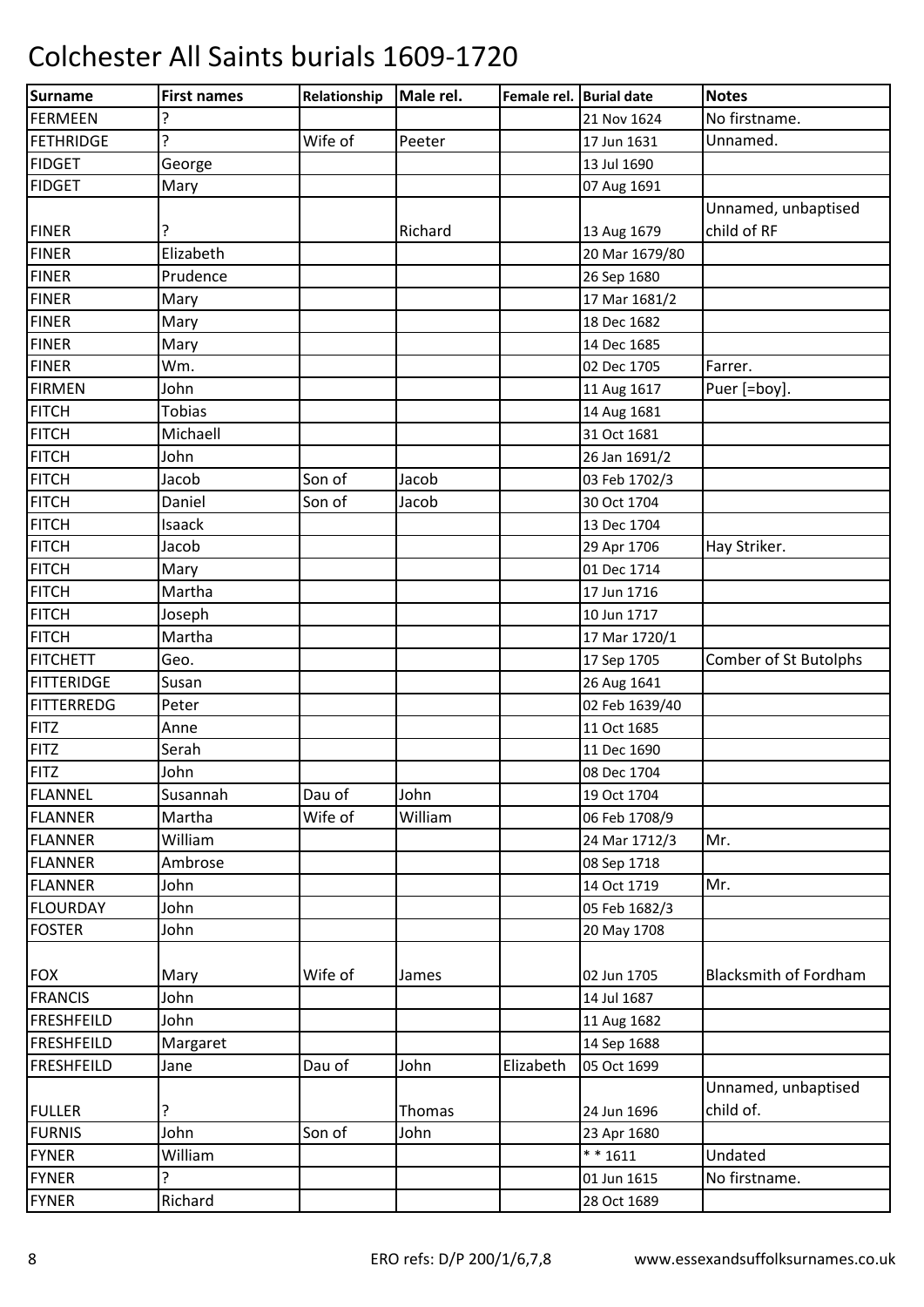| Surname          | <b>First names</b> | Relationship | Male rel. | Female rel. Burial date |                | <b>Notes</b>               |
|------------------|--------------------|--------------|-----------|-------------------------|----------------|----------------------------|
| GAD              | Edward             |              |           |                         | 13 Sep 1698    | Jun'r.                     |
| GAD              | Anne               | Dau of       | Edward    |                         | 30 Nov 1702    |                            |
| GAD              | <b>Thomas</b>      | Son of       | Edward    |                         | 25 May 1708    |                            |
| GAD              | Edward             |              |           |                         | 09 Mar 1715/6  |                            |
| GAD              | Richard            |              |           |                         | 26 Jan 1719/20 |                            |
| <b>GAGE</b>      | John               |              |           |                         | 23 Sep 1718    |                            |
| <b>GARDINER</b>  | William            |              |           |                         | 05 Jun 1679    |                            |
| <b>GARDINER</b>  | James              | Son of       | James     |                         | 19 Nov 1700    |                            |
| <b>GARLAND</b>   | Joseph             |              |           |                         | 20 Mar 1688/9  |                            |
|                  |                    |              |           |                         |                | Unnamed, unbaptised        |
| <b>GARLL</b>     | ?                  |              |           | Margaret                | 17 Aug 1694    | child of.                  |
| <b>GARRET</b>    | William            |              |           |                         | 01 Feb 1624/5  |                            |
| <b>GENNER</b>    | Samuel             |              |           |                         | 01 Nov 1699    | [Jenner].                  |
| <b>GIBBONS</b>   | Thomas             |              |           |                         | 24 Apr 1679    |                            |
| <b>GIBBS</b>     | John               |              |           |                         | 06 Jan 1686/7  |                            |
| <b>GIBBS</b>     | Anne               |              |           |                         | 28 Jun 1691    |                            |
| <b>GIBBS</b>     | Alice              |              |           |                         | 01 Jul 1691    |                            |
| <b>GIBBS</b>     | Thomas             | Son of       | John      | Judith                  | 12 Jul 1705    | Glazier.                   |
| <b>GIBBS</b>     | Mary               |              |           |                         | 03 Jan 1711/2  |                            |
| <b>GIBBS</b>     | Edward             |              |           |                         | 15 Nov 1715    |                            |
| <b>GIBS</b>      | Edward             |              |           |                         | 21 Jul 1689    |                            |
| <b>GIBS</b>      | Margaret           |              |           |                         | 23 Feb 1703/4  |                            |
| <b>GIBSON</b>    | John               |              |           |                         | 03 Feb 1683/4  |                            |
| <b>GIFFORD</b>   | Edmond             |              |           |                         | 21 Apr 1709    |                            |
|                  |                    |              |           |                         |                | [ Or badly written Gilson  |
| <b>GIHON?</b>    | William            |              |           |                         | 17 May 1713    | ?].                        |
|                  |                    |              |           |                         |                | Ms Gilbud, widdow. Year    |
| <b>GILBUD</b>    |                    | Widow of     |           |                         | 17 Nov 1656    | uncertain.                 |
| <b>GILES</b>     | Edward             |              |           |                         | 19 Aug 1688    |                            |
| <b>GILES</b>     | Sarah              |              |           |                         | 15 Aug 1689    |                            |
| <b>GILSON</b>    | Sameuell           |              |           |                         | 08 Nov 1657    |                            |
|                  |                    |              |           |                         |                |                            |
|                  |                    |              |           |                         |                | belongs to S.Butt. & in    |
| <b>GILSON</b>    | Mary               | Dau of       | Jeremy    |                         | 24 Jul 1704    | that reg.' [St Botolph's]. |
| <b>GINNER</b>    | Sarah              |              |           |                         | 07 Apr 1690    |                            |
| <b>GLOSHIER?</b> | Martha             |              |           |                         | 02 Feb 1714/5  | [With Glozier ?].          |
| <b>GLOSIER</b>   | Elizabeth          |              |           |                         | 17 Feb 1714/5  |                            |
| <b>GLOSIER</b>   | Sarah              |              |           |                         | 22 Jul 1717    |                            |
| <b>GLOSIER</b>   | Richard            |              |           |                         | 03 Nov 1720    |                            |
|                  |                    |              |           |                         |                | Duplicated record has      |
| <b>GLOZIER</b>   | Edward             |              |           |                         | 24 Sep 1712    | Glosier.                   |
| GODDARD          | John               |              |           |                         | 18 Nov 1688    |                            |
| <b>GODSCALL</b>  | Lott               |              |           |                         | 15 Oct 1621    |                            |
| <b>GOLDSBURY</b> | Rachel             |              |           |                         | 20 Mar 1684/5  |                            |
| <b>GONNER</b>    | Francis            |              |           |                         | 02 Jun 1609    | Duitshman.                 |
| <b>GONNER</b>    | Audrie             |              |           |                         | 14 Nov 1623    | Duitshwoman.               |
| <b>GONNER</b>    | ?                  | Son of       | Jacob     |                         | 30 Jan 1631/2  | Unnamed. Dutchman.         |
| <b>GOSLIN</b>    | John               | Son of       | John      | Sarah                   | 20 Jul 1686    |                            |
| GRAVES?          | Isaac              |              |           |                         | 20 Dec 1693    |                            |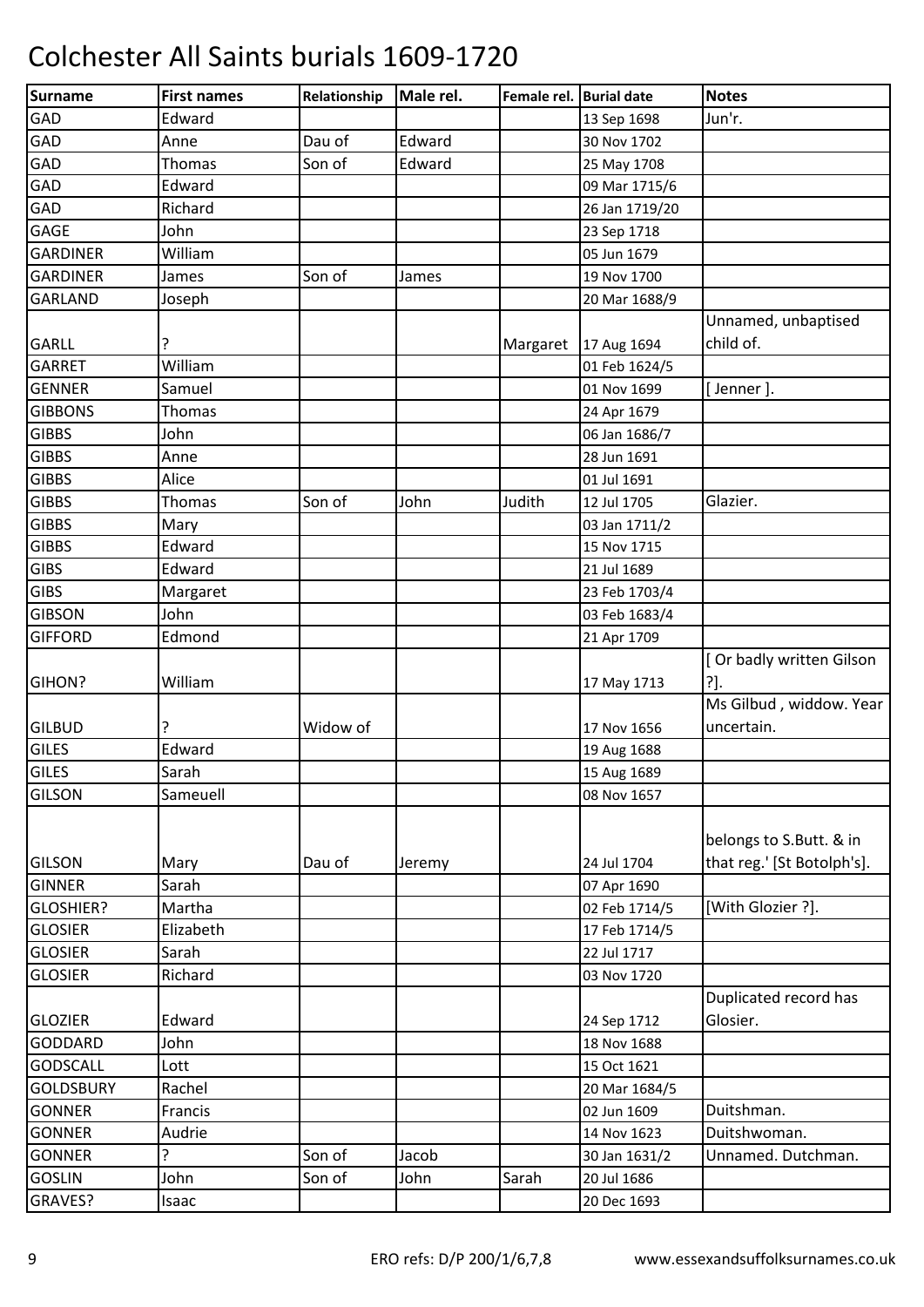| <b>Surname</b><br>Male rel.<br><b>First names</b><br>Relationship<br>Female rel. Burial date |               | <b>Notes</b>                           |
|----------------------------------------------------------------------------------------------|---------------|----------------------------------------|
| <b>GREEN</b><br>Elsabeth                                                                     | 03 Sep 1623   |                                        |
| Will.<br><b>GREENEHAUKES</b>                                                                 | 07 Dec 1630   |                                        |
| ς<br><b>GRIFFIN</b>                                                                          | 20 Jun 1718   | Mrs G. No firstname.                   |
| Sarah<br><b>GRIGGS</b>                                                                       | 03 Sep 1717   |                                        |
| <b>GRIMWOOD</b><br>Henry                                                                     | 05 Jun 1641   | A thi d?                               |
| <b>GRIMWOOD</b><br>Francis                                                                   | 25 Sep 1687   |                                        |
| <b>GRIMWOOD</b><br>Job                                                                       | 27 Oct 1689   |                                        |
| <b>GRIMWOOD</b><br>Elizabeth                                                                 | 10 Dec 1696   |                                        |
| <b>GUYANT</b><br>Elizabeth                                                                   | 13 Dec 1711   | [For Guyon ?].                         |
| <b>GYLES</b><br>Edward                                                                       | 12 Mar 1693/4 |                                        |
| <b>GYLES</b><br>Margaret                                                                     | 14 Apr 1695   |                                        |
| <b>GYLES</b><br><b>Thomas</b><br>Son of<br>Edward                                            | 01 Aug 1695   |                                        |
| <b>GYLES</b><br>Son of<br>Edward<br>Joseph                                                   | 07 Feb 1696/7 |                                        |
| Wife of<br><b>HADLEY</b><br>Ann                                                              | 08 Feb 1623/4 |                                        |
| <b>HALLOWAY</b><br>Elizabeth                                                                 | 17 Sep 1688   |                                        |
| <b>HALLOWAY</b><br>Elizabeth                                                                 | 06 Jan 1694/5 |                                        |
| Ç<br>Wife of<br>William<br><b>HALLOWAY</b>                                                   | 15 Aug 1719   | Unnamed.                               |
| <b>HALLS</b><br>Edward                                                                       | 24 Feb 1716/7 |                                        |
| <b>HAME</b><br>Johanna                                                                       | 15 Jul 1695   | of St Nicholas                         |
| Wife of<br><b>HANKIN</b><br>Ç<br>John                                                        | 01 Nov 1713   | Unnamed.                               |
| Elizabeth<br><b>HARBOR</b>                                                                   | 26 Dec 1680   |                                        |
| <b>HARBOROUGH</b><br>Thom.                                                                   | 03 Sep 1706   |                                        |
| <b>HARBOUR</b><br>Mary                                                                       | 07 Jun 1707   |                                        |
| Daniel<br>Son of<br><b>HARDING</b><br>Jacob                                                  | 09 Jun 1703   |                                        |
| <b>HARDING</b><br>James                                                                      | 28 Nov 1707   | Dutch Minister.                        |
| <b>HARDING</b><br>Dan.                                                                       | 24 Jul 1710   |                                        |
| <b>HARLOW</b><br>Ann                                                                         | 15 Aug 1690   |                                        |
| <b>HARLOW</b><br>Thomas                                                                      | 31 Dec 1694   |                                        |
| Son of<br><b>HARRISON</b><br>George<br>George                                                | 20 Feb 1708/9 |                                        |
| ŗ<br><b>HART</b>                                                                             | 14 Feb 1628/9 | Hart's father in law. [ Not<br>named]. |
| <b>HARVEY</b><br>Susan                                                                       | 30 Aug 1615   |                                        |
| <b>HARVEY</b><br>Marie                                                                       | 06 Sep 1615   |                                        |
| <b>HARVEY</b><br>Elizabeth<br>Dau of<br>James                                                | 01 Apr 1707   |                                        |
| <b>HARVEY</b><br>Rachel                                                                      | 05 Jul 1713   |                                        |
| Rebeccah<br><b>HARVEY</b>                                                                    | 15 Jul 1713   |                                        |
| <b>HARVEY</b><br>Mary                                                                        | 15 Mar 1714/5 |                                        |
| <b>HARVY</b><br>Dau of<br>Hannah<br>James                                                    | 29 Mar 1710   |                                        |
| <b>HASLER</b><br>Sarah<br>Dau of<br>Anthony                                                  | 28 Jul 1708   |                                        |
| <b>HASTED</b><br>William                                                                     | 02 Mar 1718/9 |                                        |
| <b>HAVENS</b><br><b>Thomas</b>                                                               | 01 May 1685   |                                        |
| <b>HAVENS</b><br>Mary                                                                        | 22 May 1687   |                                        |
| <b>HAVENS</b><br>John                                                                        | 11 Apr 1688   |                                        |
| Tho.<br>Wife of<br><b>HAVENS</b><br>Lydia                                                    | 10 Apr 1709   | of St Buttolph's                       |
| Son of<br><b>HAWARD</b><br>Robert<br>Robert                                                  | 27 Mar 1681   |                                        |
| <b>HAWES</b><br>Thomas                                                                       | 22 Mar 1695/6 |                                        |
| Wife of<br><b>HAY</b><br>Robt.<br>Mary                                                       | * Apr 1686    | Record crossed out.                    |
| <b>HAYES</b><br>James                                                                        | 10 Jan 1678/9 |                                        |
| <b>HAYLOR</b><br>Anthony                                                                     | 29 Aug 1712   |                                        |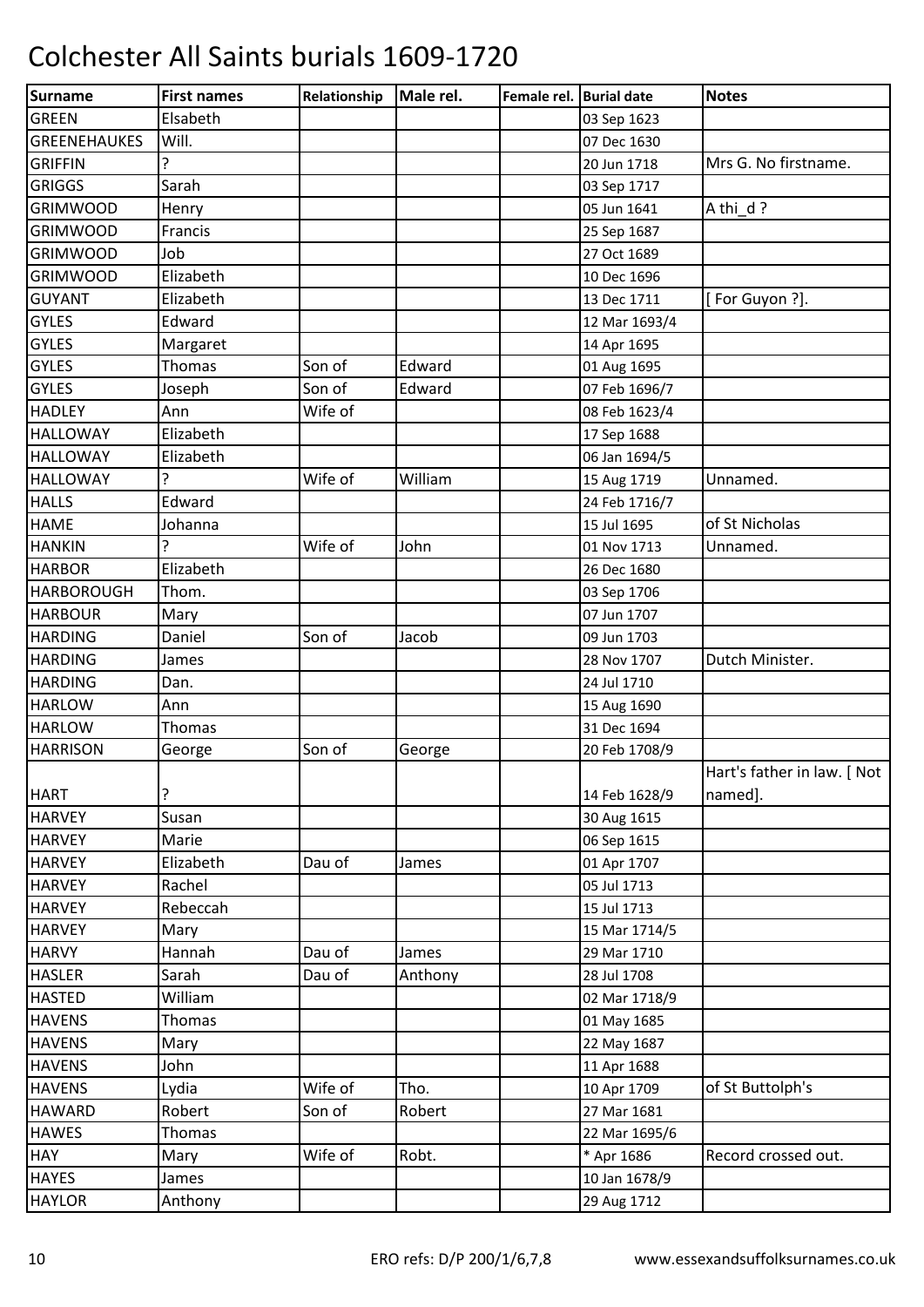| <b>HECKFORD</b><br>Sarah<br>17 Feb 1717/8<br><b>HEDGES</b><br>30 Apr 1713<br>James<br><b>HERBERT</b><br><b>Thomas</b><br>17 Sep 1714<br><b>HERD</b><br>John<br>01 May 1713<br><b>HEWITT</b><br>Elizab.<br>14 Dec 1688<br><b>HEWITT</b><br>Francis<br>22 Jan 1688/9<br><b>HICKERINGILL</b><br>Son of<br>Edmund<br>Recter of this parish.<br>John<br>14 May 1666<br>Died 22 Oct, buried at<br>Boxted. Edmund is rector<br>Charles<br>Son of<br>Edmund<br>24 Oct 1678<br>otp.<br>Mr EH, Rector of this<br>Edmund<br>parish.<br>Edmund<br>Son of<br>29 Mar 1705<br>Mrs A.H. Wife of R'd Mr<br>Wife of<br>Η.<br>Anne<br>11 Apr 1708<br>Mr E.H., Rector of All<br>Edmund<br>HICKERINGILL<br>07 Nov 1708<br>Saints.<br><b>HICKFORD</b><br>Elizabeth<br>12 Dec 1714<br>Unnamed, unbaptised<br><b>HICKS</b><br>Nathaneel<br>child of.<br>28 Nov 1693<br><b>HICKS</b><br>Hannah<br>07 Dec 1695<br><b>HICKS</b><br>Nathaneel<br>04 Feb 1695/6 |
|------------------------------------------------------------------------------------------------------------------------------------------------------------------------------------------------------------------------------------------------------------------------------------------------------------------------------------------------------------------------------------------------------------------------------------------------------------------------------------------------------------------------------------------------------------------------------------------------------------------------------------------------------------------------------------------------------------------------------------------------------------------------------------------------------------------------------------------------------------------------------------------------------------------------------------|
| <b>HICKERINGILL</b><br><b>HICKERINGILL</b><br><b>HICKERINGILL</b>                                                                                                                                                                                                                                                                                                                                                                                                                                                                                                                                                                                                                                                                                                                                                                                                                                                                  |
|                                                                                                                                                                                                                                                                                                                                                                                                                                                                                                                                                                                                                                                                                                                                                                                                                                                                                                                                    |
|                                                                                                                                                                                                                                                                                                                                                                                                                                                                                                                                                                                                                                                                                                                                                                                                                                                                                                                                    |
|                                                                                                                                                                                                                                                                                                                                                                                                                                                                                                                                                                                                                                                                                                                                                                                                                                                                                                                                    |
|                                                                                                                                                                                                                                                                                                                                                                                                                                                                                                                                                                                                                                                                                                                                                                                                                                                                                                                                    |
|                                                                                                                                                                                                                                                                                                                                                                                                                                                                                                                                                                                                                                                                                                                                                                                                                                                                                                                                    |
|                                                                                                                                                                                                                                                                                                                                                                                                                                                                                                                                                                                                                                                                                                                                                                                                                                                                                                                                    |
|                                                                                                                                                                                                                                                                                                                                                                                                                                                                                                                                                                                                                                                                                                                                                                                                                                                                                                                                    |
|                                                                                                                                                                                                                                                                                                                                                                                                                                                                                                                                                                                                                                                                                                                                                                                                                                                                                                                                    |
|                                                                                                                                                                                                                                                                                                                                                                                                                                                                                                                                                                                                                                                                                                                                                                                                                                                                                                                                    |
|                                                                                                                                                                                                                                                                                                                                                                                                                                                                                                                                                                                                                                                                                                                                                                                                                                                                                                                                    |
|                                                                                                                                                                                                                                                                                                                                                                                                                                                                                                                                                                                                                                                                                                                                                                                                                                                                                                                                    |
|                                                                                                                                                                                                                                                                                                                                                                                                                                                                                                                                                                                                                                                                                                                                                                                                                                                                                                                                    |
|                                                                                                                                                                                                                                                                                                                                                                                                                                                                                                                                                                                                                                                                                                                                                                                                                                                                                                                                    |
|                                                                                                                                                                                                                                                                                                                                                                                                                                                                                                                                                                                                                                                                                                                                                                                                                                                                                                                                    |
|                                                                                                                                                                                                                                                                                                                                                                                                                                                                                                                                                                                                                                                                                                                                                                                                                                                                                                                                    |
|                                                                                                                                                                                                                                                                                                                                                                                                                                                                                                                                                                                                                                                                                                                                                                                                                                                                                                                                    |
|                                                                                                                                                                                                                                                                                                                                                                                                                                                                                                                                                                                                                                                                                                                                                                                                                                                                                                                                    |
|                                                                                                                                                                                                                                                                                                                                                                                                                                                                                                                                                                                                                                                                                                                                                                                                                                                                                                                                    |
|                                                                                                                                                                                                                                                                                                                                                                                                                                                                                                                                                                                                                                                                                                                                                                                                                                                                                                                                    |
|                                                                                                                                                                                                                                                                                                                                                                                                                                                                                                                                                                                                                                                                                                                                                                                                                                                                                                                                    |
| <b>HICKS</b><br>Nathaneel<br>Son of<br>Nathaneel<br>24 May 1698                                                                                                                                                                                                                                                                                                                                                                                                                                                                                                                                                                                                                                                                                                                                                                                                                                                                    |
| <b>HICKS</b><br>Son of<br>Nathanael<br>Moyses<br>01 Jan 1702/3                                                                                                                                                                                                                                                                                                                                                                                                                                                                                                                                                                                                                                                                                                                                                                                                                                                                     |
| Barbar.<br><b>HILL</b><br>Margerie<br>Wife of<br>William<br>25 Nov 1618                                                                                                                                                                                                                                                                                                                                                                                                                                                                                                                                                                                                                                                                                                                                                                                                                                                            |
| <b>HILLS</b><br>Elsabeth<br>Wife of<br>William<br>12 Jan 1620/1                                                                                                                                                                                                                                                                                                                                                                                                                                                                                                                                                                                                                                                                                                                                                                                                                                                                    |
| Son of<br><b>HINMERCH</b><br>Gabriell<br>Gabriel<br>10 Nov 1627                                                                                                                                                                                                                                                                                                                                                                                                                                                                                                                                                                                                                                                                                                                                                                                                                                                                    |
| <b>HINSON</b><br>ŗ<br>Wife of<br>Richard<br>16 Jun 1629<br>Unnamed.                                                                                                                                                                                                                                                                                                                                                                                                                                                                                                                                                                                                                                                                                                                                                                                                                                                                |
| ŗ<br>Rich.<br><b>HINSON</b><br>Dau of<br>Unnamed.<br>25 Jun 1630                                                                                                                                                                                                                                                                                                                                                                                                                                                                                                                                                                                                                                                                                                                                                                                                                                                                   |
| <b>HOBECK</b><br>Philip<br>Son of<br>Phillip<br>06 Nov 1679                                                                                                                                                                                                                                                                                                                                                                                                                                                                                                                                                                                                                                                                                                                                                                                                                                                                        |
| <b>HODGEKINS</b><br>Dorothy<br>31 Oct 1685                                                                                                                                                                                                                                                                                                                                                                                                                                                                                                                                                                                                                                                                                                                                                                                                                                                                                         |
| May be the same as                                                                                                                                                                                                                                                                                                                                                                                                                                                                                                                                                                                                                                                                                                                                                                                                                                                                                                                 |
| record of 31 Oct.<br><b>HODGSKIN</b><br>Dorothy<br>30 Oct 1685                                                                                                                                                                                                                                                                                                                                                                                                                                                                                                                                                                                                                                                                                                                                                                                                                                                                     |
| <b>HOLBACK</b><br>Roger<br>22 Apr 1701                                                                                                                                                                                                                                                                                                                                                                                                                                                                                                                                                                                                                                                                                                                                                                                                                                                                                             |
| <b>HOLBACK</b><br>Mary<br>25 Aug 1702                                                                                                                                                                                                                                                                                                                                                                                                                                                                                                                                                                                                                                                                                                                                                                                                                                                                                              |
| <b>HOLBACK</b><br>Sarah<br>22 Mar 1702/3                                                                                                                                                                                                                                                                                                                                                                                                                                                                                                                                                                                                                                                                                                                                                                                                                                                                                           |
| Son of<br>Nathanael<br><b>HOLBACK</b><br>Samuel<br>12 Jun 1703                                                                                                                                                                                                                                                                                                                                                                                                                                                                                                                                                                                                                                                                                                                                                                                                                                                                     |
| <b>HOLBACK</b><br>06 Jul 1703<br>Hanna                                                                                                                                                                                                                                                                                                                                                                                                                                                                                                                                                                                                                                                                                                                                                                                                                                                                                             |
| <b>HOLBACK</b><br>Dau of<br>Farmer of St Giles'<br>Roger<br>18 Jun 1706<br>Anne                                                                                                                                                                                                                                                                                                                                                                                                                                                                                                                                                                                                                                                                                                                                                                                                                                                    |
| Wife of<br><b>HOLBECK</b><br>Rebekah<br>Phillip<br>14 Mar 1685/6                                                                                                                                                                                                                                                                                                                                                                                                                                                                                                                                                                                                                                                                                                                                                                                                                                                                   |
| <b>HOLBECK</b><br>Sarah<br>31 Mar 1687                                                                                                                                                                                                                                                                                                                                                                                                                                                                                                                                                                                                                                                                                                                                                                                                                                                                                             |
| Rebeccah<br><b>HOLBECK</b><br>25 Apr 1687                                                                                                                                                                                                                                                                                                                                                                                                                                                                                                                                                                                                                                                                                                                                                                                                                                                                                          |
| <b>HOLBECK</b><br>Mary<br>04 Aug 1693                                                                                                                                                                                                                                                                                                                                                                                                                                                                                                                                                                                                                                                                                                                                                                                                                                                                                              |
| Unnamed, unbaptised                                                                                                                                                                                                                                                                                                                                                                                                                                                                                                                                                                                                                                                                                                                                                                                                                                                                                                                |
| child of.<br>ŗ<br>child of<br><b>HOLBECK</b><br>Samuel<br>10 Mar 1694/5                                                                                                                                                                                                                                                                                                                                                                                                                                                                                                                                                                                                                                                                                                                                                                                                                                                            |
| Mary Pack<br>Dau of<br><b>HOLBECK</b><br>Sam.<br>30 Sep 1695                                                                                                                                                                                                                                                                                                                                                                                                                                                                                                                                                                                                                                                                                                                                                                                                                                                                       |
| <b>HOLBECK</b><br>02 Feb 1695/6<br>Anne                                                                                                                                                                                                                                                                                                                                                                                                                                                                                                                                                                                                                                                                                                                                                                                                                                                                                            |
| Unnamed, unbaptised                                                                                                                                                                                                                                                                                                                                                                                                                                                                                                                                                                                                                                                                                                                                                                                                                                                                                                                |
| child of.<br><b>HOLBECK</b><br>?<br>Sam.<br>12 Jun 1696                                                                                                                                                                                                                                                                                                                                                                                                                                                                                                                                                                                                                                                                                                                                                                                                                                                                            |
| Dau of<br><b>HOLBECK</b><br>Samuel<br>Mary<br>04 May 1698<br>of St Gyles                                                                                                                                                                                                                                                                                                                                                                                                                                                                                                                                                                                                                                                                                                                                                                                                                                                           |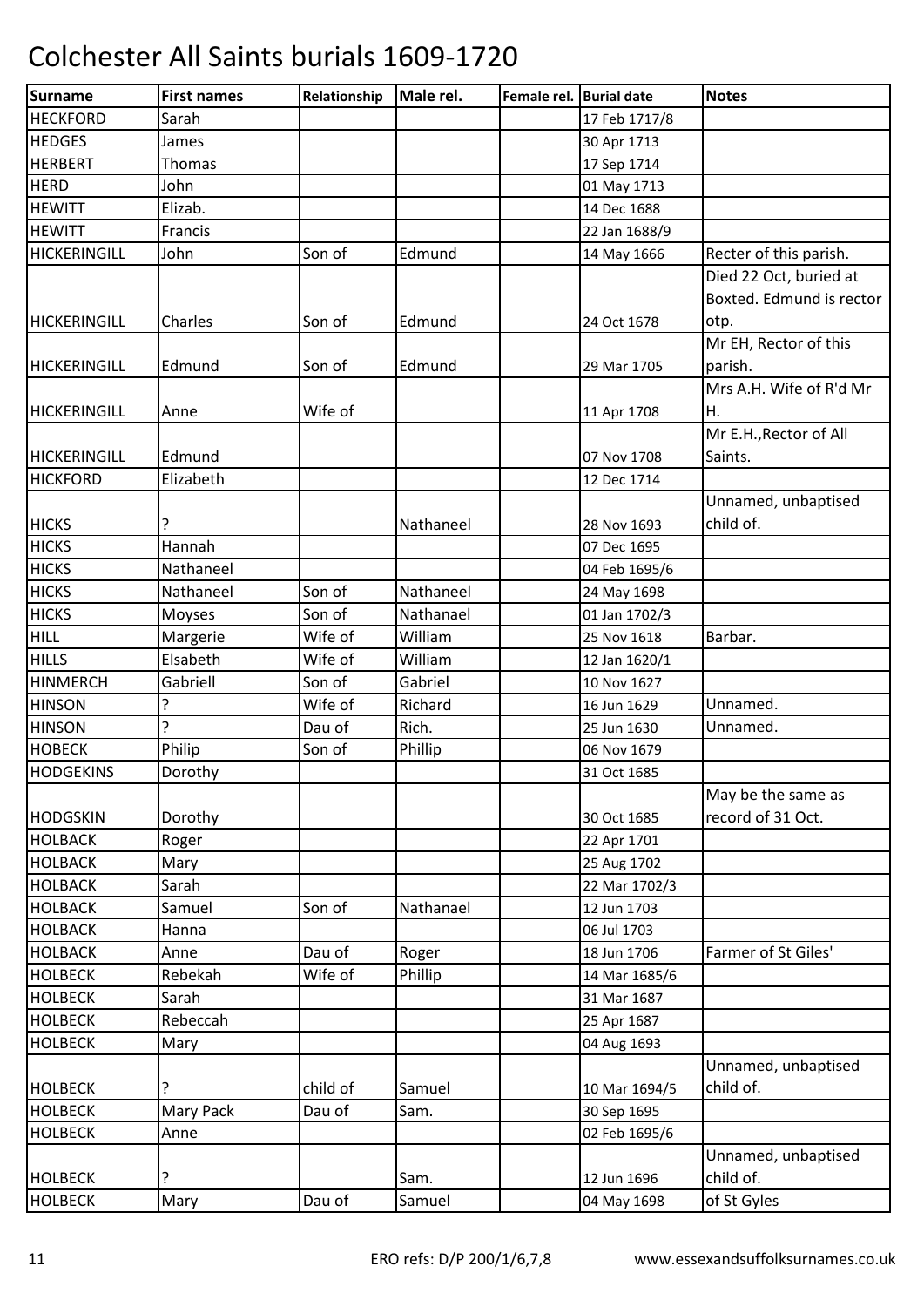| Surname          | <b>First names</b> | Relationship | Male rel. | Female rel. Burial date |               | <b>Notes</b>              |
|------------------|--------------------|--------------|-----------|-------------------------|---------------|---------------------------|
| <b>HOLDBACK</b>  | James              |              |           |                         | 10 Sep 1703   | A child.                  |
| <b>HOLDSDEN</b>  | Susan              |              |           |                         | 18 Jan 1718/9 |                           |
| <b>HOLLAWAY</b>  | Elizabeth          |              |           |                         | 01 Jan 1695/6 |                           |
| <b>HOLLOWAY</b>  | Samuell            |              |           |                         | 10 Jan 1695/6 |                           |
| <b>HOLLOWAY</b>  | Elizabeth          |              |           |                         | 05 Oct 1712   |                           |
| <b>HOLLOWAY</b>  | William            |              |           |                         | 18 Mar 1712/3 |                           |
| <b>HOLLOWAY</b>  | Mary               |              |           |                         | 14 Nov 1715   |                           |
| <b>HORTON</b>    | Eade               | Wife of      | Robert    |                         | 17 Aug 1612   |                           |
| <b>HOUGHTON</b>  | John               |              |           |                         | 13 Nov 1676   |                           |
| <b>HOUGHTON</b>  | Elizabeth          | Widow of     |           |                         | 31 Oct 1678   |                           |
| <b>HOWARD</b>    | Robert             |              |           |                         | 09 Aug 1679   |                           |
| <b>HOWARD</b>    | Elizabeth          | Widow of     |           |                         | 24 Oct 1681   |                           |
| <b>HOWSELL</b>   | <b>Thomas</b>      |              |           |                         | 22 Dec 1631   | Dyed in ye castle.        |
| HOY              | ç                  | Wife of      | Petar     |                         | 21 Jul 1641   | Unnamed.                  |
| HOY              | Peter              |              |           |                         | 27 Oct 1684   |                           |
| <b>HOYE</b>      | Peter              |              |           |                         | 23 Oct 1684   |                           |
| <b>HUGGINS</b>   | John               | Son of       | John      | Sarah                   | 27 May 1679   |                           |
| <b>HULLOCK</b>   | John               |              |           |                         | 26 Jul 1717   |                           |
| <b>HUMFREY</b>   | <b>JAMES</b>       |              |           |                         | 15 May 1697   |                           |
| <b>HUSSY</b>     | 5.                 |              |           |                         | 03 Jan 1711/2 | Unnamed.                  |
| <b>HYNDE</b>     | Jane               | Wife of      | Thomas    |                         | 24 Jun 1612   | Mr T.H.                   |
| <b>HYNDE</b>     | 5.                 |              |           |                         | 09 Sep 1612   | Mr H.                     |
| <b>INNOES</b>    | John               |              |           |                         | 01 Oct 1684   |                           |
| <b>JACKSON</b>   | William            |              |           |                         | 04 Mar 1697/8 |                           |
|                  |                    |              |           |                         |               | May be the same as        |
| <b>JACKSON</b>   | William            | Son of       | Gilbert   |                         | 06 Mar 1697/8 | record of 4 March.        |
| <b>JACKSON</b>   | John               | Son of       | Gilbert   |                         | 03 Sep 1704   | Painter.                  |
| <b>JACKSON</b>   | Henry              |              |           |                         | 10 Dec 1710   |                           |
| <b>JAGGARD</b>   | Francis            |              |           |                         | 06 Jan 1678/9 |                           |
| <b>JAROOD</b>    | Anne               | Wife of      | Jacob     |                         | 17 Aug 1706   |                           |
| <b>JARROLD</b>   | Jacob              |              |           |                         | 15 Nov 1718   |                           |
| <b>JEFFERIES</b> | Sarah              | Dau of       | Samuel    |                         | 08 Aug 1708   |                           |
| <b>JEFFERYS</b>  | Sarah              |              |           |                         | 16 Sep 1711   |                           |
| <b>JEFFREYES</b> | Sarah              |              |           |                         | 29 Aug 1689   |                           |
| <b>JENNER</b>    | Judith             | Wife of      | Samuel    |                         | 31 Aug 1698   |                           |
| <b>JOHNSON</b>   | Osias              |              |           |                         | 06 Aug 1621   | Dying in ye castle.       |
| <b>JOHNSON</b>   | Anne               |              |           |                         | 16 Dec 1682   |                           |
|                  |                    |              |           |                         |               | Unnamed, unbaptised       |
| <b>JOHNSON</b>   | ?                  |              | Roger     |                         | 27 Aug 1688   | child of.                 |
| <b>JOHNSON</b>   | Thomas             |              |           |                         | 16 Aug 1699   |                           |
| <b>JOHNSON</b>   | ç                  | Widow of     |           |                         | 10 Oct 1702   | No firstname.             |
| <b>JOHNSON</b>   | Frances            |              |           |                         | 22 Aug 1712   |                           |
| <b>JOHNSON</b>   | John               |              |           |                         | 04 Dec 1713   |                           |
| <b>JONES</b>     | William            |              |           |                         | 14 Feb 1704/5 | A stranger.               |
|                  |                    |              |           |                         |               |                           |
|                  |                    |              |           |                         |               | Mr Josceline, counceller. |
|                  |                    |              |           |                         |               | With the baptism record   |
| <b>JOSCELINE</b> | Thomas             | Son of       |           |                         | 06 May 1645   | (3 May).                  |
| <b>JOYLES</b>    | James              |              |           |                         | 01 Apr 1693   |                           |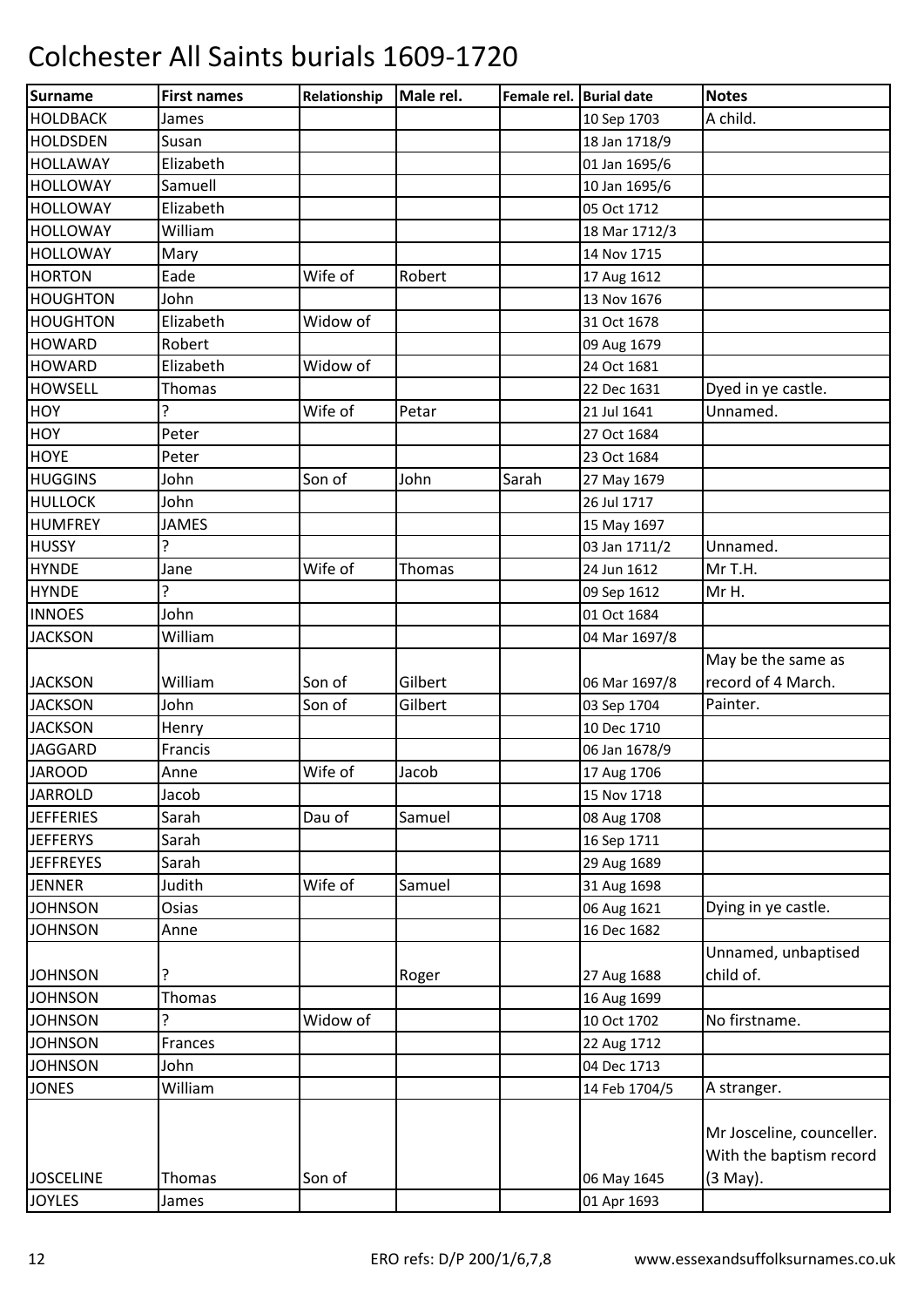| Surname         | <b>First names</b> | Relationship | Male rel.  | Female rel. Burial date |               | <b>Notes</b>              |
|-----------------|--------------------|--------------|------------|-------------------------|---------------|---------------------------|
|                 |                    |              |            |                         |               |                           |
|                 |                    |              |            |                         |               | Unnamed, still-born child |
| <b>KATER</b>    | ?                  | child of     | William    |                         | 12 Jan 1682/3 | of WK, [For Cater].       |
| <b>KATTER</b>   | Rebeka             |              |            |                         | 01 Jul 1703   |                           |
| KELLEY          | Abigail            |              |            |                         | 13 Dec 1719   |                           |
| <b>KELLEY</b>   | George             |              |            |                         | 27 Nov 1720   |                           |
| <b>KELLY</b>    | Ann                |              |            |                         | 07 Sep 1718   |                           |
|                 |                    |              |            |                         |               |                           |
|                 |                    |              |            |                         |               | Mr WK, Schoolmaster of    |
| <b>KEMP</b>     | Wm.                |              |            |                         | 23 Apr 1637   | this towne 40 yeares.     |
|                 |                    |              |            |                         |               |                           |
|                 |                    |              |            |                         |               | Unnamed. Ann has been     |
| <b>KEMP</b>     | ?                  |              |            |                         | 12 Apr 1715   | crossed out. Infant       |
| <b>KEMPE</b>    | Joseph             |              |            |                         | 08 Aug 1680   |                           |
| <b>KENT</b>     | ?                  | Son of       | Joseph     |                         | 20 Jan 1680/1 | Unnamed.                  |
| <b>KEYS</b>     | Mary               |              |            |                         | 05 Apr 1720   |                           |
| <b>KIDGELL</b>  | Dorcas             |              |            |                         | 20 May 1695   |                           |
| <b>KIDMAN</b>   | John               |              |            |                         | 01 Feb 1684/5 |                           |
| <b>KING</b>     | William            |              |            |                         | 28 Sep 1663   |                           |
| <b>KING</b>     | William            |              |            |                         | 31 Dec 1682   |                           |
| <b>KING</b>     | George             |              |            |                         | 01 Sep 1700   |                           |
| <b>KINGSONE</b> | Elsabeth           |              |            |                         | 27 Jun 1622   |                           |
|                 |                    |              |            |                         |               |                           |
|                 |                    |              |            |                         |               | Basket-maker. Surname     |
| KIRBY?          | John               | Son of       | William    |                         | 21 Aug 1705   | tricky, Corby?            |
| <b>KITSTON</b>  | Ann                |              |            |                         | 22 Mar 1718/9 |                           |
| <b>KNOCK</b>    | William            |              |            |                         | 21 May 1687   |                           |
| <b>KNOKE</b>    | Margaret           |              |            |                         | 13 May 1614   |                           |
| LACKE           | Elizabeth          | Wife of      | Will.      |                         | 20 Aug 1655   | [For Locke?].             |
|                 |                    |              |            |                         |               | Unnamed servant of        |
| <b>LAFLIN</b>   | ?                  |              |            |                         | 07 Aug 1629   | Laflin.                   |
| LAMB            | ŗ                  | Wife of      |            |                         | 09 Nov 1624   | No firstnames.            |
| LAMBE           | <b>Thomas</b>      | Son of       | Robart     | Joan                    | 02 Jun 1619   |                           |
| <b>LAMBERT</b>  | Joyce              | Widow of     |            |                         | 12 Feb 1621/2 |                           |
| LAN[DE]         | Richard            |              |            |                         | 22 Aug 1698   |                           |
|                 |                    |              |            |                         |               | Mrs L wife of Rev'd Mr.   |
| LARDEAU         | ?                  | Wife of      |            |                         | 24 Jun 1716   | No firstname.             |
| LAWRENCE        | Richard            | Son of       | William    |                         | 28 Mar 1680   |                           |
| LAY             | Anne               |              |            |                         | 18 Sep 1696   |                           |
| LAY             | Sarah              |              |            |                         | 16 Nov 1712   |                           |
| <b>LEFLEY</b>   | John               |              |            |                         | 19 Dec 1678   |                           |
| LEFLEY          | Hannah             | Dau of       | Wanewright |                         | 16 Feb 1681/2 |                           |
| <b>LEFLEY</b>   | Margaret           |              |            |                         | 12 Jan 1684/5 |                           |
| LEFLEY          | <b>Thomas</b>      |              |            |                         | 01 Apr 1696   | TL, Jun'r.                |
| LEFLEY          | Wainwright         |              |            |                         | 17 Aug 1719   |                           |
| <b>LEFLIN</b>   | Richard            |              |            |                         | 12 May 1708   |                           |
| <b>LEFTLEY</b>  | Wanright           |              |            |                         | 09 Feb 1687/8 |                           |
| <b>LIGHT</b>    | Judeth             |              |            |                         | 14 Jul 1612   | A Duitsh child.           |
| <b>LIGHTEN</b>  | Mary               |              |            |                         | 23 Feb 1640/1 |                           |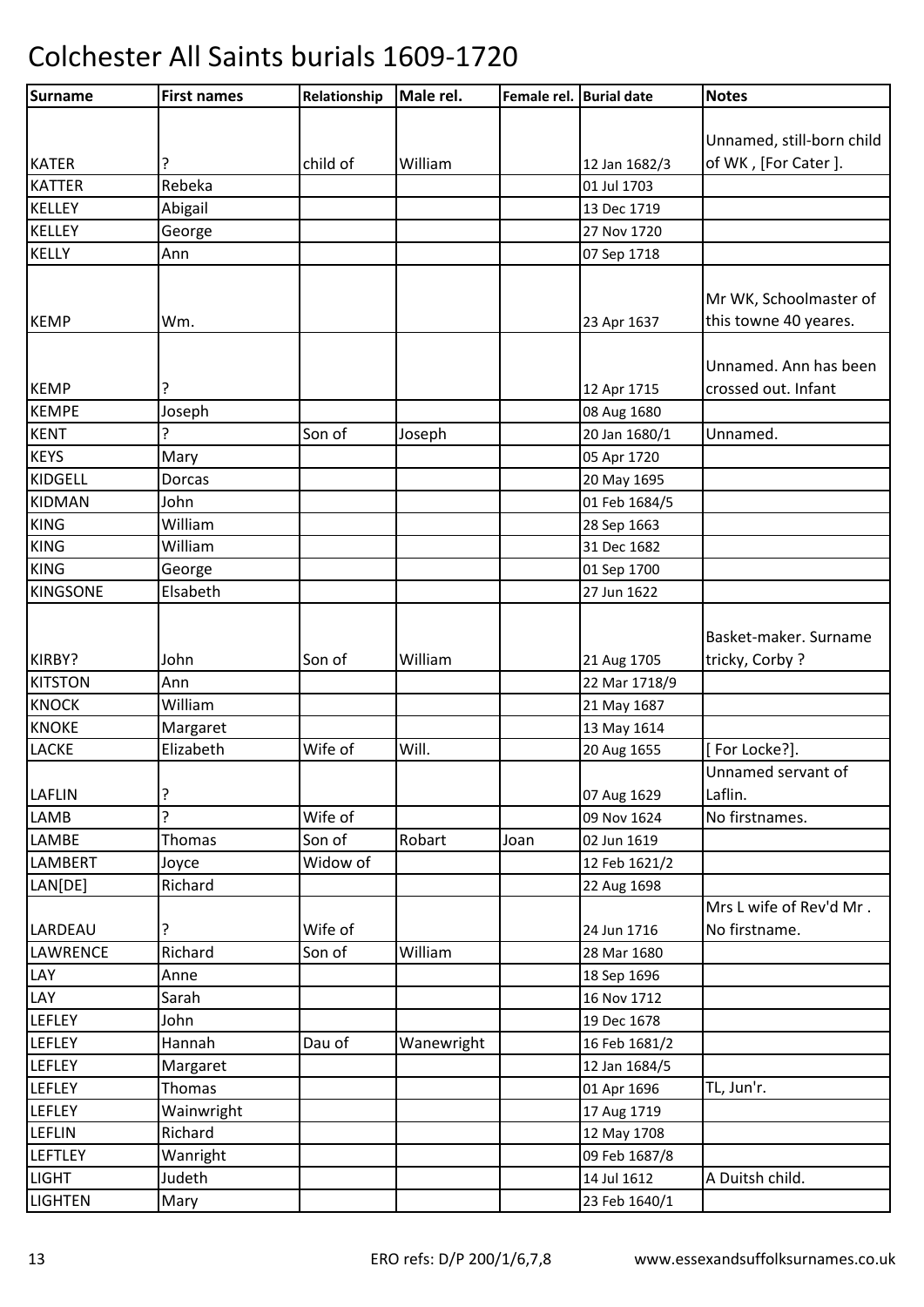| Surname            | <b>First names</b> | Relationship | Male rel. | Female rel. Burial date |                | <b>Notes</b>                                    |
|--------------------|--------------------|--------------|-----------|-------------------------|----------------|-------------------------------------------------|
| LITLEBERRY         | Thomas             |              |           |                         | 16 Jun 1632    |                                                 |
| <b>LITTLE</b>      | Thomas             |              |           |                         | 07 Apr 1717    |                                                 |
| LOCK               | Alice              | Wife of      | Edward    |                         | 12 Feb 1678/9  |                                                 |
| LOCK               | 5.                 |              | Joseph    |                         | 09 Mar 1680/1  | Unnamed infant of JL.                           |
| LOCK               | Mary               |              |           |                         | 27 Mar 1681    |                                                 |
| LOCK               | Sam.               | Son of       | Joseph    |                         | 20 Mar 1685/6  |                                                 |
| LOCK               | Samuell            |              |           |                         | 04 Jan 1691/2  |                                                 |
| LOCK               | Anne               | Wife of      | Jose.     |                         | 19 May 1699    |                                                 |
| <b>LOCK</b>        | Edward             |              |           |                         | 25 May 1702    |                                                 |
| <b>LOCKWOOD</b>    | Edward             |              |           |                         | 30 Jun 1683    |                                                 |
| LORRAM?            | Danall             |              |           |                         | 09 Feb 1657/8  |                                                 |
| LOVE               | Thomas             |              |           |                         | 23 Jan 1696/7  | of St Nicholas                                  |
| <b>LUCAS</b>       | James              |              |           |                         | 30 Oct 1689    |                                                 |
| <b>LUCAS</b>       | Daniell            |              |           |                         | 23 Sep 1710    |                                                 |
| <b>LUCAS</b>       |                    | Dau of       | John      |                         | 11 Feb 1712/3  | Unnamed.                                        |
| <b>LUCAS</b>       | Hannah             |              |           |                         | 27 May 1713    |                                                 |
| <b>LUCAS</b>       | ç.                 |              |           |                         | 27 Mar 1715    | Unnamed infant                                  |
| <b>LUCAS</b>       | Frances            |              |           |                         | 31 Dec 1717    |                                                 |
| <b>LUCAS</b>       | Henry              |              |           |                         | 13 Apr 1718    |                                                 |
| <b>LUFFE</b>       | Thomas             |              |           |                         | 23 Jan 1696/7  | of St Nicholas                                  |
| <b>LUFTKIN</b>     | Johanna            |              |           |                         | 03 Nov 1719    |                                                 |
| <b>LUNTHORN</b>    | Richard            | Son of       | Richard   |                         | 02 Oct 1702    |                                                 |
| LYSSAMAN           | John               |              |           |                         | 31 Jan 1710/1  | of St Buttolphs                                 |
| MA[LT]TSOM         | Anthony            |              |           |                         | 16 Aug 1682    |                                                 |
| MA[LT]TSOM         | William            |              |           |                         | 28 Aug 1682    |                                                 |
| <b>MALDEN</b>      | John               |              |           |                         | 08 Feb 1699/00 |                                                 |
| <b>MALTON</b>      | William            |              |           |                         | 16 Feb 1681/2  |                                                 |
| <b>MANING</b>      | Mary               | Dau of       | Joseph    |                         | 14 Jan 1707/8  |                                                 |
| <b>MANNING</b>     | Elizabeth          | Dau of       | Joseph    |                         | 20 Apr 1710    |                                                 |
| <b>MANNING</b>     | Joseph             |              |           |                         | 24 May 1713    |                                                 |
| <b>MANNING</b>     | Joseph             |              |           |                         | 22 Mar 1719/20 |                                                 |
| <b>MANSFEILD</b>   | William            |              |           |                         | 12 Aug 1682    |                                                 |
| <b>MANSFEILD</b>   | Anne               |              |           |                         | 12 Aug 1682    | From duplicate records at<br>back of register.  |
| <b>MANSFEILD</b>   | Sarah              | Dau of       | Robert    |                         | 26 Mar 1696    |                                                 |
| MANSFIELD          | William            |              |           |                         | 20 Nov 1686    |                                                 |
| <b>MARTEN</b>      | ?                  | Widow of     |           |                         | 05 Apr 1719    | No firstname.                                   |
| <b>MARTIN</b>      | Francis            | Widow of     |           |                         | 09 Jul 1612    | Francis alias Zinche<br>Martin, a Duitsh widdow |
| <b>MARTIN</b>      | William            |              |           |                         | 12 Apr 1704    |                                                 |
|                    |                    |              |           |                         |                | Pattin Maker of S. Butt. [                      |
| <b>MARTIN</b>      | Anne               | Dau of       | James     |                         | 17 Jul 1706    | St Botolph's].                                  |
| <b>MARTINE</b>     | ç                  | Widow of     |           |                         | 15 Jan 1614/5  | No firstname.                                   |
| <b>MASON</b>       | Mary               |              |           |                         | 30 Dec 1687    |                                                 |
| <b>MASON</b>       | Grave              |              |           |                         | 21 May 1711    |                                                 |
| <b>MEAN</b>        | Samuell            |              |           |                         | 16 Mar 1609/10 | Duitshman.                                      |
| <b>MIDDLEDITCH</b> | Joseph             |              |           |                         | 02 Aug 1711    |                                                 |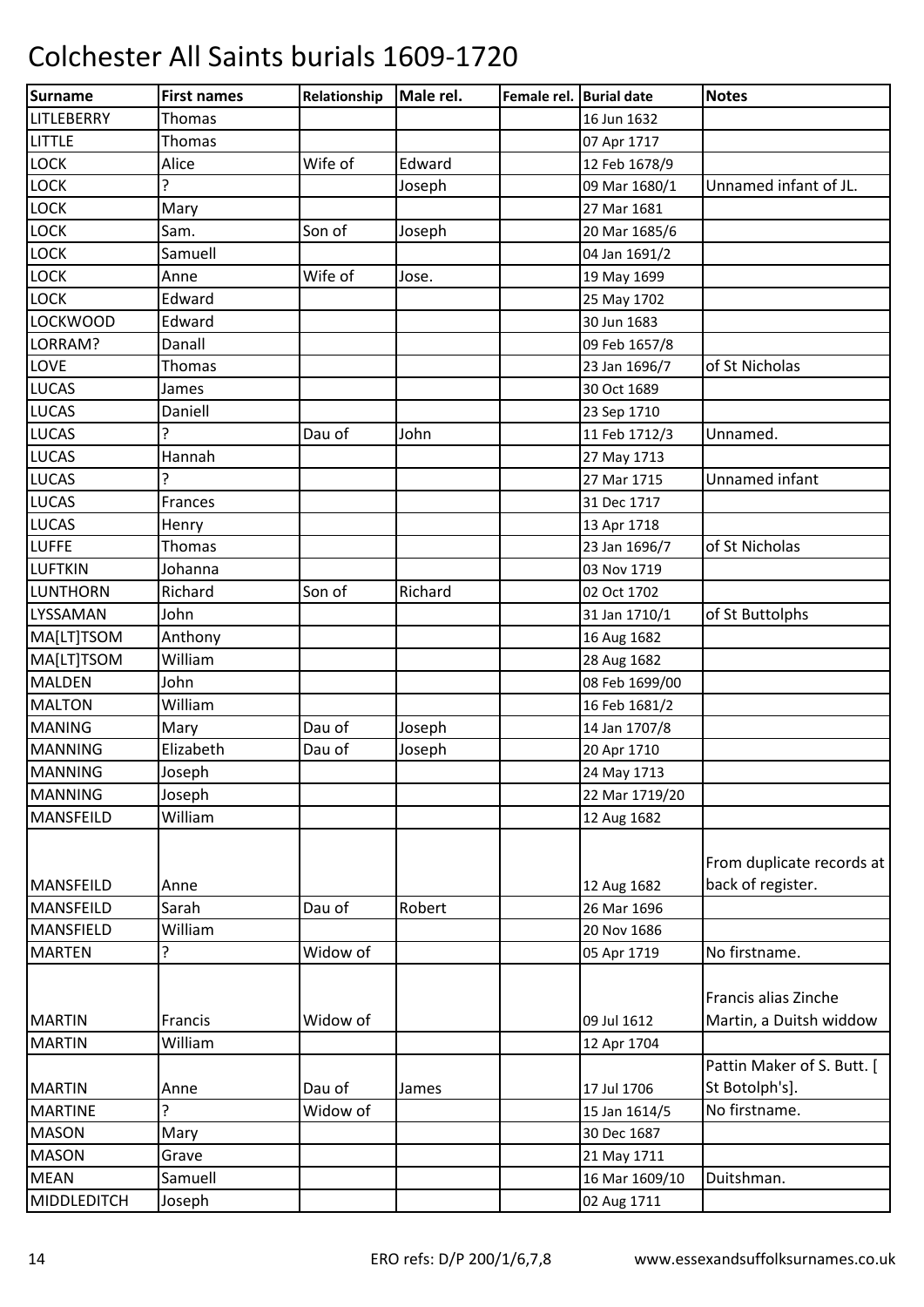| <b>Surname</b>   | <b>First names</b> | Relationship | Male rel. | Female rel. Burial date |               | <b>Notes</b>        |
|------------------|--------------------|--------------|-----------|-------------------------|---------------|---------------------|
| MIDDLEDITCH      | William            |              |           |                         | 09 Jul 1713   |                     |
| <b>MIDDLETON</b> | Margarett          | Wife of      | Mathew    |                         | 19 Dec 1615   |                     |
| <b>MILLER</b>    | Mary               |              |           |                         | 27 Dec 1680   |                     |
| <b>MILLER</b>    | John               |              |           |                         | 21 Oct 1720   |                     |
| <b>MILLS</b>     | Anna               |              |           |                         | 09 Oct 1687   |                     |
| <b>MILLS</b>     | John               |              |           |                         | 27 Jan 1688/9 |                     |
| <b>MILTON</b>    | Mary               |              |           |                         | 19 Jun 1691   |                     |
| <b>MILTON</b>    | John               |              |           |                         | 13 Sep 1703   | A child.            |
| <b>MILTON</b>    | William            | Son of       | William   |                         | 28 Mar 1707   |                     |
| MITCHEL          | Hannah             | Wife of      | Isaac     |                         | 11 Feb 1701/2 |                     |
| <b>MITCHELL</b>  | Isaac              | Son of       | Isaac     |                         | 07 Aug 1695   | Father widower?     |
| <b>MITCHELL</b>  | Sarah              | Dau of       | James     |                         | 14 Feb 1695/6 |                     |
| <b>MOOR</b>      | Robert             |              |           |                         | 19 Mar 1692/3 |                     |
| <b>MOOR</b>      | William            |              |           |                         | 29 Dec 1697   |                     |
| <b>MORGAN</b>    | Grace              |              |           |                         | 16 Apr 1684   |                     |
| <b>MORRIS</b>    | Mary               |              |           |                         | 02 Nov 1694   |                     |
|                  |                    |              |           |                         |               | Unnamed, unbaptised |
| <b>MOSS</b>      | ?                  |              | William   |                         | 31 Aug 1688   | child of.           |
| <b>MOSSE</b>     | Mary               |              |           |                         | 10 Feb 1684/5 |                     |
| MULBERRIE        | Davie              |              |           |                         | 13 Mar 1611/2 |                     |
| <b>MUNNS</b>     | Mary               |              |           |                         | 07 Mar 1687/8 |                     |
| <b>MYLES</b>     | Tho.               |              |           |                         | 17 Nov 1710   |                     |
| <b>MYLLS</b>     | Edward             |              |           |                         | 24 Nov 1684   |                     |
| <b>NASON</b>     | Richard            |              |           |                         | 01 Dec 1720   |                     |
| <b>NASON</b>     | Mary               |              |           |                         | 08 Jan 1720/1 |                     |
| <b>NEAL</b>      | John               | Son of       | Thomas    |                         | 12 Oct 1701   |                     |
| <b>NEVIL</b>     | Rebecca            |              |           |                         | 04 May 1684   |                     |
| <b>NEVILL</b>    | Daniel             |              |           |                         | 28 Sep 1681   |                     |
| <b>NEVILL</b>    | Abraham            |              |           |                         | 30 Dec 1686   |                     |
| <b>NEVILL</b>    | Anne               |              |           |                         | 02 Jun 1689   |                     |
| <b>NEWTON</b>    | Robart             |              |           |                         | 10 Nov 1624   |                     |
| <b>NEWTON</b>    | Mary               | Wife of      | Robert    |                         | 11 Sep 1677   |                     |
| <b>NEWTON</b>    | William            |              |           |                         | 16 Feb 1678/9 |                     |
|                  |                    |              |           |                         |               | Month unspecified,  |
| <b>NEWTON</b>    | Edmund             |              |           |                         | 24 * 1680     | probably Oct/Nov.   |
| <b>NOOTHS</b>    | Hannah             |              |           |                         | 28 Aug 1687   |                     |
| <b>NOTHE</b>     | Fr.                |              |           |                         | 29 Oct 1610   | Duitshman.          |
| <b>ONION</b>     | John               | Son of       | John      |                         | 28 Nov 1704   |                     |
| <b>OSBORNE</b>   | Elizabeth          |              |           |                         | 07 Sep 1718   |                     |
| <b>OTTOWELL</b>  | Priscilla          |              |           |                         | 30 Aug 1612   |                     |
| <b>PAGE</b>      | William            | Son of       | John      | Martha                  | 11 Jul 1677   |                     |
| PAGE             | 5.                 | Widow of     |           |                         | 13 Dec 1714   | Unnamed.            |
| <b>PAGRIM</b>    | John               |              |           |                         | 05 Sep 1686   |                     |
| <b>PAINTER</b>   | Elisabeth          | Dau of       | Thomas    |                         | 04 Aug 1621   |                     |
| <b>PALLMER</b>   | John               |              |           |                         | 20 Nov 1639   |                     |
| <b>PANNALL</b>   | 5.                 | Widow of     |           |                         | 15 Aug 1711   | Unnamed.            |
| <b>PARDUS</b>    | John               |              |           |                         | 24 Aug 1678   |                     |
| PARIS?           | John               |              |           |                         | 20 Jun 1657   | A stranger.         |
| <b>PARISH</b>    | William            |              |           |                         | 24 Oct 1638   |                     |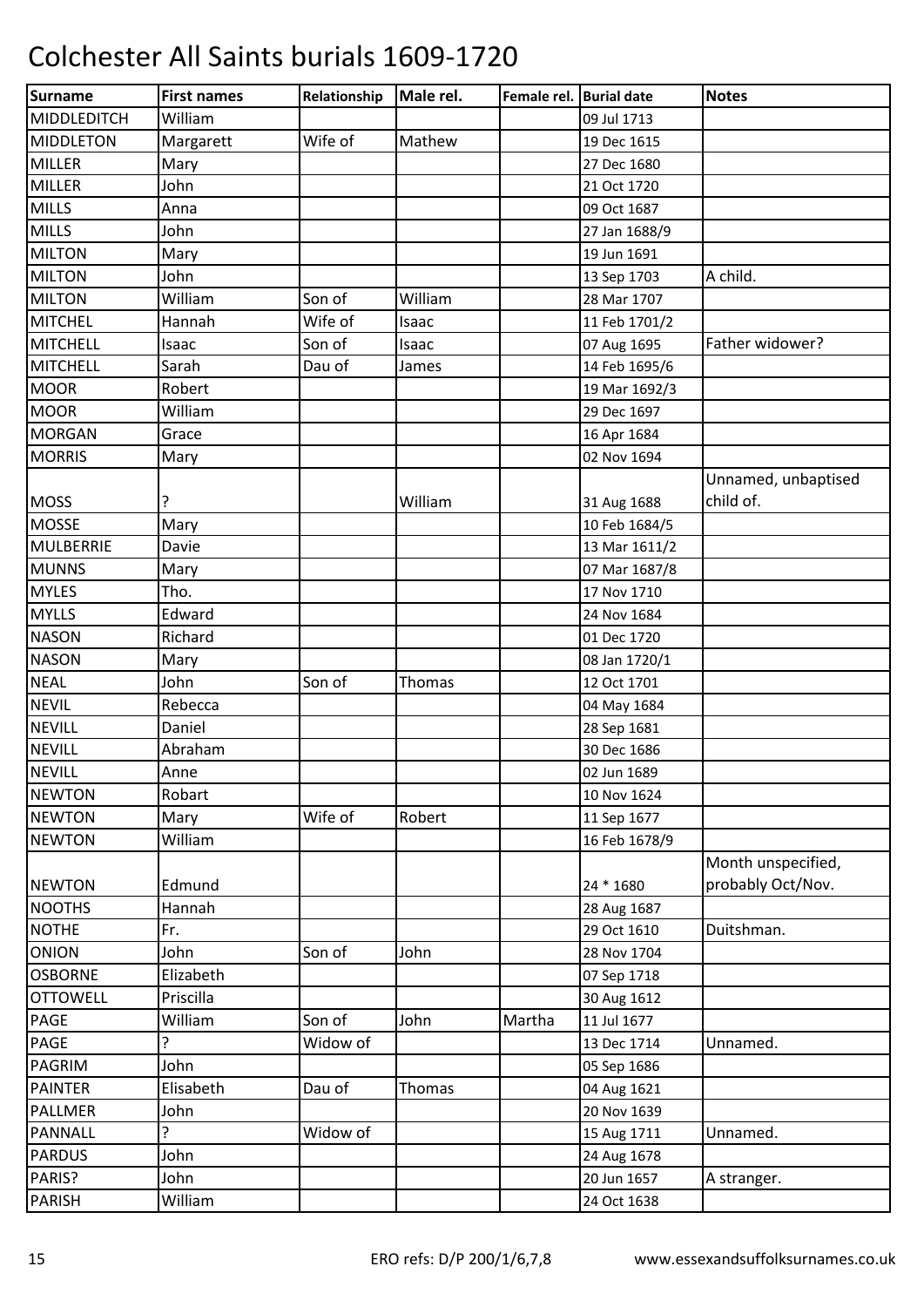| Surname          | <b>First names</b>    | Relationship | Male rel. | Female rel. Burial date |                | <b>Notes</b>                |
|------------------|-----------------------|--------------|-----------|-------------------------|----------------|-----------------------------|
| <b>PARKER</b>    | Mary                  |              |           |                         | 25 Mar 1711    |                             |
| <b>PARMINTER</b> | ?                     |              | Peter     |                         | 25 Aug 1679    | Unnamed infant of PP.       |
| <b>PARMINTER</b> | Mary                  | Wife of      | Peter     |                         | 29 Aug 1679    |                             |
|                  |                       |              |           |                         |                | Mrs. [Christian her or his] |
| <b>PARSONS</b>   | Christian             |              |           |                         | 15 Aug 1719    | firstname ? ].              |
| <b>PAUL</b>      | Moline                |              |           |                         | 19 Jul 1689    | A Dutchm.                   |
| PECET?           | Ann                   |              |           |                         | 25 Jul 1657    | Singlewoman.                |
|                  |                       |              |           |                         |                | [For Peak ?]. Of St         |
| <b>PEKE</b>      | Phillip               |              |           |                         | 30 Oct 1711    | Buttolph's                  |
| PELLHAM          | Philip                |              |           |                         | 04 Feb 1712/3  | Mr.                         |
| <b>PEMBROCK</b>  | Elizabeth             |              |           |                         | 17 Aug 1708    |                             |
| <b>PENNY</b>     | John                  |              |           |                         | 16 May 1708    |                             |
| <b>PERKAS</b>    | Ann                   |              |           |                         | 22 Feb 1688/9  |                             |
| <b>PERKIS</b>    | Richard               |              |           |                         | 08 May 1688    |                             |
| PERPOINT         | <b>Thomas</b>         |              |           |                         | 15 Dec 1703    |                             |
| <b>PERSONS</b>   | William               |              |           |                         | 11 Oct 1687    |                             |
| <b>PHILIPS</b>   | John                  |              |           |                         | 03 Nov 1683    |                             |
| <b>PIKE</b>      | Ann                   |              |           |                         | 18 Jan 1719/20 |                             |
| PILSON           | Nathaniel             |              |           |                         | 22 Aug 1676    |                             |
| PILSON           | Griggs                |              |           |                         | 20 Nov 1694    |                             |
| PILSON           | Elizabeth             |              |           |                         | 14 Apr 1695    |                             |
| <b>PITCHER</b>   | Isaac                 |              |           |                         | 07 Jun 1719    |                             |
| <b>POLLARD</b>   | Francis               |              |           |                         | 22 Nov 1630    | Senex [=old man].           |
| POND             | Katharin              | Widow of     |           |                         | 19 Mar 1625/6  |                             |
| <b>PORTER</b>    | Elizabeth             |              |           |                         | 07 Jan 1694/5  |                             |
| <b>POULET</b>    | ç.                    |              |           |                         | 18 Sep 1715    | Unnamed. Infant.            |
| <b>POULS</b>     | Hannah                |              |           |                         | 25 May 1695    |                             |
| <b>POULTER</b>   | John                  |              |           |                         | 06 Aug 1709    |                             |
| <b>PRATT</b>     | Ann                   |              |           |                         | 06 Mar 1716/7  |                             |
| PRENTICE         | John                  |              |           |                         | 21 Jan 1615/6  |                             |
| <b>PRETTY</b>    | Elizabeth             |              |           |                         | 05 Nov 1711    |                             |
| <b>PRICE</b>     | Martha                | Dau of       | John      |                         | 22 Jul 1718    | Esq.                        |
| <b>PRICE</b>     | <b>Thomas Tempest</b> | Son of       | John      |                         | 18 Aug 1719    | Esq'r.                      |
| PRIG             | George                |              |           |                         | 01 Dec 1698    |                             |
| <b>PROCTTOR</b>  | Walter                |              |           |                         | 30 Mar 1654    |                             |
| <b>PROCTTOR</b>  | Martha                | Dau of       | Walter    |                         | 21 May 1654    |                             |
| <b>PRYCE</b>     | Christopher           |              |           |                         | 01 Mar 1625/6  | Out of the castle.          |
| <b>PUFFLET</b>   | Sarah                 |              |           |                         | 06 Jan 1694/5  |                             |
| <b>PUPPLET</b>   | Elizabeth             |              |           |                         | 10 Mar 1708/9  |                             |
| <b>PURCAS</b>    | Ric'd                 |              |           |                         | 09 Jun 1710    |                             |
| <b>PURKASE</b>   | Anne                  |              |           |                         | 20 Nov 1700    |                             |
| PURKASSE         | Anne                  |              |           |                         | 15 Jun 1707    |                             |
| <b>PURKIS</b>    | Robert                | Son of       | John      | Anne                    | 14 Dec 1673    | Twin of Anne.               |
| <b>PURKIS</b>    | Anne                  | Dau of       | John      | Anne                    | 14 Dec 1673    | Twin of Robert.             |
| <b>PURKIS</b>    | John                  |              |           |                         | 12 Oct 1681    |                             |
| <b>PURKIS</b>    | Henry                 |              |           |                         | 16 Jan 1681/2  |                             |
| <b>PURKIS</b>    | Mary                  |              |           |                         | 21 Jul 1691    |                             |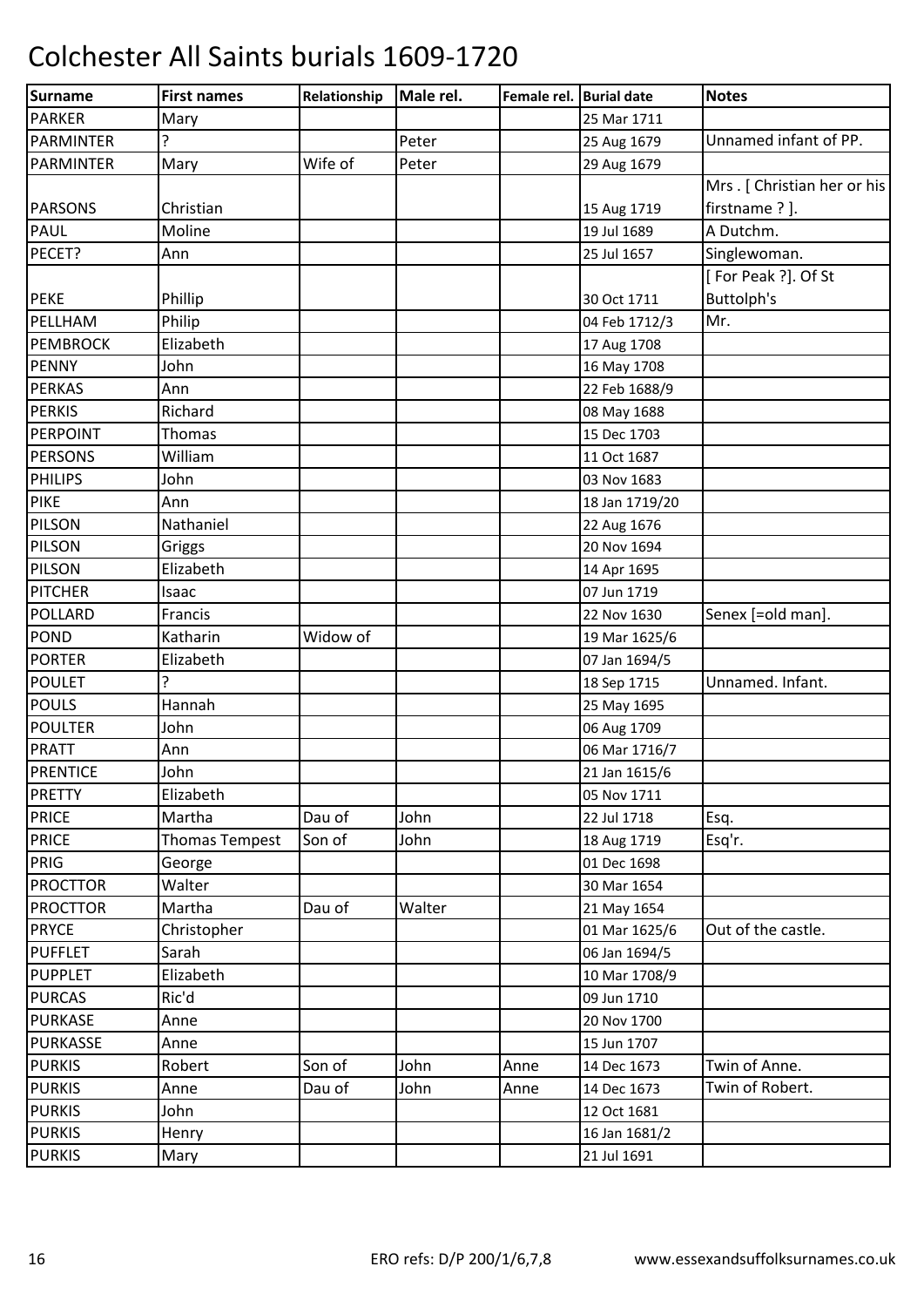| Surname            | <b>First names</b> | Relationship | Male rel. | Female rel. Burial date |                | <b>Notes</b>             |
|--------------------|--------------------|--------------|-----------|-------------------------|----------------|--------------------------|
|                    |                    |              |           |                         |                |                          |
|                    |                    |              |           |                         |                | Buried before baptism?   |
|                    |                    |              |           |                         |                | Month probabaly should   |
| <b>PURKIS</b>      | Sarah              |              |           |                         | 18 Jan 1691/2  | be February.             |
|                    |                    |              |           |                         |                |                          |
|                    |                    |              |           |                         |                | Buried before baptism?   |
|                    |                    |              |           |                         |                | Month probabaly should   |
| <b>PURKIS</b>      | Rebecca            |              |           |                         | 18 Jan 1691/2  | be February.             |
| <b>PURKIS</b>      | Mary               |              |           |                         | 10 Jul 1694    |                          |
| <b>PURKIS</b>      | Sarah              |              |           |                         | 07 Nov 1696    |                          |
| <b>PURKIS</b>      | Hannah             | Dau of       | Richard   |                         | 12 Jun 1697    |                          |
| <b>PURKIS</b>      | Martha             | Dau of       | John      | Mary                    | 27 Jul 1697    |                          |
| <b>PURKISS</b>     | John               |              |           |                         | 01 Jun 1720    |                          |
| <b>QUILTER</b>     | Robert             | Son of       | Roger     | Thamer                  | 12 Nov 1682    |                          |
| <b>QUILTER</b>     | Thamar             |              |           |                         | 23 Nov 1684    |                          |
| <b>RABEY</b>       | ?                  | Widow of     |           |                         | 24 Feb 1719/20 | No firstname.            |
| <b>RABY</b>        | Benjamin           |              |           |                         | 10 Sep 1719    |                          |
| <b>RAILTON</b>     | Abigail            | Dau of       | George    |                         | 20 Aug 1702    |                          |
| <b>RALSTON</b>     | Abigail            | Dau of       | George    |                         | 22 Aug 1705    | Weaver.                  |
| <b>RALTON</b>      | George             |              |           |                         | 16 Oct 1707    | Child                    |
| <b>RALTON</b>      | Sarah              |              |           |                         | 05 Mar 1720/1  |                          |
| <b>RAMPLY</b>      | Elizabeth          |              |           |                         | 04 Oct 1688    |                          |
| <b>RAND</b>        | Anna               |              |           |                         | 11 Aug 1689    |                          |
| <b>RAND</b>        | Aquila             |              |           |                         | 19 Jun 1693    |                          |
| <b>RAND</b>        | Aquila             |              |           |                         | 22 Sep 1697    |                          |
| <b>RAND</b>        | Anne               | Dau of       | Nathanael |                         | 03 Dec 1698    |                          |
| <b>RAND</b>        | Xtian              | Wife of      | Nat.      |                         | 10 Mar 1709/10 | Christian.               |
| <b>RAYNOLDS</b>    | Richard            |              |           |                         | 16 Feb 1701/2  | Mr RR.                   |
| <b>READ</b>        | John               |              |           |                         | 18 Dec 1662    | Serv't to John Cardye.   |
| <b>REDLEY</b>      | John               |              |           |                         | 10 Jan 1716/7  |                          |
| <b>REEFE</b>       | Will.              |              |           |                         | 02 May 1629    | Juvenis [=Juvenile].     |
| <b>REEVE</b>       | Thomas             |              |           |                         | 29 Nov 1617    |                          |
| <b>REEVE</b>       | Thomas             |              |           |                         | 22 Apr 1677    |                          |
| <b>RERRINGTON?</b> | John               |              |           |                         | 12 Sep 1638    |                          |
| <b>RESHBROOKE</b>  | Stephen            | Son of       | Stephen   | <b>Bridget</b>          | 24 Aug 1619    |                          |
| <b>RICH</b>        | John               | Son of       | John      |                         | 26 Mar 1663    |                          |
| <b>RICH</b>        | Jane               |              |           |                         | 08 Feb 1682/3  | of St Botolphs           |
| <b>RICH</b>        | Susanna            |              |           |                         | 20 Mar 1683/4  |                          |
| <b>RICH</b>        | John               |              |           |                         | 08 Jun 1693    |                          |
| <b>RICHARDS</b>    | William            |              |           |                         | 01 Aug 1616    |                          |
| <b>RICHARDS</b>    | Susanna            |              |           |                         | 09 Oct 1688    |                          |
|                    |                    |              |           |                         |                | Duplicate record has her |
| <b>RICHARDS</b>    | Susanna            | Wife of      | Jonathan  |                         | 18 Nov 1688    | as SR, Sen'r.            |
| <b>RICHARDSON</b>  | Barnabee           |              |           |                         | 14 Oct 1612    | Infant                   |
| <b>RICHARDSON</b>  | Richard            |              |           |                         | 26 Sep 1617    |                          |
| RINGER             | Abigale            |              |           |                         | 23 Jun 1615    | Duitshwoman.             |
| RINGER             | John               |              |           |                         | 30 Apr 1619    | Duitshman.               |
| <b>RISBY</b>       | Joseph             |              |           |                         | 17 Mar 1682/3  |                          |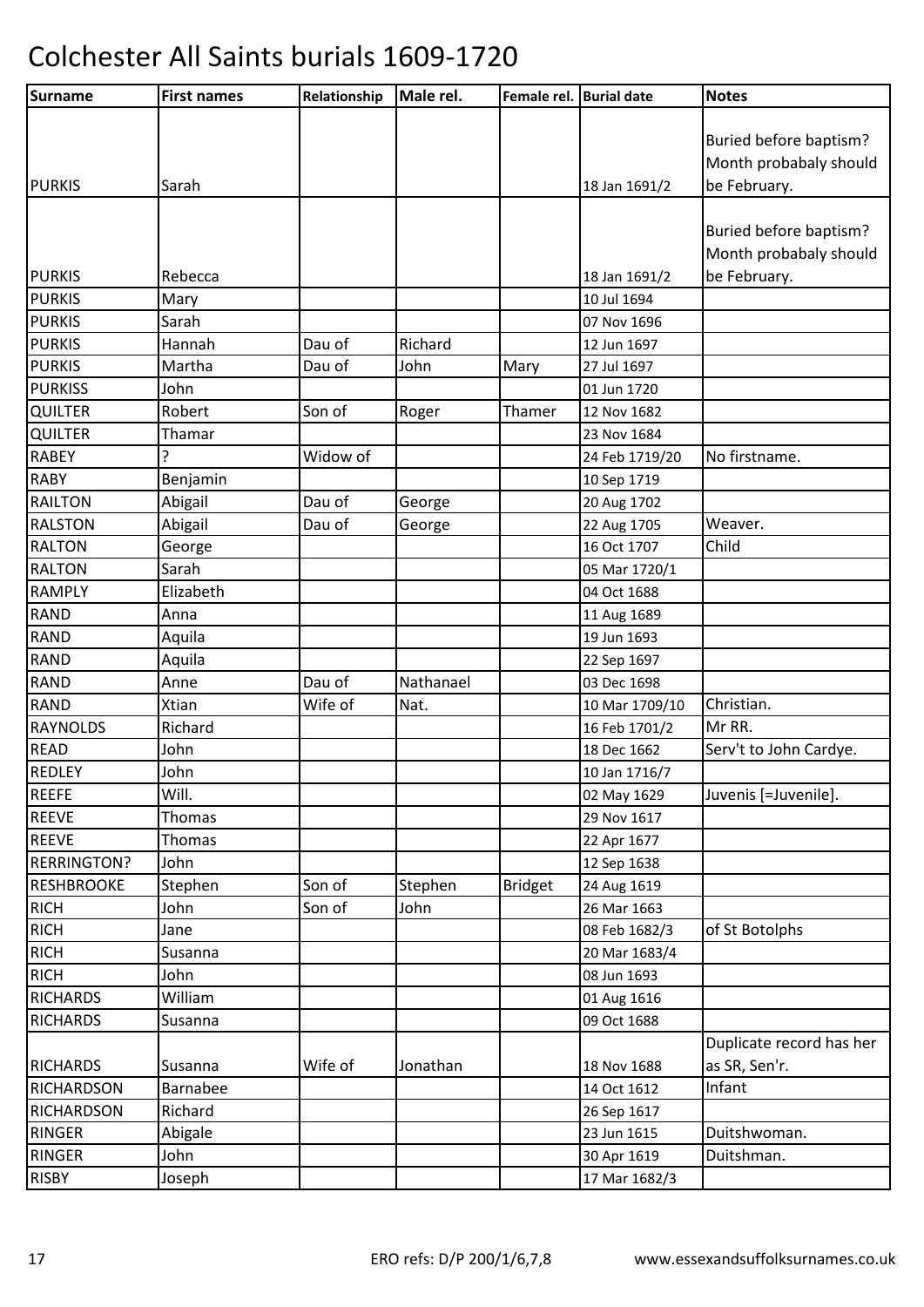| Surname          | <b>First names</b> | Relationship | Male rel. | Female rel. Burial date |                | <b>Notes</b>              |
|------------------|--------------------|--------------|-----------|-------------------------|----------------|---------------------------|
|                  |                    |              |           |                         |                | Unnamed. Infant.          |
|                  |                    |              |           |                         |                | [Probably the Thomas b.   |
|                  |                    |              |           |                         |                | 06/4/1714 because date    |
|                  |                    |              |           |                         |                | of note is the same as    |
| <b>ROBINSON</b>  |                    |              |           |                         | 13 Jul 1715    | this.]                    |
| <b>RODY</b>      | Abigail            |              |           |                         | 16 May 1697    | Dutch. Of St Nicholas     |
| <b>ROE</b>       | ç.                 |              |           |                         | 18 Mar 1622/3  | No firstname.             |
|                  |                    |              |           |                         |                |                           |
|                  |                    |              |           |                         |                | of St Butolphs. Duplicate |
|                  |                    |              |           |                         |                | record at back has Rogers |
| <b>ROGER</b>     | James              |              |           |                         | 16 Jan 1682/3  | (St Botolphs)             |
| <b>ROLLIN</b>    | George             |              |           |                         | 18 Aug 1717    |                           |
| <b>ROOT</b>      | Robert             |              |           |                         | 25 Jul 1676    |                           |
| <b>ROTTER</b>    | Daniel             |              |           |                         | 09 Jun 1707    |                           |
|                  |                    |              |           |                         |                | No firstname.             |
| <b>RUBEN</b>     | ?                  | Wife of      | Jacob     |                         | 16 Oct 1612    | Dutshwoman                |
| <b>RULE</b>      | Robert             |              |           |                         | 17 Oct 1690    |                           |
| <b>RUSH</b>      | Anne               |              |           |                         | 23 Nov 1683    |                           |
| <b>RUSH</b>      | Thomas             |              |           |                         | 18 May 1684    |                           |
| <b>RUSH</b>      | <b>Frances</b>     |              |           |                         | 27 May 1704    |                           |
| <b>RUSH</b>      | Mary               |              |           |                         | 27 Nov 1720    |                           |
| <b>SADLER</b>    | Abraham            |              |           |                         | 18 Jul 1618    |                           |
| <b>SADLER</b>    | Lidda              | Wife of      | John      |                         | 28 Aug 1623    | Duitshwoman.              |
| <b>SALLMON</b>   | Henry              |              |           |                         | 30 Dec 1695    |                           |
| SALMON           | John               | Son of       |           |                         | 11 Dec 1706    | Son of widow Salmon.      |
| <b>SALTER</b>    | John               |              |           |                         | 05 Nov 1683    |                           |
| <b>SAMMON</b>    | Ralph              |              |           |                         | 18 Mar 1682/3  |                           |
| <b>SANCKSTER</b> | William            |              |           |                         | 14 Dec 1698    | [Sangster].               |
| <b>SANCKSTER</b> | William            |              |           |                         | 12 Oct 1719    |                           |
|                  |                    |              |           |                         |                | Scrawled, could be read   |
| SANECKER?        | Abigail            |              |           |                         | 28 Mar 1678    | as Arwaker                |
| SANGSTER         | Susan              |              |           |                         | 20 Jul 1685    |                           |
|                  |                    |              |           |                         |                | May be the same as        |
| <b>SANGSTER</b>  | Susanna            |              |           |                         | 24 Jul 1685    | record of 20 July         |
| <b>SANGSTER</b>  | John               |              |           |                         | 11 Feb 1695/6  |                           |
| <b>SANKSTER</b>  | Elizabeth          | Dau of       | William   |                         | 31 Mar 1706    |                           |
| <b>SANKSTER</b>  | ?                  | Dau of       | William   |                         | 16 Feb 1709/10 | Unnamed.                  |
| SANSOM           | Mary               |              |           |                         | 03 Jun 1716    |                           |
| SANSOM           | Mary               |              |           |                         | 16 Jan 1717/8  |                           |
| SANSOM           | Ephraim            |              |           |                         | 12 Feb 1718/9  |                           |
| SARAZIN          | Paul               | Son of       | John      |                         | 21 May 1708    |                           |
| <b>SCOT</b>      | Martha             |              |           |                         | 28 Feb 1694/5  |                           |
| <b>SCOT</b>      | James              |              |           |                         | 07 Aug 1714    |                           |
|                  |                    |              |           |                         |                | thus far'. Seems to be    |
| <b>SEAMAN</b>    | ?                  |              |           |                         | 12 Apr 1696    | incomplete.               |
| <b>SEAMAN</b>    | Elizabeth          | Dau of       | John      |                         | 01 Jul 1697    | of St Buttolphs           |
| SEAMAN           | Martin             | Son of       | John      |                         | 07 Mar 1697/8  |                           |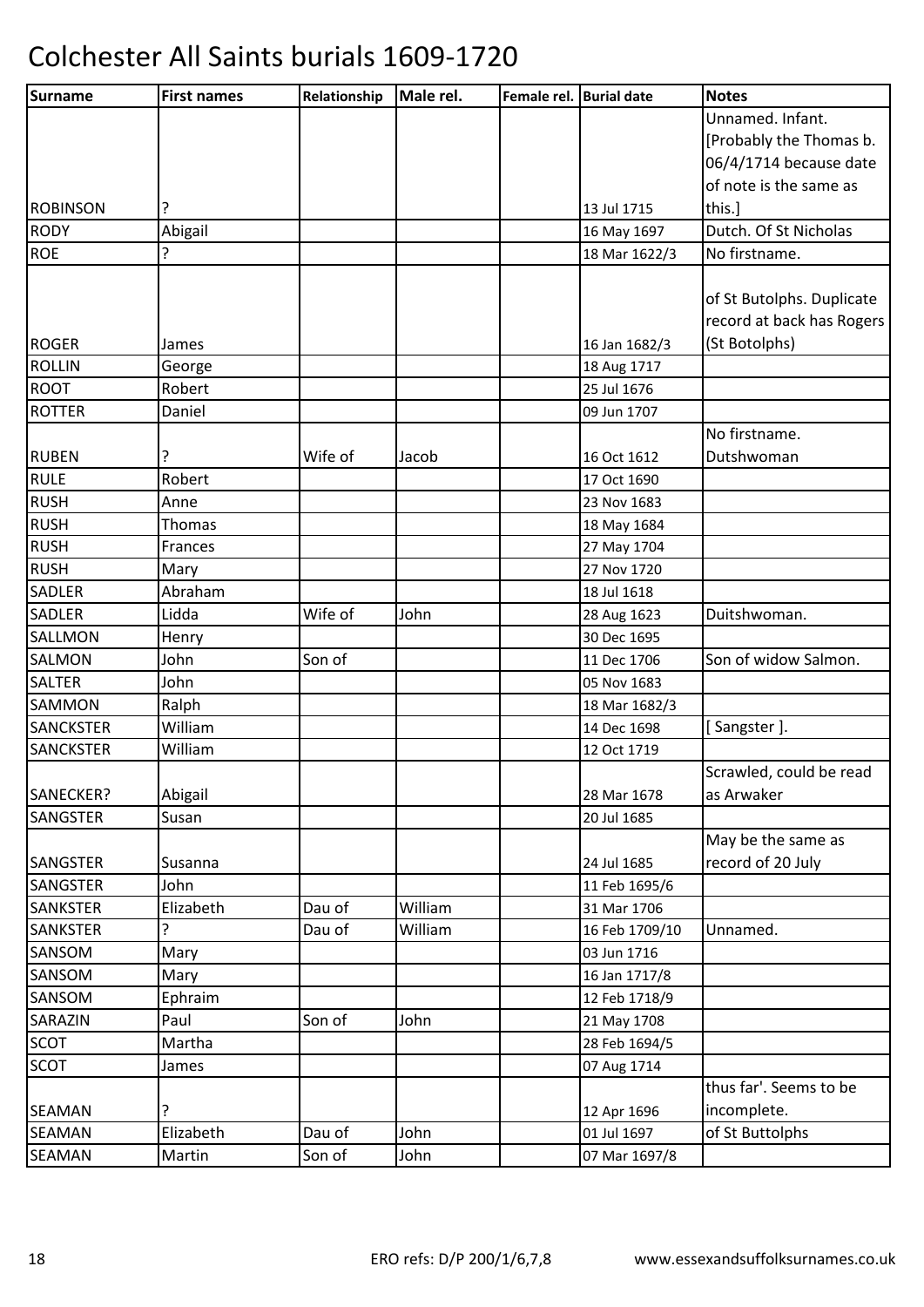| Surname            | <b>First names</b> | Relationship | Male rel.     | Female rel. Burial date |                | <b>Notes</b>              |
|--------------------|--------------------|--------------|---------------|-------------------------|----------------|---------------------------|
|                    |                    |              |               |                         |                |                           |
|                    |                    |              |               |                         |                | Duplicate of similar      |
| <b>SEAMAN</b>      | Martin             | Son of       | John          |                         | 07 Mar 1697/8  | record? Of. St Buttolph's |
| <b>SEAMAN</b>      | Abigail            | Dau of       | John          |                         | 08 May 1698    | of St Buttolph's          |
| <b>SEAMAN</b>      | William            | Son of       | William       |                         | 01 Sep 1707    |                           |
| <b>SEAMAN</b>      | Benjamin           | Son of       | John          |                         | 16 Sep 1708    |                           |
| <b>SEAMAN</b>      | Jonathan           | Son of       | Jno.          |                         | 01 Aug 1709    |                           |
| <b>SEAMORE</b>     | Esther             |              |               |                         | 12 Jun 1700    |                           |
| <b>SEAMOUR</b>     | Elizabeth          |              |               |                         | 04 May 1711    |                           |
| <b>SERGEANT</b>    | Susanna            |              |               |                         | 11 Jan 1687/8  |                           |
| <b>SHARP</b>       | Nicholas           |              |               |                         | 01 May 1702    |                           |
| <b>SHARP</b>       | John               |              |               |                         | 10 Jan 1702/3  |                           |
| <b>SHARP</b>       | Sarah              |              |               |                         | 20 Oct 1713    |                           |
| <b>SHILLETOE</b>   | Susan              |              |               |                         | 16 May 1690    |                           |
| <b>SHILLETOE</b>   | Peter              |              |               |                         | 26 Feb 1693/4  |                           |
| <b>SHILLETOE</b>   | Calvinus           |              |               |                         | 07 Nov 1694    |                           |
| <b>SHILLETOE</b>   | Calvinus           |              |               |                         | 06 Oct 1695    |                           |
| <b>SHILLETOE</b>   | Mary               | Dau of       | Peter         | Susan                   | 13 Jul 1697    | of St Martin's            |
| <b>SHILLITOE</b>   | Elizabeth          |              |               |                         | 20 Jul 1687    |                           |
|                    |                    |              |               |                         |                | Unnamed, stillborn child  |
| <b>SICKLEPRICE</b> | ?                  |              | John          |                         | 24 Aug 1685    | of JS.                    |
| <b>SICKLEPRICE</b> | John               |              |               |                         | 20 Apr 1690    |                           |
| <b>SICKLEPRICE</b> | John               |              |               |                         | 11 Oct 1720    |                           |
| <b>SICKLEPRISE</b> | John               | Son of       | John          |                         | 06 Jul 1708    |                           |
| <b>SILLS</b>       | ?                  | Widow of     |               |                         | 30 Apr 1717    | No firstname.             |
| <b>SIMONS</b>      | Anne               |              |               |                         | 17 Jul 1704    |                           |
| <b>SIMPSON</b>     | Susanna            |              |               |                         | 19 Jun 1688    |                           |
| <b>SIMPSON</b>     | Wm.                |              |               |                         | 25 Jan 1688/9  |                           |
| <b>SIMPSON</b>     | Samuel             |              |               |                         | 15 Apr 1716    |                           |
| <b>SIMPSON</b>     | Sarah              |              |               |                         | 22 Aug 1716    |                           |
| <b>SIMSON</b>      | John               | Son of       | Thomas        |                         | 21 Jun 1702    |                           |
| <b>SLYFETT</b>     | Willam             |              |               |                         | 01 Feb 1627/8  | Juvenis [= juvenile].     |
| SMALLEDGE          | Dorothy            |              |               |                         | 01 Nov 1678    | of St Buttolphs           |
| <b>SMITH</b>       | John               |              |               |                         | 09 Mar 1617/8  |                           |
| <b>SMITH</b>       | <b>Thomas</b>      |              |               |                         | 26 Mar 1618    |                           |
| <b>SMITH</b>       | ?                  |              |               |                         | 23 Jan 1625/6  | No firstname.             |
| <b>SMITH</b>       | 5.                 | Wife of      | Richard       |                         | 02 Apr 1633    | Unnamed.                  |
| <b>SMITH</b>       | Richard            |              |               |                         | 12 Feb 1639/40 |                           |
| <b>SMITH</b>       | Elizabeth          | Wife of      | <b>Thomas</b> |                         | 08 May 1654    |                           |
| <b>SMITH</b>       | Elizabeth          | Dau of       | <b>Thomas</b> |                         | 08 May 1654    | With mother.              |
| <b>SMITH</b>       | Thomas             | Son of       | <b>Thomas</b> |                         | 14 Jul 1654    |                           |
| <b>SMITH</b>       | William            |              |               |                         | 15 Jul 1676    |                           |
| <b>SMITH</b>       | Alice              | Wife of      | Nicholas      |                         | 19 Mar 1676/7  |                           |
| <b>SMITH</b>       | Nicholas           |              |               |                         | 17 Oct 1678    |                           |
| <b>SMITH</b>       | Mary               |              |               |                         | 04 Feb 1680/1  |                           |
|                    |                    |              |               |                         |                |                           |
| <b>SMITH</b>       | ?                  |              |               |                         | 21 Jul 1681    | Unnamed child of Smith.   |
| <b>SMITH</b>       | Thomas             |              |               |                         | 16 Oct 1681    |                           |
| <b>SMITH</b>       | Margery            |              |               |                         | 12 Apr 1682    |                           |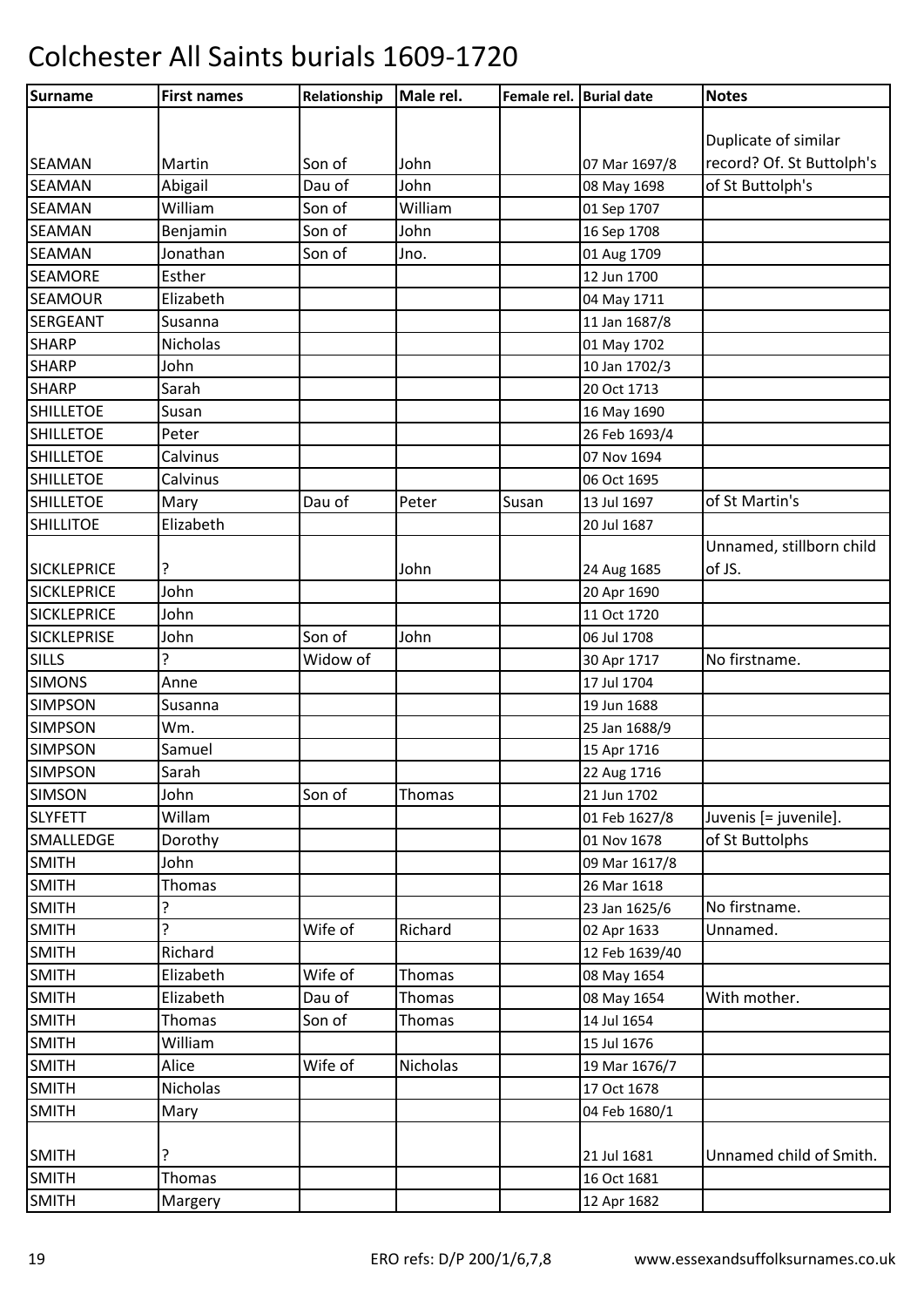| Surname         | <b>First names</b> | Relationship | Male rel. | Female rel. Burial date |                | <b>Notes</b>                         |
|-----------------|--------------------|--------------|-----------|-------------------------|----------------|--------------------------------------|
| <b>SMITH</b>    | Mary               | Dau of       | John      | Mary                    | 26 Aug 1683    | of St Botolphs                       |
| <b>SMITH</b>    | Mary               |              |           |                         | 15 Jul 1687    |                                      |
| <b>SMITH</b>    | Mary               |              |           |                         | 21 Jul 1690    |                                      |
| <b>SMITH</b>    | Robert             |              |           |                         | 14 Aug 1690    |                                      |
| <b>SMITH</b>    | John               |              |           |                         | 18 Jun 1691    |                                      |
| <b>SMITH</b>    | Sarah              | Dau of       | John      |                         | 24 Aug 1701    |                                      |
| <b>SMITH</b>    | Mary               |              |           |                         | 27 Feb 1708/9  |                                      |
| <b>SMITH</b>    | Mary               |              |           |                         | 21 Jun 1715    |                                      |
| <b>SMITH</b>    | Mary               |              |           |                         | 05 Aug 1717    |                                      |
| <b>SMITH</b>    | Elizabeth          |              |           |                         | 27 Sep 1717    |                                      |
| <b>SMITH</b>    | Thomas             |              |           |                         | 23 Oct 1719    |                                      |
| <b>SMYTH</b>    | John               |              |           |                         | 06 Dec 1719    |                                      |
| <b>SMYTH</b>    | Thomas             |              |           |                         | 07 Feb 1719/20 |                                      |
| SNELL           | Charles            |              |           |                         | 23 Jun 1713    |                                      |
| SNELLINGE       |                    |              |           |                         | 10 Feb 1617/8  | Mr Snellinge of Boxforde,<br>Suffolk |
| <b>SNELLOCK</b> | Catherine          |              |           |                         | 10 May 1699    |                                      |
| <b>SNELLOCK</b> | John               |              |           |                         | 12 Jul 1715    |                                      |
| SNOW            | Nath.              |              |           |                         | 03 Aug 1689    | Angl.                                |
| SNOW            | William            |              |           |                         | 15 Sep 1689    |                                      |
| <b>SOONES</b>   | Peter              |              |           |                         | 10 Jul 1679    | [See also Sownes].                   |
| SOUN            | Rachell            | Dau of       | John      |                         | 01 Oct 1618    | Duitshman.                           |
| <b>SOWNES</b>   | Mary               | Wife of      | Peter     |                         | 30 Apr 1663    | [See also Soones]                    |
| SPAREPOINT      | 5.                 | Widow of     |           |                         | 25 May 1708    | Unnamed.                             |
| <b>SPURGAM</b>  | Mary               | Dau of       | Henry     |                         | 20 Dec 1706    | [ Spurgeon].                         |
| <b>SPURGYEN</b> | Jeremy             |              |           |                         | 16 Oct 1699    |                                      |
| SPURHAM         | Mary               |              |           |                         | 07 Nov 1708    | Child                                |
| <b>STEEL</b>    |                    | Wife of      |           |                         | 20 Sep 1623    | No firstnames.                       |
| <b>STEEVENS</b> | Priscilla          | Widow of     |           |                         | 13 Dec 1626    | Mrs                                  |
| <b>STONE</b>    | Richard            |              |           |                         | 03 Nov 1675    |                                      |
| <b>STOWERS</b>  |                    |              | Nathaneel |                         | 17 Dec 1685    | Unnamed, unbaptised<br>child of.     |
| <b>STOWERS</b>  | Hannah             |              |           |                         | 25 Jun 1687    |                                      |
| <b>STOWERS</b>  | Rebecca            |              |           |                         | 06 Jun 1689    |                                      |
| <b>STOWERS</b>  | Nathanael          |              |           |                         | 14 Jan 1704/5  |                                      |
| <b>STREATON</b> | Mary               | Dau of       | John      | Mary                    | 27 May 1677    |                                      |
| <b>STREATON</b> | John               | Son of       | John      |                         | 22 Sep 1678    |                                      |
| <b>STREATON</b> | Mary               |              |           |                         | 15 Aug 1679    |                                      |
| <b>STREATON</b> | John               |              |           |                         | 29 Dec 1682    |                                      |
| <b>STREATON</b> | Sarah              |              |           |                         | 13 Apr 1701    |                                      |
| <b>STRUTT</b>   | Ann                | Wife of      | William   |                         | 04 Aug 1615    | W.S. The elder.                      |
| <b>STRUTT</b>   | William            |              |           |                         | 08 Jan 1615/6  |                                      |
|                 |                    |              |           |                         |                | W.S. The yonger. With                |
| <b>STRUTT</b>   | Elsabeth           | Wife of      | William   |                         | 10 Jan 1615/6  | her borne child.                     |
| <b>STRUTT</b>   | Margarot           |              |           |                         | 23 Aug 1624    | Puella [=girl]                       |
| <b>STUARD</b>   | Frances            |              |           |                         | 27 Feb 1714/5  |                                      |
| <b>STUD</b>     | ŗ                  |              | James     |                         | 08 Dec 1702    | Unnamed child of.                    |
| <b>SUDBURIE</b> | Solomon            |              |           |                         | 29 Oct 1622    |                                      |
| <b>SUMMERS</b>  | Elizabeth          | Dau of       | John      | Elizabeth               | 22 Dec 1696    |                                      |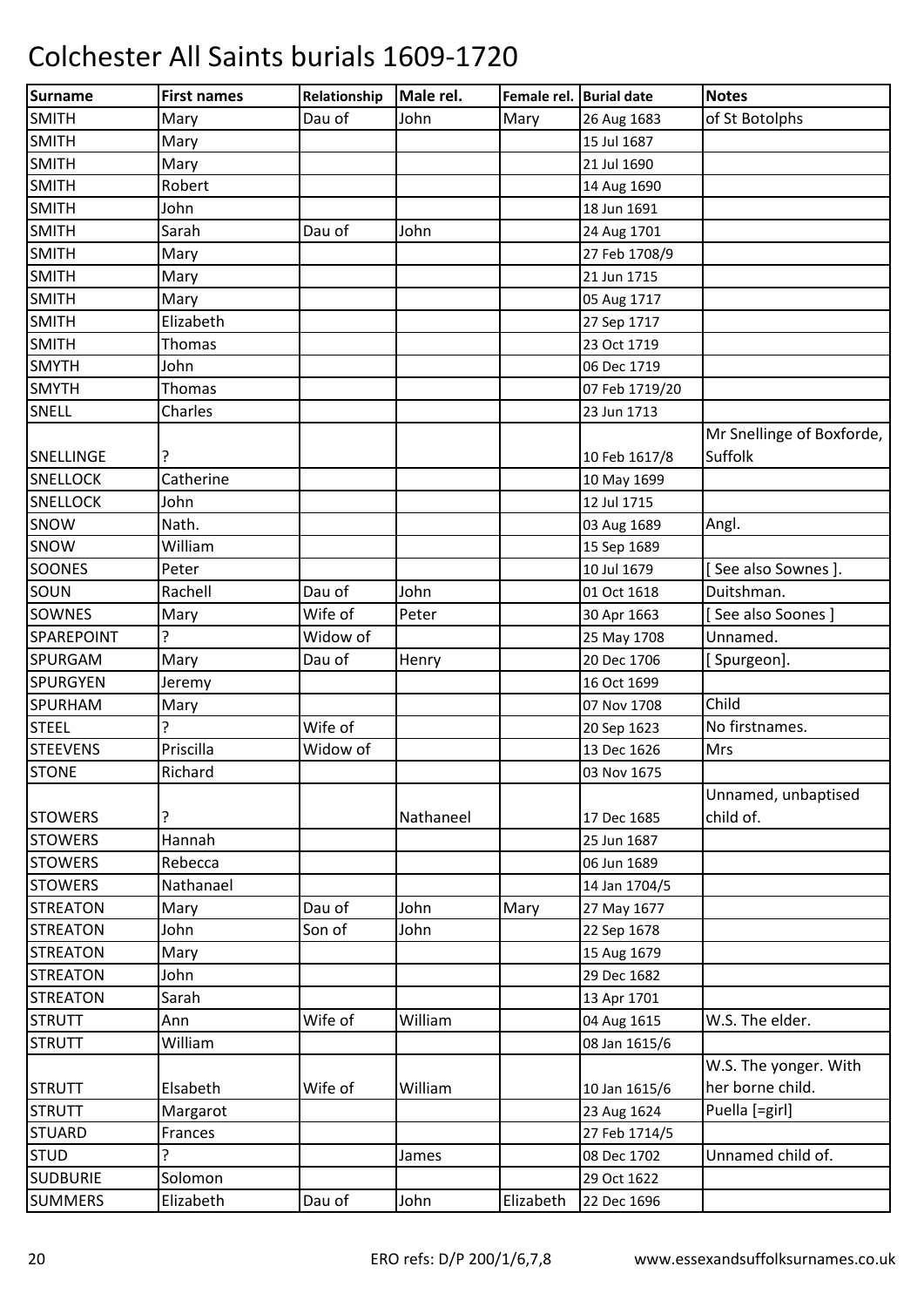| Dau of<br><b>SUMMERS</b><br>John<br>Elizabeth<br>22 Dec 1696<br>Mary<br><b>SUMMERS</b><br>John<br>Son of<br>John<br>Date smudged.<br>18 Nov 1702<br><b>SUMMERS</b><br>John<br>11 Jul 1708<br>Rochester<br>Of St James'.<br><b>SUMMERS</b><br>04 Mar 1711/2<br>Elizabeth<br>04 Apr 1718<br>Wife of<br><b>SWINBORNE</b><br>Marie<br>21 Nov 1614<br><b>SYMONDS</b><br>Anne<br>11 Apr 1683<br>Year uncertain.<br><b>SYMONDS</b><br>Tho.<br>09 Mar 1686/7<br>Elizabeth<br><b>SYMPSON</b><br>22 Jul 1691<br><b>SYMPSON</b><br>08 Feb 1694/5<br>Mary<br><b>SYMPSON</b><br>Susan<br>19 Sep 1696<br><b>SYMPSON</b><br>William<br>02 Mar 1696/7<br><b>SYMPSON</b><br>John<br>08 Jun 1700<br>Nathanall<br><b>TABER</b><br>06 Feb 1657/8<br><b>TALWORTH</b><br>Dau of<br>Sarah<br>John<br>07 Sep 1701<br><b>TALWORTH</b><br>John<br>20 Dec 1710<br><b>TASPOOL</b><br>26 Feb 1710/1<br>James<br>Wife of<br><b>TAYSPILL</b><br>Sarah<br>29 Jan 1677/8<br>James<br><b>TAYSPILL</b><br>Dau of<br>Abigail<br>25 Apr 1679<br>James<br>Dyed 28th. Clerk.<br>Son of<br><b>THEXTON</b><br>Andrew<br>Andrew<br>30 Sep 1710<br>of St. Buttolph's<br>Robert<br>Son of<br><b>THOMAS</b><br>Robert<br>19 Aug 1705<br><b>THOMAS</b><br>Philip<br>28 Sep 1707<br>Unnamed child of.<br><b>THOMAS</b><br>Robert<br>25 Dec 1708<br>Dau of<br><b>THOMAS</b><br>Mary<br>Robert<br>02 Jan 1708/9<br>William<br><b>THOMAS</b><br>13 Jan 1718/9<br><b>THOMPSON</b><br>Sarah<br>09 Nov 1691<br><b>THOMPSON</b><br>Tabitha<br>31 Jan 1694/5<br><b>THOMSON</b><br>Dau of<br>Thom.<br>[ Joyce ].<br>Choice<br>24 Dec 1701<br>Date comes from 'four & | Surname         | <b>First names</b> | Relationship | Male rel. | Female rel. Burial date | <b>Notes</b> |
|--------------------------------------------------------------------------------------------------------------------------------------------------------------------------------------------------------------------------------------------------------------------------------------------------------------------------------------------------------------------------------------------------------------------------------------------------------------------------------------------------------------------------------------------------------------------------------------------------------------------------------------------------------------------------------------------------------------------------------------------------------------------------------------------------------------------------------------------------------------------------------------------------------------------------------------------------------------------------------------------------------------------------------------------------------------------------------------------------------------------------------------------------------------------------------------------------------------------------------------------------------------------------------------------------------------------------------------------------------------------------------------------------------------------------------------------------------------------------------------------------------------------------------------------------------------------------------------------------------------|-----------------|--------------------|--------------|-----------|-------------------------|--------------|
|                                                                                                                                                                                                                                                                                                                                                                                                                                                                                                                                                                                                                                                                                                                                                                                                                                                                                                                                                                                                                                                                                                                                                                                                                                                                                                                                                                                                                                                                                                                                                                                                              |                 |                    |              |           |                         |              |
|                                                                                                                                                                                                                                                                                                                                                                                                                                                                                                                                                                                                                                                                                                                                                                                                                                                                                                                                                                                                                                                                                                                                                                                                                                                                                                                                                                                                                                                                                                                                                                                                              |                 |                    |              |           |                         |              |
|                                                                                                                                                                                                                                                                                                                                                                                                                                                                                                                                                                                                                                                                                                                                                                                                                                                                                                                                                                                                                                                                                                                                                                                                                                                                                                                                                                                                                                                                                                                                                                                                              |                 |                    |              |           |                         |              |
|                                                                                                                                                                                                                                                                                                                                                                                                                                                                                                                                                                                                                                                                                                                                                                                                                                                                                                                                                                                                                                                                                                                                                                                                                                                                                                                                                                                                                                                                                                                                                                                                              |                 |                    |              |           |                         |              |
|                                                                                                                                                                                                                                                                                                                                                                                                                                                                                                                                                                                                                                                                                                                                                                                                                                                                                                                                                                                                                                                                                                                                                                                                                                                                                                                                                                                                                                                                                                                                                                                                              | <b>SUMMERS</b>  |                    |              |           |                         |              |
|                                                                                                                                                                                                                                                                                                                                                                                                                                                                                                                                                                                                                                                                                                                                                                                                                                                                                                                                                                                                                                                                                                                                                                                                                                                                                                                                                                                                                                                                                                                                                                                                              |                 |                    |              |           |                         |              |
|                                                                                                                                                                                                                                                                                                                                                                                                                                                                                                                                                                                                                                                                                                                                                                                                                                                                                                                                                                                                                                                                                                                                                                                                                                                                                                                                                                                                                                                                                                                                                                                                              |                 |                    |              |           |                         |              |
|                                                                                                                                                                                                                                                                                                                                                                                                                                                                                                                                                                                                                                                                                                                                                                                                                                                                                                                                                                                                                                                                                                                                                                                                                                                                                                                                                                                                                                                                                                                                                                                                              |                 |                    |              |           |                         |              |
|                                                                                                                                                                                                                                                                                                                                                                                                                                                                                                                                                                                                                                                                                                                                                                                                                                                                                                                                                                                                                                                                                                                                                                                                                                                                                                                                                                                                                                                                                                                                                                                                              |                 |                    |              |           |                         |              |
|                                                                                                                                                                                                                                                                                                                                                                                                                                                                                                                                                                                                                                                                                                                                                                                                                                                                                                                                                                                                                                                                                                                                                                                                                                                                                                                                                                                                                                                                                                                                                                                                              |                 |                    |              |           |                         |              |
|                                                                                                                                                                                                                                                                                                                                                                                                                                                                                                                                                                                                                                                                                                                                                                                                                                                                                                                                                                                                                                                                                                                                                                                                                                                                                                                                                                                                                                                                                                                                                                                                              |                 |                    |              |           |                         |              |
|                                                                                                                                                                                                                                                                                                                                                                                                                                                                                                                                                                                                                                                                                                                                                                                                                                                                                                                                                                                                                                                                                                                                                                                                                                                                                                                                                                                                                                                                                                                                                                                                              |                 |                    |              |           |                         |              |
|                                                                                                                                                                                                                                                                                                                                                                                                                                                                                                                                                                                                                                                                                                                                                                                                                                                                                                                                                                                                                                                                                                                                                                                                                                                                                                                                                                                                                                                                                                                                                                                                              |                 |                    |              |           |                         |              |
|                                                                                                                                                                                                                                                                                                                                                                                                                                                                                                                                                                                                                                                                                                                                                                                                                                                                                                                                                                                                                                                                                                                                                                                                                                                                                                                                                                                                                                                                                                                                                                                                              |                 |                    |              |           |                         |              |
|                                                                                                                                                                                                                                                                                                                                                                                                                                                                                                                                                                                                                                                                                                                                                                                                                                                                                                                                                                                                                                                                                                                                                                                                                                                                                                                                                                                                                                                                                                                                                                                                              |                 |                    |              |           |                         |              |
|                                                                                                                                                                                                                                                                                                                                                                                                                                                                                                                                                                                                                                                                                                                                                                                                                                                                                                                                                                                                                                                                                                                                                                                                                                                                                                                                                                                                                                                                                                                                                                                                              |                 |                    |              |           |                         |              |
|                                                                                                                                                                                                                                                                                                                                                                                                                                                                                                                                                                                                                                                                                                                                                                                                                                                                                                                                                                                                                                                                                                                                                                                                                                                                                                                                                                                                                                                                                                                                                                                                              |                 |                    |              |           |                         |              |
|                                                                                                                                                                                                                                                                                                                                                                                                                                                                                                                                                                                                                                                                                                                                                                                                                                                                                                                                                                                                                                                                                                                                                                                                                                                                                                                                                                                                                                                                                                                                                                                                              |                 |                    |              |           |                         |              |
|                                                                                                                                                                                                                                                                                                                                                                                                                                                                                                                                                                                                                                                                                                                                                                                                                                                                                                                                                                                                                                                                                                                                                                                                                                                                                                                                                                                                                                                                                                                                                                                                              |                 |                    |              |           |                         |              |
|                                                                                                                                                                                                                                                                                                                                                                                                                                                                                                                                                                                                                                                                                                                                                                                                                                                                                                                                                                                                                                                                                                                                                                                                                                                                                                                                                                                                                                                                                                                                                                                                              |                 |                    |              |           |                         |              |
|                                                                                                                                                                                                                                                                                                                                                                                                                                                                                                                                                                                                                                                                                                                                                                                                                                                                                                                                                                                                                                                                                                                                                                                                                                                                                                                                                                                                                                                                                                                                                                                                              |                 |                    |              |           |                         |              |
|                                                                                                                                                                                                                                                                                                                                                                                                                                                                                                                                                                                                                                                                                                                                                                                                                                                                                                                                                                                                                                                                                                                                                                                                                                                                                                                                                                                                                                                                                                                                                                                                              |                 |                    |              |           |                         |              |
|                                                                                                                                                                                                                                                                                                                                                                                                                                                                                                                                                                                                                                                                                                                                                                                                                                                                                                                                                                                                                                                                                                                                                                                                                                                                                                                                                                                                                                                                                                                                                                                                              |                 |                    |              |           |                         |              |
|                                                                                                                                                                                                                                                                                                                                                                                                                                                                                                                                                                                                                                                                                                                                                                                                                                                                                                                                                                                                                                                                                                                                                                                                                                                                                                                                                                                                                                                                                                                                                                                                              |                 |                    |              |           |                         |              |
|                                                                                                                                                                                                                                                                                                                                                                                                                                                                                                                                                                                                                                                                                                                                                                                                                                                                                                                                                                                                                                                                                                                                                                                                                                                                                                                                                                                                                                                                                                                                                                                                              |                 |                    |              |           |                         |              |
|                                                                                                                                                                                                                                                                                                                                                                                                                                                                                                                                                                                                                                                                                                                                                                                                                                                                                                                                                                                                                                                                                                                                                                                                                                                                                                                                                                                                                                                                                                                                                                                                              |                 |                    |              |           |                         |              |
|                                                                                                                                                                                                                                                                                                                                                                                                                                                                                                                                                                                                                                                                                                                                                                                                                                                                                                                                                                                                                                                                                                                                                                                                                                                                                                                                                                                                                                                                                                                                                                                                              |                 |                    |              |           |                         |              |
|                                                                                                                                                                                                                                                                                                                                                                                                                                                                                                                                                                                                                                                                                                                                                                                                                                                                                                                                                                                                                                                                                                                                                                                                                                                                                                                                                                                                                                                                                                                                                                                                              |                 |                    |              |           |                         |              |
|                                                                                                                                                                                                                                                                                                                                                                                                                                                                                                                                                                                                                                                                                                                                                                                                                                                                                                                                                                                                                                                                                                                                                                                                                                                                                                                                                                                                                                                                                                                                                                                                              |                 |                    |              |           |                         |              |
| Serah<br>24 Jun 1691                                                                                                                                                                                                                                                                                                                                                                                                                                                                                                                                                                                                                                                                                                                                                                                                                                                                                                                                                                                                                                                                                                                                                                                                                                                                                                                                                                                                                                                                                                                                                                                         | <b>THOMSSON</b> |                    |              |           |                         | 20'.         |
| <b>THORN</b><br>Robert<br>31 Mar 1692                                                                                                                                                                                                                                                                                                                                                                                                                                                                                                                                                                                                                                                                                                                                                                                                                                                                                                                                                                                                                                                                                                                                                                                                                                                                                                                                                                                                                                                                                                                                                                        |                 |                    |              |           |                         |              |
| $* * 1626$<br>No firstname.<br><b>THORNE</b>                                                                                                                                                                                                                                                                                                                                                                                                                                                                                                                                                                                                                                                                                                                                                                                                                                                                                                                                                                                                                                                                                                                                                                                                                                                                                                                                                                                                                                                                                                                                                                 |                 |                    |              |           |                         |              |
| William<br><b>THORNE</b><br>Husband of<br><b>Bridget</b><br>28 Jul 1627                                                                                                                                                                                                                                                                                                                                                                                                                                                                                                                                                                                                                                                                                                                                                                                                                                                                                                                                                                                                                                                                                                                                                                                                                                                                                                                                                                                                                                                                                                                                      |                 |                    |              |           |                         |              |
| <b>THORNE</b><br>Robt.<br>10 Feb 1666/7                                                                                                                                                                                                                                                                                                                                                                                                                                                                                                                                                                                                                                                                                                                                                                                                                                                                                                                                                                                                                                                                                                                                                                                                                                                                                                                                                                                                                                                                                                                                                                      |                 |                    |              |           |                         |              |
| <b>THORNE</b><br>18 Dec 1681<br><b>Thomas</b>                                                                                                                                                                                                                                                                                                                                                                                                                                                                                                                                                                                                                                                                                                                                                                                                                                                                                                                                                                                                                                                                                                                                                                                                                                                                                                                                                                                                                                                                                                                                                                |                 |                    |              |           |                         |              |
| of Wickin-Bonnet. Who                                                                                                                                                                                                                                                                                                                                                                                                                                                                                                                                                                                                                                                                                                                                                                                                                                                                                                                                                                                                                                                                                                                                                                                                                                                                                                                                                                                                                                                                                                                                                                                        |                 |                    |              |           |                         |              |
| was in the castle for debt.                                                                                                                                                                                                                                                                                                                                                                                                                                                                                                                                                                                                                                                                                                                                                                                                                                                                                                                                                                                                                                                                                                                                                                                                                                                                                                                                                                                                                                                                                                                                                                                  |                 |                    |              |           |                         |              |
| [ Wicken Bonhunt ]<br>John<br>13 Mar 1641/2                                                                                                                                                                                                                                                                                                                                                                                                                                                                                                                                                                                                                                                                                                                                                                                                                                                                                                                                                                                                                                                                                                                                                                                                                                                                                                                                                                                                                                                                                                                                                                  | <b>THURGOOD</b> |                    |              |           |                         |              |
| Son of<br>John<br><b>THURSBY</b><br>John<br>14 Dec 1688                                                                                                                                                                                                                                                                                                                                                                                                                                                                                                                                                                                                                                                                                                                                                                                                                                                                                                                                                                                                                                                                                                                                                                                                                                                                                                                                                                                                                                                                                                                                                      |                 |                    |              |           |                         |              |
| <b>THURSBY</b><br>Martha<br>06 Aug 1691                                                                                                                                                                                                                                                                                                                                                                                                                                                                                                                                                                                                                                                                                                                                                                                                                                                                                                                                                                                                                                                                                                                                                                                                                                                                                                                                                                                                                                                                                                                                                                      |                 |                    |              |           |                         |              |
| <b>THURSBY</b><br>Martha<br>02 Apr 1693                                                                                                                                                                                                                                                                                                                                                                                                                                                                                                                                                                                                                                                                                                                                                                                                                                                                                                                                                                                                                                                                                                                                                                                                                                                                                                                                                                                                                                                                                                                                                                      |                 |                    |              |           |                         |              |
| Unnamed, unbaptised<br>child of.<br>?<br>John<br>18 Sep 1694                                                                                                                                                                                                                                                                                                                                                                                                                                                                                                                                                                                                                                                                                                                                                                                                                                                                                                                                                                                                                                                                                                                                                                                                                                                                                                                                                                                                                                                                                                                                                 | <b>THURSBY</b>  |                    |              |           |                         |              |
| Unnamed, still-born child                                                                                                                                                                                                                                                                                                                                                                                                                                                                                                                                                                                                                                                                                                                                                                                                                                                                                                                                                                                                                                                                                                                                                                                                                                                                                                                                                                                                                                                                                                                                                                                    |                 |                    |              |           |                         |              |
| of.<br>* May 1704                                                                                                                                                                                                                                                                                                                                                                                                                                                                                                                                                                                                                                                                                                                                                                                                                                                                                                                                                                                                                                                                                                                                                                                                                                                                                                                                                                                                                                                                                                                                                                                            | <b>THURSBY</b>  |                    |              |           |                         |              |
| <b>THYSBY</b><br>Son of<br>John<br>Thomas<br>16 Mar 1696/7                                                                                                                                                                                                                                                                                                                                                                                                                                                                                                                                                                                                                                                                                                                                                                                                                                                                                                                                                                                                                                                                                                                                                                                                                                                                                                                                                                                                                                                                                                                                                   |                 |                    |              |           |                         |              |
| <b>TIBBS</b><br>18 Jan 1681/2<br>Jane                                                                                                                                                                                                                                                                                                                                                                                                                                                                                                                                                                                                                                                                                                                                                                                                                                                                                                                                                                                                                                                                                                                                                                                                                                                                                                                                                                                                                                                                                                                                                                        |                 |                    |              |           |                         |              |
| <b>TILLEE</b><br>20 Apr 1696<br>Thurston                                                                                                                                                                                                                                                                                                                                                                                                                                                                                                                                                                                                                                                                                                                                                                                                                                                                                                                                                                                                                                                                                                                                                                                                                                                                                                                                                                                                                                                                                                                                                                     |                 |                    |              |           |                         |              |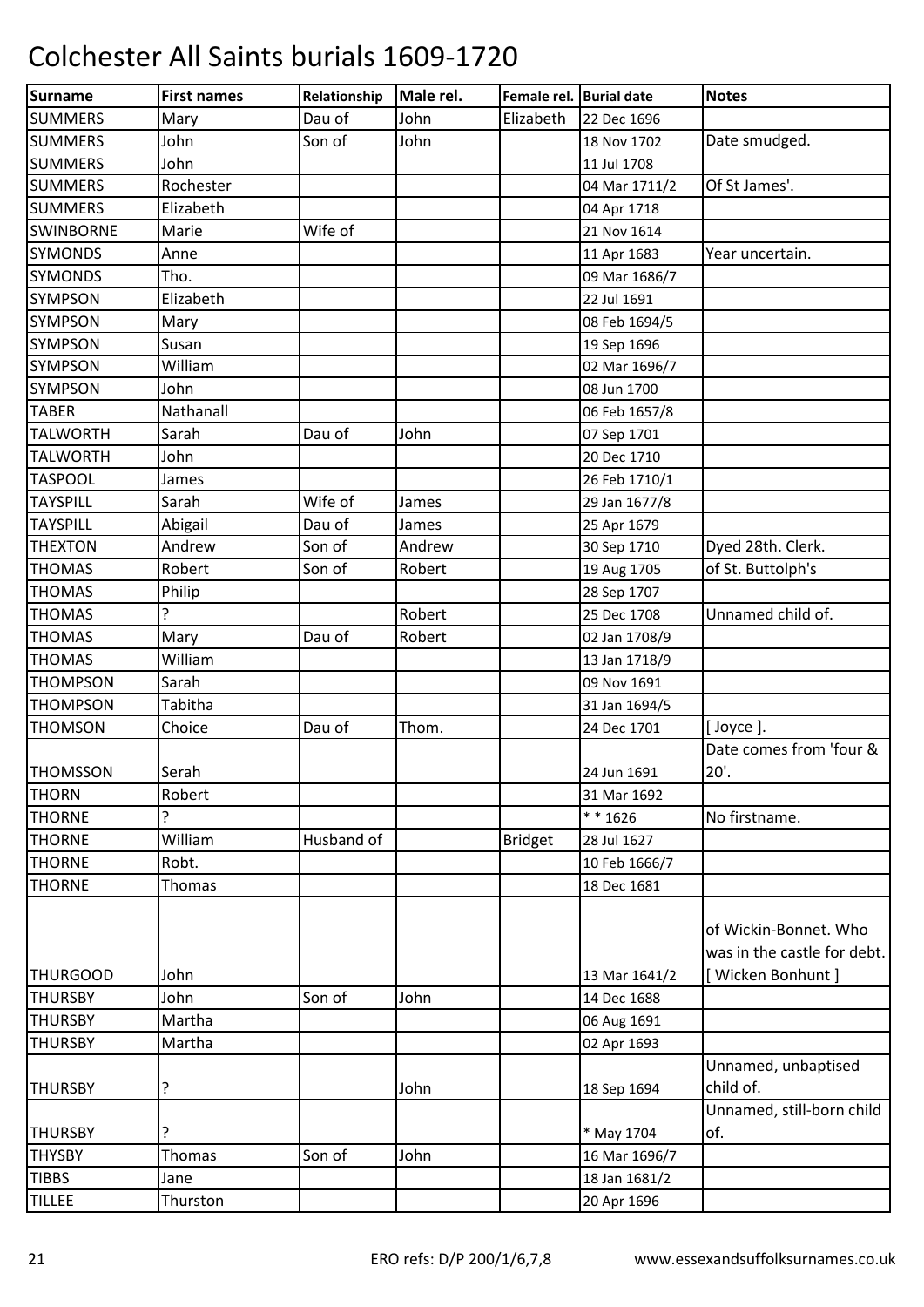| <b>Surname</b>   | <b>First names</b> | Relationship | Male rel. | Female rel. Burial date |                | <b>Notes</b>                |
|------------------|--------------------|--------------|-----------|-------------------------|----------------|-----------------------------|
| <b>TOD</b>       | <b>Thomas</b>      |              |           |                         | 03 Sep 1708    |                             |
| <b>TOMPSON</b>   | Mary               |              |           |                         | 12 May 1639    |                             |
| <b>TOMPSON</b>   | Sarah              |              |           |                         | 04 Jun 1639    |                             |
| <b>TOMPSON</b>   | Sarah              | Dau of       | Thomas    |                         | 10 May 1700    |                             |
| <b>TOMPSON</b>   | Thomas             |              |           |                         | 16 May 1714    |                             |
|                  |                    |              |           |                         |                | Unnamed child of. [Thisby]  |
| <b>TOSBY</b>     |                    | Dau of       | John      |                         | 24 May 1702    | Thursby ?].                 |
| <b>TRUSS</b>     | Susan              |              |           |                         | 20 Nov 1715    |                             |
|                  |                    |              |           |                         |                | Gentlewoman and             |
| <b>TUKE</b>      | Elizabeth          |              |           |                         | 30 Dec 1621    | widdow.                     |
| <b>TURNER</b>    | Jonathan           |              |           |                         | 29 Apr 1687    |                             |
| <b>TURNER</b>    | Elizabeth          |              |           |                         | 21 Mar 1698/9  | Widow.                      |
| <b>TURNER</b>    | Jonathan           |              |           |                         | 01 Oct 1707    |                             |
| <b>TUTCHIN</b>   | Anne               |              |           |                         | 02 Nov 1699    |                             |
| <b>TWIN</b>      | Mary               |              |           |                         | 13 Apr 1708    |                             |
| <b>TWINE</b>     | Abigail            |              |           |                         | 21 Mar 1694/5  |                             |
| <b>UNDERWOOD</b> | 5.                 | Widow of     |           |                         | 21 Jan 1706/7  | Unnamed                     |
| <b>UNWIN</b>     | William            |              |           |                         | 01 Jan 1718/9  |                             |
| <b>UNWIN</b>     | William            |              |           |                         | 22 Aug 1720    |                             |
| <b>UPSON</b>     | Philip             |              |           |                         | 24 Jul 1680    |                             |
| <b>USHER</b>     | Elizabeth          |              |           |                         | 06 Sep 1682    |                             |
| VANDSLE          | Jacomin            | Widow of     |           |                         | 19 Oct 1612    |                             |
| <b>VANHOSTE</b>  | Jacob              |              |           |                         | 13 Jul 1610    | Duitshman.                  |
| VANINE?          | Rebecca            |              |           |                         | 27 Oct 1712    |                             |
| VANING           | Peter              |              |           |                         | 14 Nov 1703    |                             |
| <b>VEROONE</b>   | Jane               |              |           |                         | 18 Apr 1672    |                             |
| <b>VICE</b>      | John               |              |           |                         | 20 Sep 1717    |                             |
|                  |                    |              |           |                         |                |                             |
| <b>VINTNER</b>   | Zephaniah          |              |           |                         | 19 Dec 1662    | Inhabitant in the Castle.   |
| VOL              | Abraham            | Son of       | Will.     |                         | 15 Feb 1702/3  |                             |
|                  |                    |              |           |                         |                |                             |
| <b>VOLE</b>      | Durrel             | Son of       | Abraham   |                         | 06 Aug 1705    | Pot-seller of St Buttolph's |
| <b>VOSBURGH</b>  | John               |              |           |                         | 04 Feb 1678/9  |                             |
| <b>WALFORD</b>   | 5.                 | Wife of      | Joanthan  |                         | 25 Sep 1612    | No firstname.               |
| <b>WALFORD</b>   | Jonathan           | Son of       | Jonathan  |                         | 29 Sep 1612    |                             |
| <b>WALKER</b>    | Joseph             | Son of       | James     |                         | 12 Jun 1679    |                             |
| <b>WALTER</b>    | Richard            | Son of       | Richard   | Judith                  | 14 Jun 1619    |                             |
| <b>WALTER</b>    | Judeth             | Wife of      | Richard   |                         | 09 Nov 1619    |                             |
| <b>WALTER</b>    | Jane               | Wife of      | Richard   |                         | 31 May 1655    |                             |
| <b>WALTER</b>    | Richard            |              |           |                         | 09 Mar 1657/8  |                             |
|                  |                    |              |           |                         |                | Unnamed, unbaptised         |
|                  |                    |              |           |                         |                | twins of JW. Month          |
|                  |                    |              |           |                         |                | unspecified, probably       |
| <b>WARD</b>      | ?                  |              | James     |                         | 24 * 1680      | Oct/Nov.                    |
|                  |                    |              |           |                         |                | Unnamed, unbaptised         |
| <b>WARD</b>      | ?                  |              | James     |                         | 16 Sep 1681    | child of JW.                |
|                  |                    |              |           |                         |                | Unnamed, unbaptised         |
| <b>WARD</b>      | ?                  |              | Joshua    |                         | 01 Oct 1688    | child of.                   |
| <b>WARD</b>      | Susan              |              |           |                         | 20 Mar 1689/90 |                             |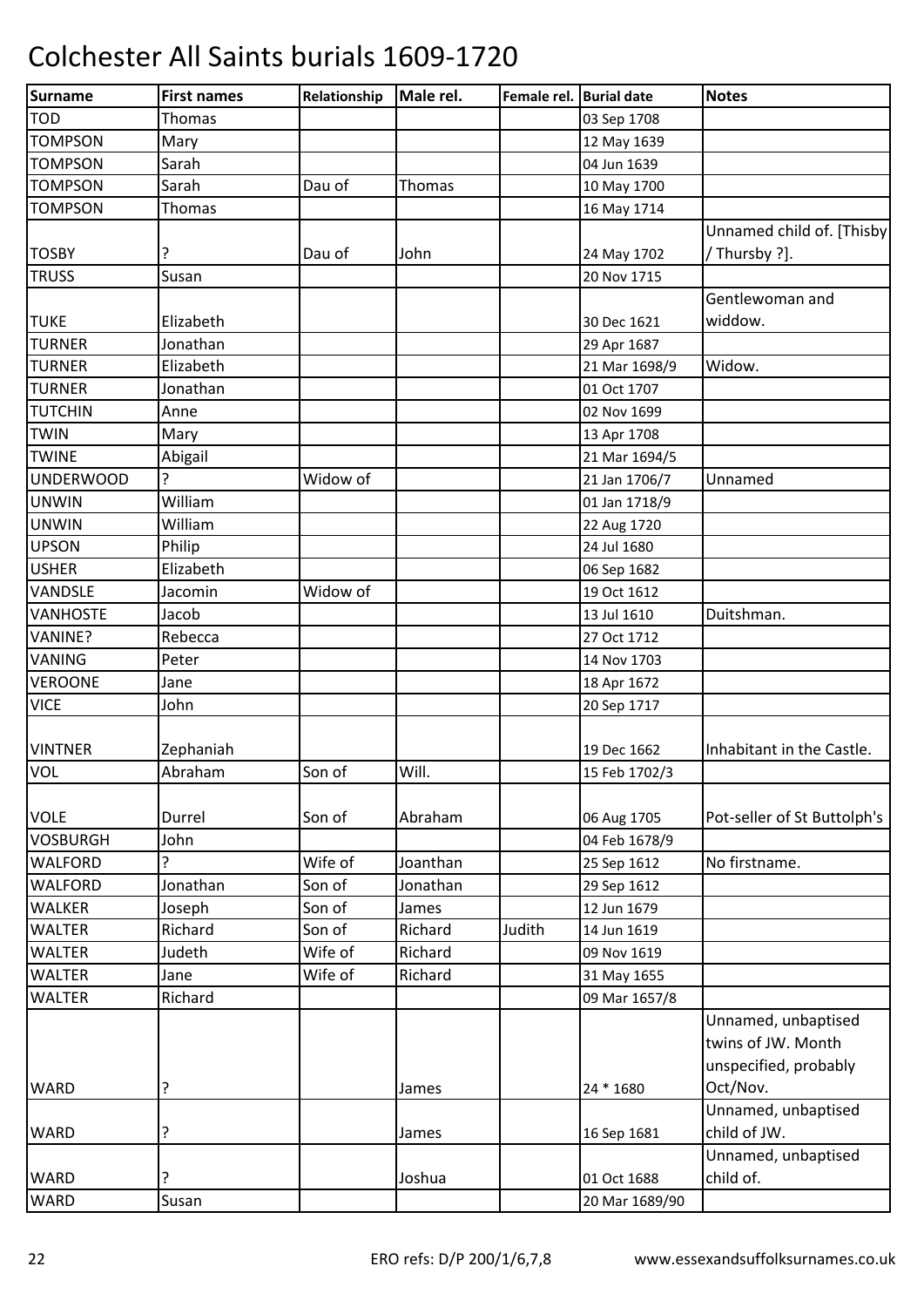| Surname            | <b>First names</b> | Relationship | Male rel.     | Female rel. Burial date |                | <b>Notes</b>                     |
|--------------------|--------------------|--------------|---------------|-------------------------|----------------|----------------------------------|
| <b>WARD</b>        | Luke               | Son of       | Joshua        |                         | 14 May 1696    |                                  |
| <b>WARD</b>        | Elizabeth          |              |               |                         | 29 Nov 1719    |                                  |
| <b>WARD</b>        | Sarah              |              |               |                         | 31 May 1720    |                                  |
| <b>WARREN</b>      | John               |              |               |                         | 10 Mar 1688/9  |                                  |
| WARREN             | Edmund             |              |               |                         | 01 Apr 1689    |                                  |
| <b>WARREN</b>      | Edward             | Son of       | Edward        |                         | 05 Aug 1705    | Upholster.                       |
| <b>WARREN</b>      | Rachel             | Widow of     |               |                         | 27 Apr 1707    |                                  |
| <b>WATERS</b>      | Katharin           |              |               |                         | 18 Aug 1623    |                                  |
| <b>WAYLAND</b>     | Joan               | Widow of     |               |                         | 11 Mar 1609/10 |                                  |
| <b>WAYLAND</b>     | Gilberd            |              |               |                         | 04 Sep 1641    |                                  |
| <b>WAYMAN</b>      | Anne               |              |               |                         | 23 Jan 1712/3  |                                  |
| <b>WEARE</b>       | Emme               | Dau of       | Thomas        |                         | 20 Sep 1678    |                                  |
| <b>WEAVER</b>      | <b>Ezra</b>        |              |               |                         | 11 Aug 1718    |                                  |
|                    |                    |              |               |                         |                |                                  |
| <b>WEBB</b>        | Peter              |              |               |                         | 06 Feb 1619/20 | Servant to Slinger .             |
| <b>WEBB</b>        | Anne               |              |               |                         | 14 Apr 1708    |                                  |
| <b>WEETON</b>      | Hounteer           |              |               |                         | 21 Apr 1617    | Duitshman.                       |
| WELHAM             | Grace              |              |               |                         | 10 Mar 1696/7  |                                  |
| WELLAM             | ?                  |              | <b>Thomas</b> |                         | 17 Dec 1685    | Unnamed, unbaptised<br>child of. |
|                    |                    |              |               |                         |                | Weaver. [For Wellham             |
| WELLEM             | <b>Thomas</b>      |              |               |                         | 12 Mar 1705/6  | ?].                              |
| <b>WELLS</b>       | Joanna             |              |               |                         | 23 Dec 1699    |                                  |
| WENCESLO           | Mary               | Dau of       | Charles       |                         | 03 Jul 1679    |                                  |
| <b>WENCESLO</b>    | Mary               |              |               |                         | 15 Mar 1690/1  |                                  |
| <b>WENCESLOE</b>   | Abigail            |              |               |                         | 20 Sep 1695    |                                  |
| WENCESLOW          | Elizabeth          | Dau of       | Charles       | Mary                    | 06 Jul 1671    |                                  |
| WENSELOW           | Elizabeth          | Dau of       | Charles       |                         | 06 Jan 1671/2  |                                  |
| WENSLEY            | Margarett          |              |               |                         | 17 Feb 1682/3  |                                  |
|                    |                    |              |               |                         |                | A lunatick. [For                 |
| <b>WENSLO</b>      | John               |              |               |                         | 19 Apr 1697    | Wencesloe etc ].                 |
| <b>WENSLOE</b>     | Ch.                |              |               |                         | 04 Apr 1687    |                                  |
| <b>WENT</b>        | <b>Thomas</b>      | Son of       |               | Anne                    | 12 Oct 1676    | Widow                            |
| <b>WENT</b>        | Andrew             |              |               |                         | 03 Nov 1717    |                                  |
| <b>WHALEY</b>      | Susan              |              |               |                         | 03 Dec 1719    |                                  |
| WHEELY             | Mary               |              |               |                         | 03 Jan 1719/20 |                                  |
|                    |                    |              |               |                         |                |                                  |
|                    |                    |              |               |                         |                | Dtr of wedow Wheller.            |
| <b>WHELLER</b>     | Mary               | Dau of       |               |                         | 25 Jul 1656    | Year uncertain                   |
| <b>WHEYLEY</b>     | <b>Thomas</b>      |              |               |                         | 11 May 1716    |                                  |
| <b>WHITE</b>       | Willm.             |              |               |                         | 25 May 1657    |                                  |
|                    |                    |              |               |                         |                | Sen't to J.Casketer.             |
| <b>WHITEHEAD</b>   | James              |              |               |                         | 17 May 1697    | [Servant].                       |
| <b>WHITTINGHAM</b> | William            |              |               |                         | 26 Apr 1720    |                                  |
| <b>WHYTING</b>     | Edmund             |              |               |                         | 17 Dec 1614    |                                  |
| <b>WHYTING</b>     | Susan              | Widow of     |               |                         | 08 Aug 1617    |                                  |
| <b>WILDER</b>      | Thomas             |              |               |                         | 16 Jul 1679    |                                  |
| <b>WILDER</b>      | Frances            |              |               |                         | 31 Dec 1680    |                                  |
| <b>WILDER</b>      | Thomas             |              |               |                         | 09 Feb 1680/1  |                                  |